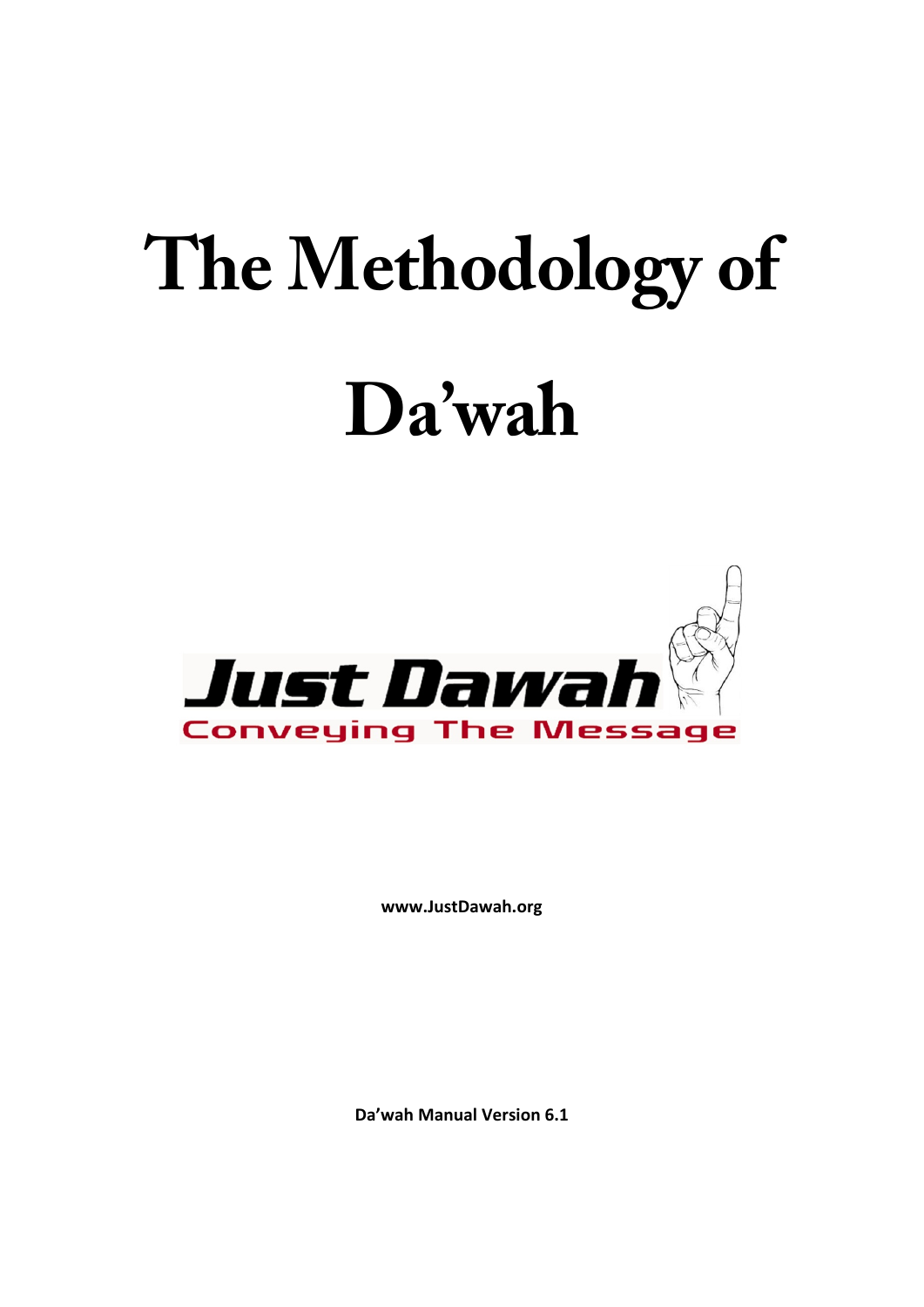Who is better in speech than one who calls (men) to Allah, works righteousness, and says, "I am of those who bow in Islam"?" (Al-Qur'an 41:33).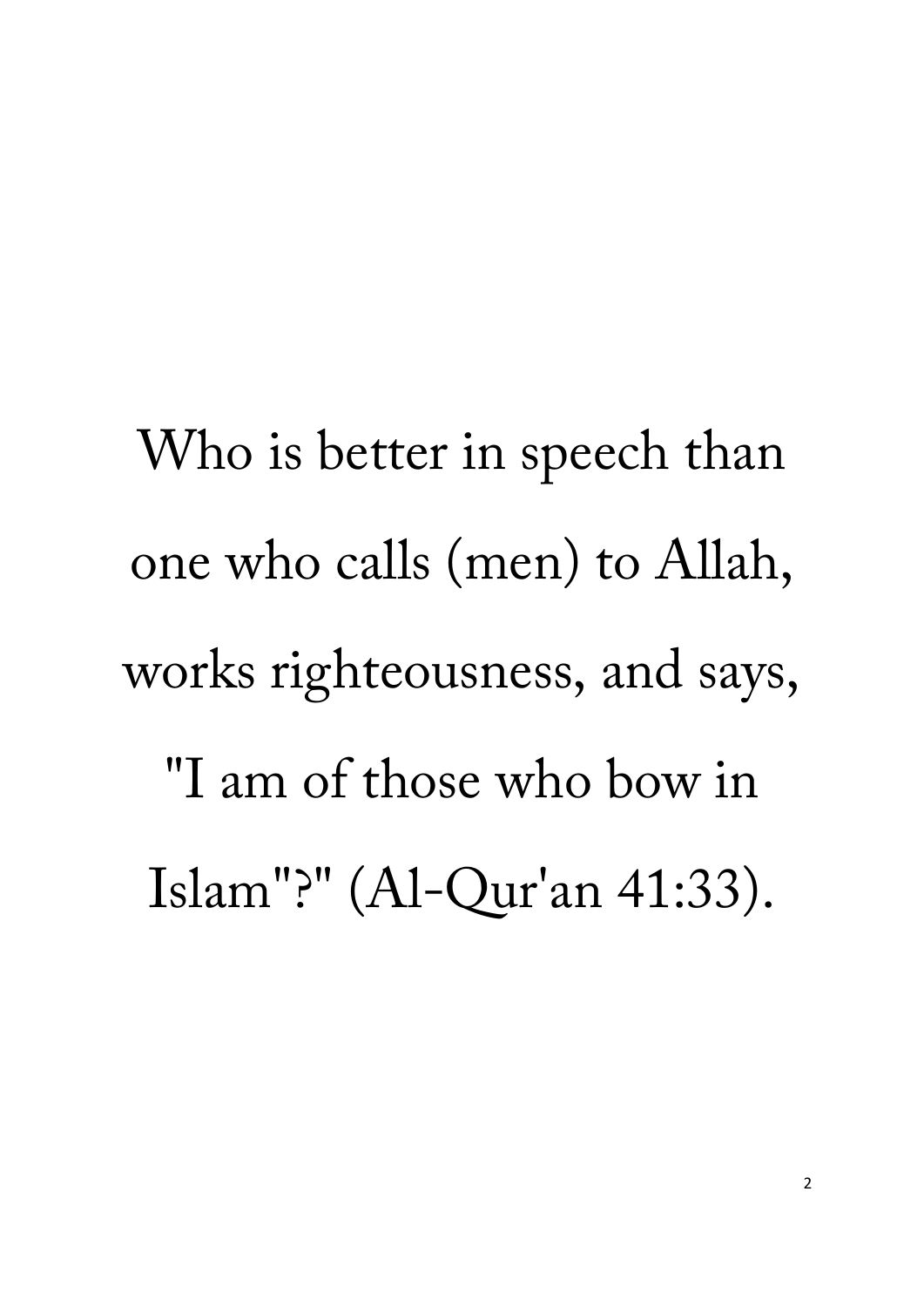# **Contents**

| Introduction                          | 4  |
|---------------------------------------|----|
| Where to Begin?                       | 5  |
| Preserved in wording and Meaning      | 8  |
| Logical view of God                   | 9  |
| Internally consistent and profound    | 11 |
| Externally consistent and profound    | 13 |
| Miraculous nature                     | 14 |
| Applicable Guidance and Purpose       | 18 |
| Muhammad (salallahu alayhi wa sallam) | 25 |
| From Theory to Practice               | 31 |
| <b>Initiation Techniques</b>          | 32 |
| Moving to the Crux                    | 33 |
| <b>Finishing Touches</b>              | 34 |
| An Example in Minutes                 | 35 |
| Shahada & Retention                   | 39 |
| <b>Common Questions</b>               | 40 |
| <b>Missionary Tactics</b>             | 46 |
| Credibility of any Scripture          | 48 |
| Contentions on Events In The Seerah   | 54 |
| <b>Resource Sites</b>                 | 58 |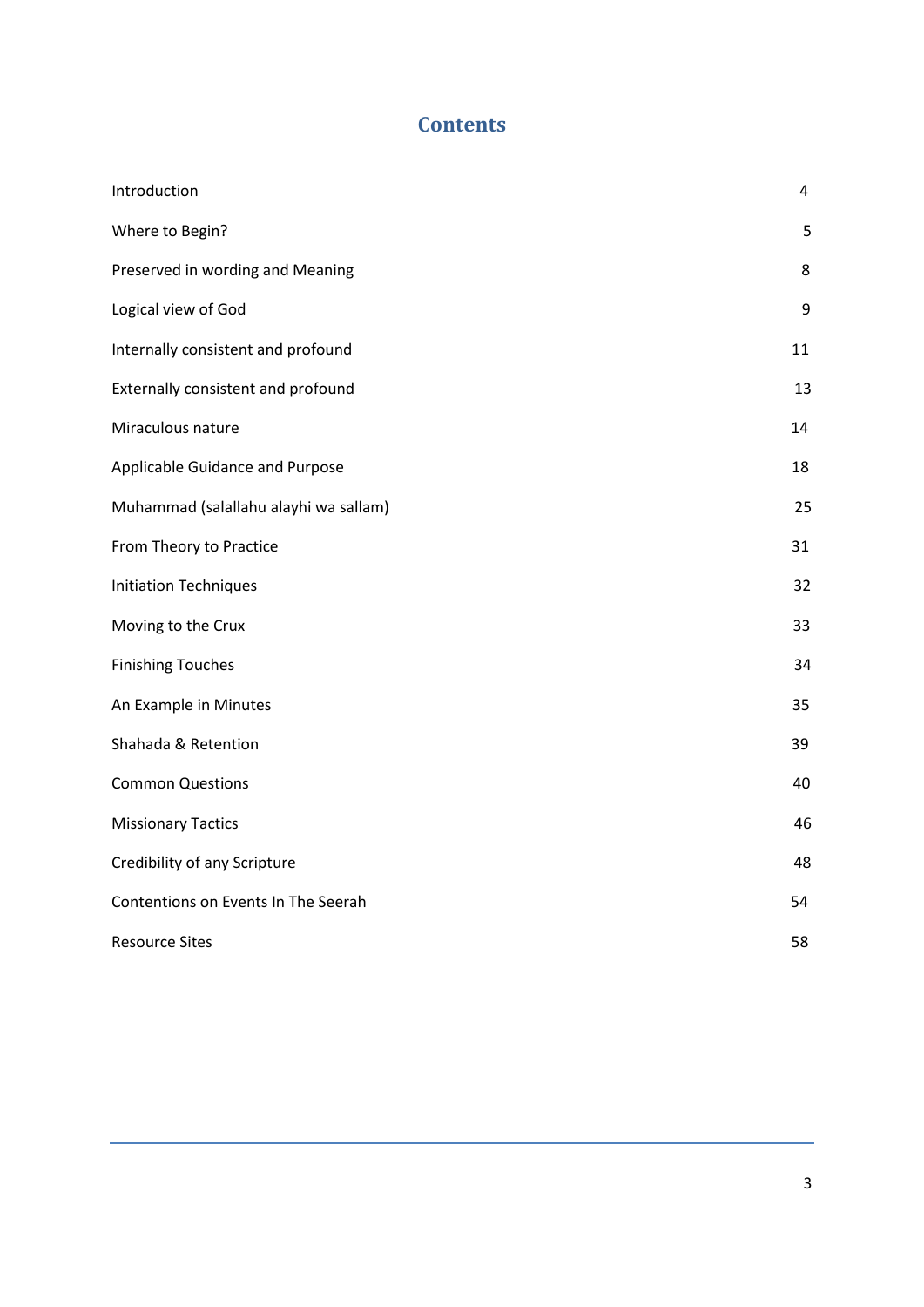# The Miraculous Argument

Miracles either exist or they do not exist. If Miracles exist then it follows logically that God exists. The Quran exists therefore God exists.

# <span id="page-3-0"></span>*Introduction*

What is a miracle? Well, simply put, it is an event or occurrence for which there can be no plausible naturalistic explanation. Therefore, in the context of our discourse it would be considered an act of Divine Intervention. The Qur'an in this context is not the Mushaf i.e. the book cover to cover – but the very words themselves that make up the Mushaf and in the order that they currently reside. Therefore one would understand that we are not referring to the product that was printed at a particular publishing house but the words that are contained within that Book. Therefore let us present the classical definition of what the Quran actually is:

**The Arabic speech of Allah that was revealed to the Prophet (salallahu alayhi wa sallam) both in wording and in meaning. It is collected between the two covers of the mushaf, was narrated in mutawaatir chains, and is a challenge to humankind.**

We can learn six important things about The Qur'an from this definition.

- 1. **The Arabic speech of Allah:** The Quran is the speech of Allah revealed in Arabic. This means that anything that's not Arabic isn't The Quran. Therefore translations of the meaning found in any other language are not The Quran.
- 2. **Revealed to the Prophet:** We know that Allah revealed many revelations–including the Injeel and the Tawrah and the Zabur. Those are also revelation of Allah–but they're not The Quran. Only what Allah revealed to the Prophet **(salallahu alayhi wa sallam)** is The Quran.
- 3. **Revealed in Word and Meaning:** Not Only is the *meaning* of The Quran the same as what Allah meant; but the *words themselves* are also from Allah. (Unlike Hadith Qudsi, where the meaning is from Allah, and the words are from the Prophet **(salallahu alayhi wa sallam))**
- 4. **Collected between Two Covers:** Hadith Qudsi is from Allah, but it's not Quran. Similarly, there are verses that used to be in The Quran, but aren't anymore–even though they were once! These are the abrogated verses, and they're not considered Quran anymore, even though we still know what some of those revelations were. The Mushaf referred to- is that of Uthman (RA).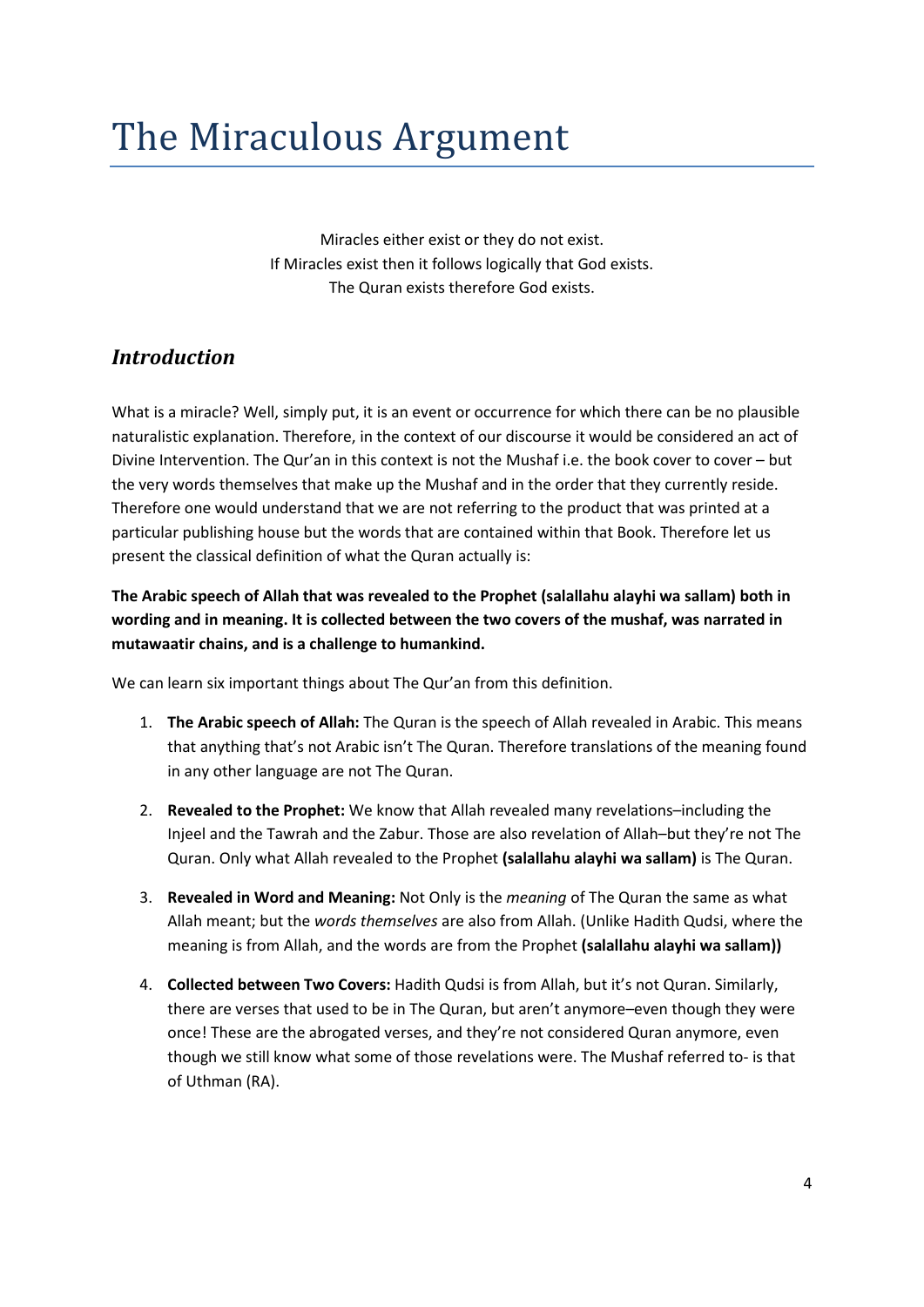- 5. **Mutawaatir:** The Quran was related in a mutawaatir fashion–so many narrators narrated it, at every single step in the chain of narration that it is too well known and therefore impossible that they all lied or made a mistake.
- 6. **A challenge to Creation:** The Quran is an ongoing challenge to creation– to create something like it; a surah (see 2:23), a statement (see 52:34).

Now that we understand what The Quran is, we are more able to articulate that to the prospect and inform them of exactly what we are referring to when we talk about the revelation known as The Quran. As per the miraculous argument, the presences of miracles are an evidence for God – since only God can perform miracles.

*\*\*Note: Throughout this document verses are provided in English as this is an English manual. Therefore it should be understood that these verses are a translation or interpretation of the meaning and not The Quran itself or the Kalaam of Allah.*

There were many miracles performed by many prophets, be that Abraham (AS) in the Fire, Jesus (AS) breathing life into clay birds, or Moses' (AS) staff becoming a snake. However in each of these instances although true, neither we nor anyone alive today was witness to those things. However there is one miracle that is evident amongst us today – The Quran. The Quran is of the greatest sign of God present before mankind. It bares the hallmark of God and it is beyond creation. It is the greatest Hujja (evidence) against the people of Kufr and provides conclusive answers to their false rhetoric. It stands alone in defence of itself and should be used as the greatest evidence to justify this complete way of life known as Islam.

The onus is on the Muslim to highlight just how this book is Miraculous and therefore the only revelation currently attributable to God.

# <span id="page-4-0"></span>*Where to Begin?*

There are many revelations on Earth that claim to be from some or other Deity or group of Deities. How can one differentiate between them all? What are the criteria used to determine which one we select as the most appropriate or one we can ascribe to The God? Now many contemporary Du'aat play a lot of intellectual gymnastics with Atheists and adherents to other faith systems. This sort of excessive philosophical rhetoric can become overwhelming and is mostly unproductive; often leading to dead ends and very little of the message being imparted. Therefore a more justifiable approach is to bring The Quran in as early as possible, since this does two things in particular:

- 1. You are teaching them about Islam from the outset by using The Quran
- 2. You are able to avoid the intellectual gymnastics of debate in terms of philosophy or cosmological science.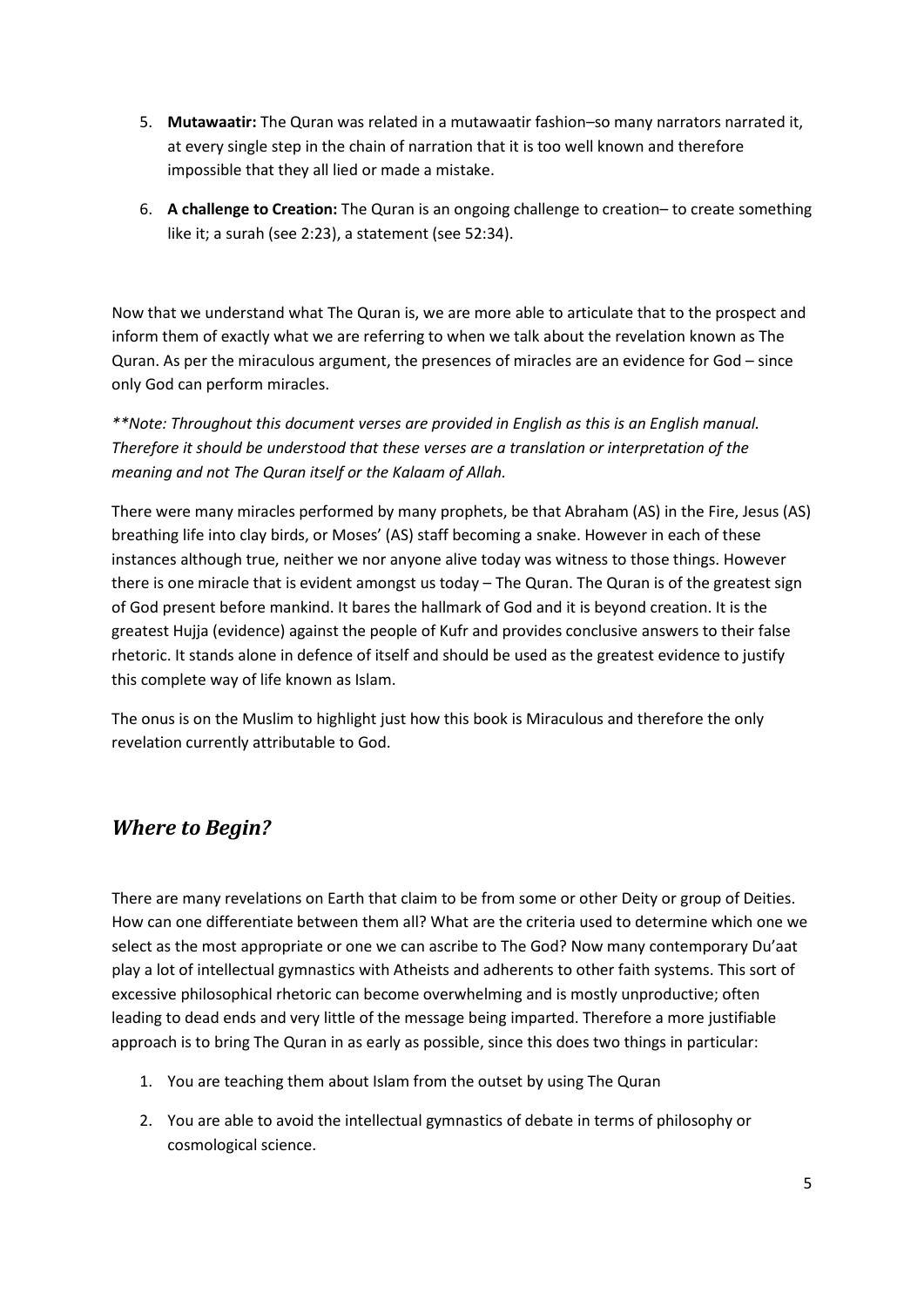One should note that we are proving the existence of God via means of rational reflection and through deduction based on the presence of Quran. We provide a rational foundation to why we believe what we believe and in particular why we consider The Quran to be from God. We do not and should not resort to what is known as circular reasoning i.e. simply stating that The Quran is from God, because it states that it is from God in The Quran.

#### **1. Circular Reasoning is the incorrect way**



#### **2. Criteria based Reasoning is the correct way**

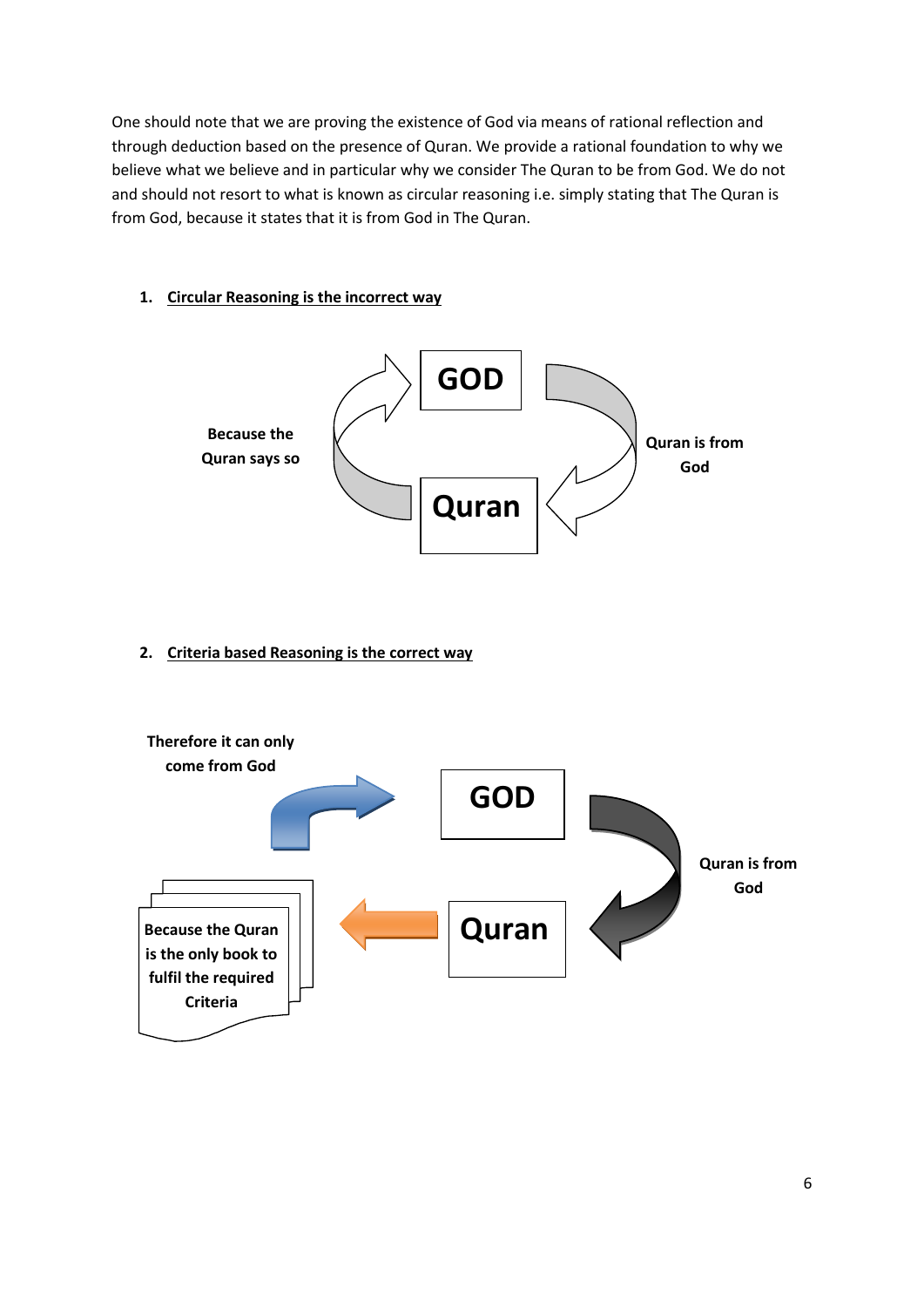#### **CONTENTION: "If you use your intellect to justify the message what about the times where the message makes no sense to the intellect?**

The battle of Aql (intellect) and Naql (Text/Revelation) is an imaginary one, as there is no conflict between the two in reality and anyone who makes it an 'either or' is actually confused. This is because although the rational mind leads us to accept that The Quran is from God, it also leads to the understanding that we are limited before God – hence the correct intellect (Sahih Aql) and the Naql (revealed texts) will never clash. The Naql will be accepted over the Aql where there is a perceived contradiction or misunderstanding as we can appreciate the limitation in knowledge possessed by man and as such Allah knows best.

Below is a list of criteria that anyone of sound mind would use to justify and distinguish a revelation as being attributed to God almighty.

- 1. **Preserved in wording & Meaning.**
- 2. **Logical view of God**
- 3. **Internally consistent and profound**
- 4. **Externally consistent and profound**
- 5. **Miraculous Nature**
- 6. **Applicable Guidance and Purpose**

Just before we discuss how The Quran meets the above criteria it is extremely important to highlight the context within which The Quran was revealed. This is because once you come to understand and appreciate how The Quran was revealed before mankind or moreover the people at the time of revelation it will add an extra dimension to the realisation that it would become infinitely more difficulty for this body of text to be the concoction of one or more groups of individuals.

The Quran was recited upon the Prophet (salallahu alayhi wa sallam) by The Angel Jibreel (AS).

The Quran was revealed over a period of nearly 23 years, in many parts and not in the order that it currently resides. It was revealed to the people at the time of revelation through the spoken word, from the lips of a man who was known to be unlearned. Once spoken, that which was uttered became revelation; therefore, we must stress the fact that there is no editing/drafting process in the delivery of this message. Furthermore, how can there be when the revelation is being delivered to the people just prior to or during major events (battles, arguments, responses to queries from locals & delegates) and sometimes contained predictions. This would imply foreknowledge which is unmarked in history to such accuracy. It should also be noted that these words are being delivered before a people whose language skills are par excellence – Rhetoric, storytelling, poetry and oration are the qualities of the Arab nation of the time and in some regards even today. Indeed the word Arab means eloquent and the word they used to refer to non-Arabs – 'Ajam' denotes one who is dumb, mute or silent in terms of linguistic abilities. It is their skill to take your couplets reword them with better (driven towards meaning) words and recite those back to you or before your audience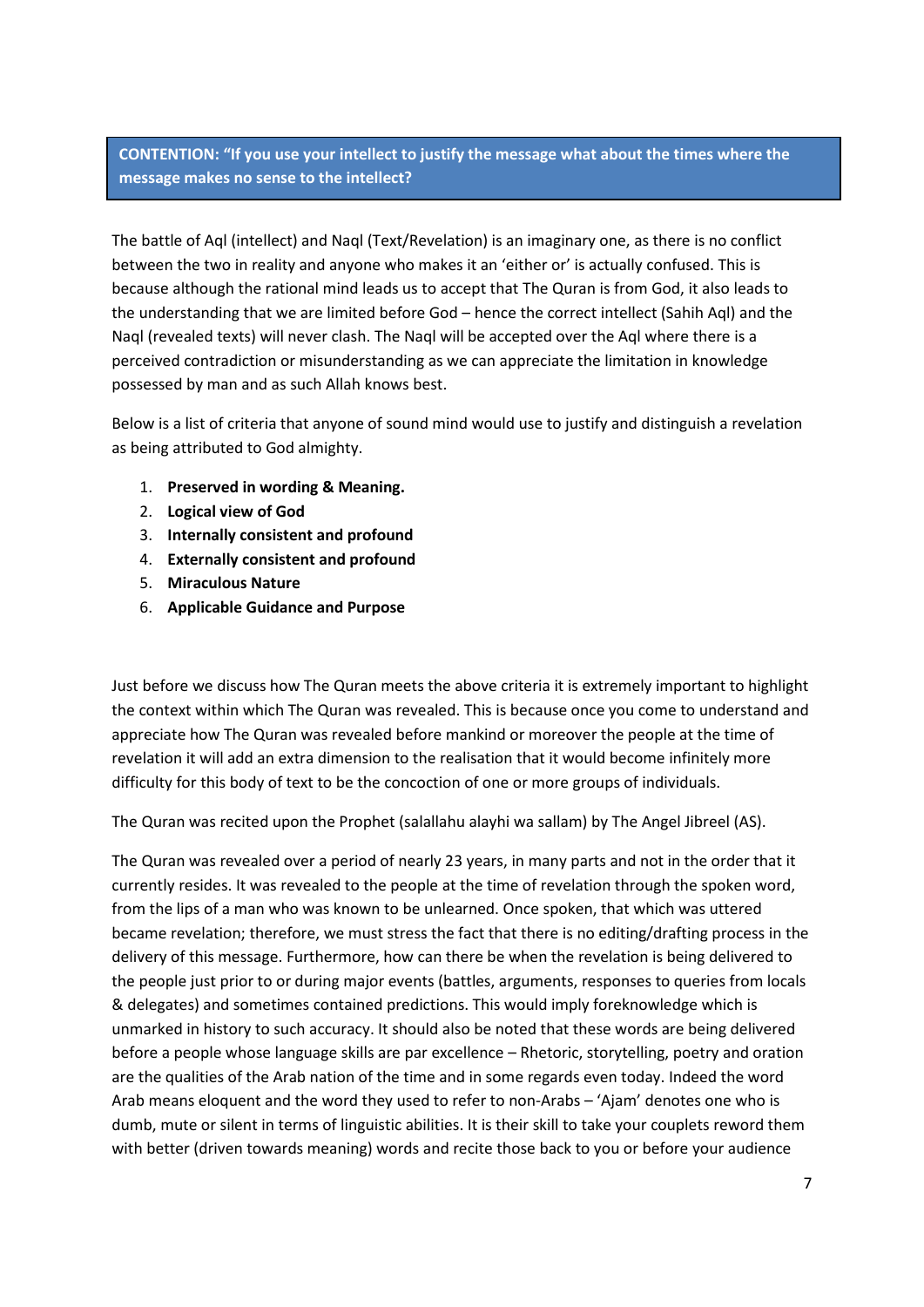thereby embarrassing you; to highlight their superiority over you. Therefore at the point of revelation we only have the spoken word of the messenger (through which the revelation is being delivered to mankind).

# <span id="page-7-0"></span>**Preserved in Wording and Meaning**

Any revelation revealed to Mankind must be as it was revealed by God. It cannot therefore be a translation subject to the translators understanding nor such that what it seeks to impart is lost in translation. The rational mind cannot accept that any book claiming to be from God is such that it is either incomplete, in doubt, or its language is such that it has become 'dead' with the appropriate people to decipher it no longer being amongst us.

So how does The Quran fulfil this? Well firstly the Quran was revealed in Arabic and the only version that is called The Quran is the Arabic version. Furthermore the Quran was memorised by thousands at the time of revelation. There are also ancient manuscripts in Turkey, London, Yemen and Uzbekistan – of which those in Yemen have been carbon dated to within approximately 15 years of the Prophet (salallahu alayhi wa sallam) himself. There are still many millions of people who speak the Arabic language and can understand the words of The Quran even without formal education in the Islamic sciences. The Quran has been at the forefront of the Islamic civilisation from its inception and has been accessible to rich and poor student and scholar. The quality of its preservation through ease of memorisation and to the dedication of scribes is such that any inconsistency jumps out like a black hair in a glass of milk.

#### **"Indeed, it is We who sent down the Qur'an and indeed, We will be its guardian." (Noble Quran 15:9)**

The remarkable thing about The Quran is that not only the wording but the meaning has been preserved through the use of supporting text – Hadith – which are the actions, speech and tacit approvals of the prophet (salallahu alayhi wa sallam) the man authorised by God to reveal the message to mankind.

#### **CONTENTION: "The Quran is simply a copy of earlier works"**

It is strange when people say that The Quran copied the New Testament or the Old Testament due to them being slightly similar in message. This is actually a misnomer. The Quran itself discusses the origins of the previous revelations and the prophets that brought them to their people. The Prophets Moses (AS) and Jesus (AS) and Abraham (AS) are also Islamic prophets believed in by Muslims – so there will no doubt be parallels drawn and some overlap in content.

However the starkest contrast between them is that neither the New Testament nor the Old Testament can stand up to scrutiny as they currently stand today. With textual critics agreeing that large parts of both books are of ambiguous authenticity. The Quran however maps the criteria beautifully and does not contain any contradictions or errors of other faith books – so how does one copy, yet not copy the errors?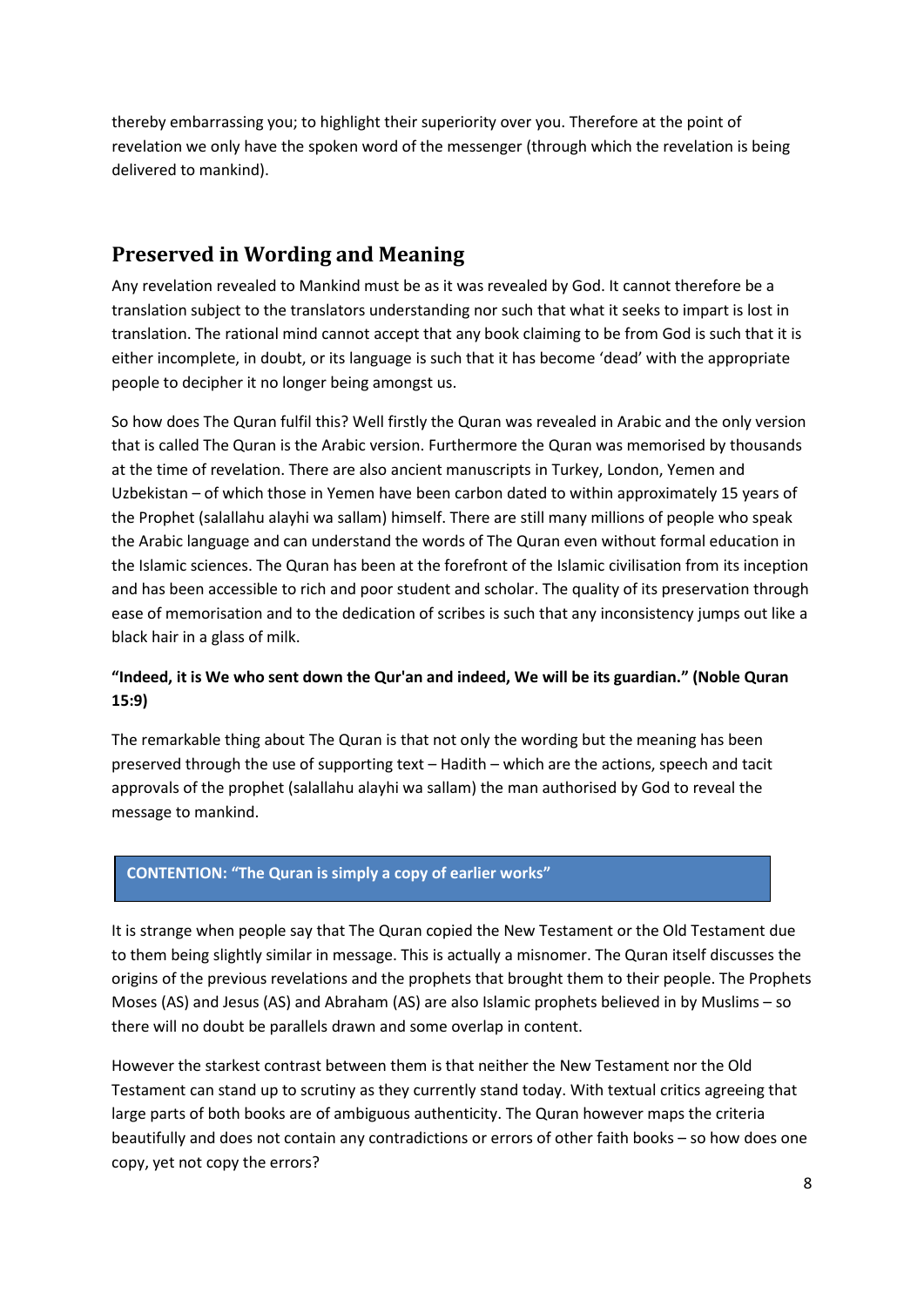**"And We have revealed to you, [O Muhammad], the Book in truth, confirming that which preceded it of the Scripture and as a criterion over it. So judge between them by what Allah has revealed and do not follow their inclinations away from what has come to you of the truth. To each of you We prescribed a law and a method. Had Allah willed, He would have made you one nation [united in religion], but [He intended] to test you in what He has given you; so race to [all that is] good. To Allah is your return all together, and He will [then] inform you concerning that over which you used to differ." (Noble Quran 5:48)**

# <span id="page-8-0"></span>**Logical view of God**

Why is it important for any revelation to first mention God at all? Well it would certainly create more questions than provide answers if the revelation was to omit the very author of the work itself, His nature, power and prevalence over everything else – especially if the core message is one of obedience to Him. Part of answering metaphysical questions on life and its purpose requires an appreciation of The One who ordained all matters in the first place – Thus God.

Now if a text was to describe The Lord of creation to be a gigantic solar system, 1000 light years away - as incredibly powerful and awe inspiring as that may sound it is irrational. This is because the one who created the universe isn't expected to be a part of it as this would mean that it caused its own creation alongside the creation of the universe! Therefore anything that is a product of the universe can never be the creator of it.

How does The Quran define the Creator? Look at Surah Ikhlas.

**Say He is Allah who is one Allah the eternal refuge None is born of Him and nor is He born And there is to Him no equivalent**

This view holds that the unique and all powerful Creator was always in existence and is therefore The Creator and Maintainer of all things, while Himself being reliant on nothing at all. None shares His dominion through lineage or association and how can there, when if there were 2 or 3 or more Gods wouldn't each compete to take the throne of power and conduct affairs of creation as per their will. The presence of harmony, equilibrium, design and order highlights the unified approach of a single creator. As an example the presence of carbon in living things could also be an indicator of this unified approach of one Unique Creator.

**Say, [O Muhammad], "If there had been with Him [other] gods, as they say, then they [each] would have sought to the Owner of the Throne a way." [Noble Quran 17:42]**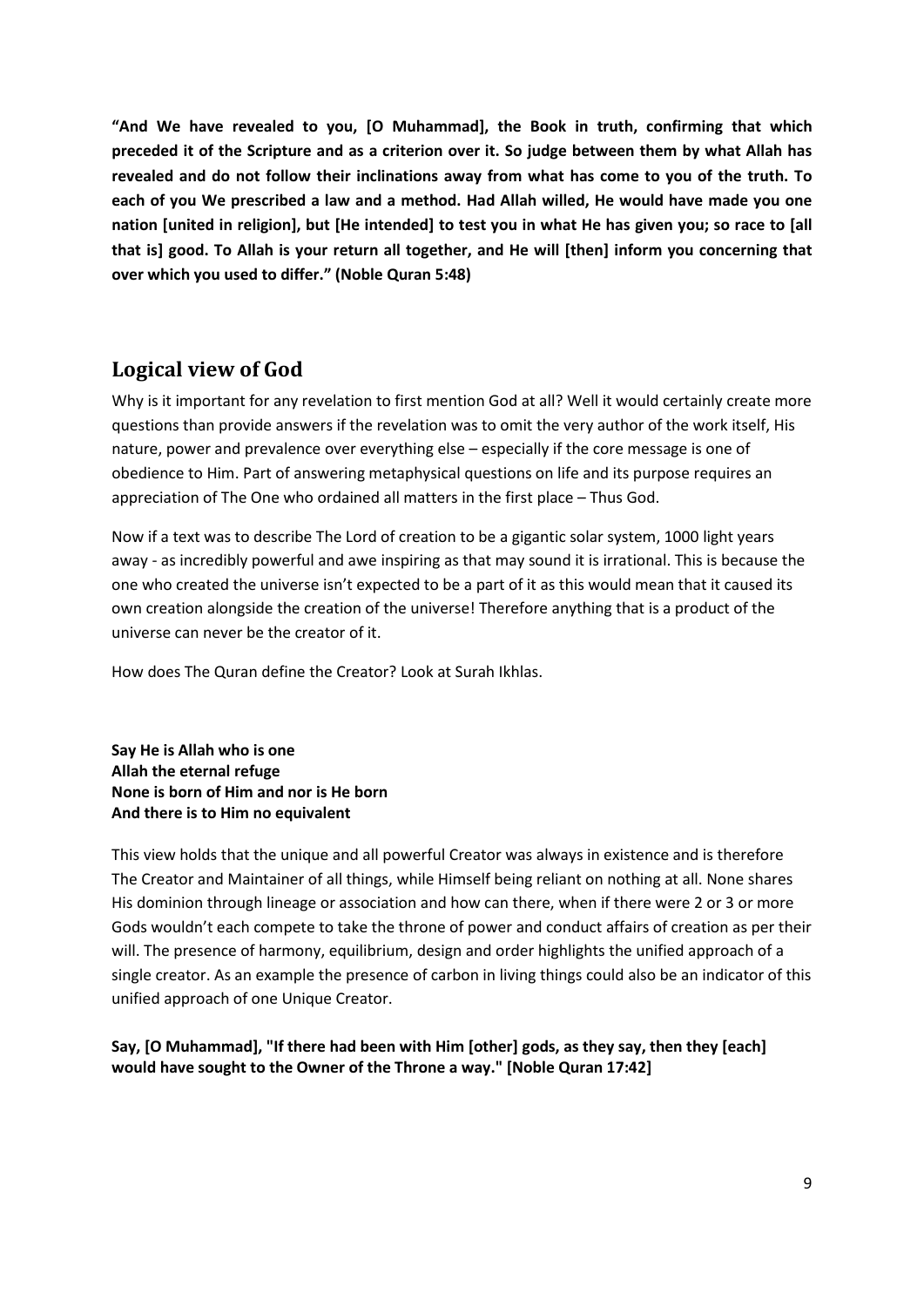#### **CONTENTION: "What about Jesus...Don't some consider him to be God?"**

Of course there are those who believe that Jesus (AS) is God or that he is the son of God or somehow of the same essence of God. Therefore they may argue that it is not rational to believe that there is a God as you have outlined. The key point to note with Christians is their understanding of God. They can be of any denomination but you need only concern yourself with what they think of Jesus (AS) in relation to God.

Therefore you should always ask a Christian "Do you believe Jesus (AS) is God or Created by God?" If they say he was created then this confirmation from their own mouth confirms how he therefore cannot be God as God does not have a period of non-existence and come into being. Therefore Jesus (AS) becomes creation as opposed to The Creator. You would then discuss the similarities between the message of Jesus (AS) and that of Islam – discuss the purpose of Prophets and how The Quran and the teachings of Muhammad (salallahu alayhi wa sallam) confirm the mighty status of Jesus (AS) and his position in the overall order of the World. It should also be noted that if they recourse to the Bible as evidence for Jesus (AS) being divine – they would fail to find any quote where Jesus (AS) states he is God or to worship him.

If they state he was created but is the son of God – you can simply discuss how the fact that God should need a son is rationally inconsistent. An all powerful Creator does not require children or partners to support His dominion. However we can for the purpose of clarification inquire where they get their information. If they state the Bible – then one can advise that there are many quotes where one or other is referred to as the son of God and the context does not mean begotten but in terms of obedience to God – righteous.

- 1. ...which was the son of Adam, which was the son OF GOD." LUKE 3:38
- 2. " . . Thus- said the Lord, Israel is MY son even my firstborn." EXODUS 4:2
- 3. "and Ephraim is my firstborn," JEREMIAH 31:9
- 4. " . . Thou (o David) ART MY son; this day have I (God) begotten thee. " PSALMS 2:7
- 5. "For as many as are led by the Spirit of God, they are the sons of GOD.' ROMANS 8:14

More importantly we must analyse the source we are using to understand God...The bible is well known to have inconsistencies and its content is disputed by many scholars such that they have marked verses with a criteria from being highly likely to extremely unlikely the words of Jesus (AS) or God. If the Bible was certain there would be no need for this outline of differences in acceptance. (See the New Jerome Biblical Commentary)

Yet even more important is that we ask them to ponder on Jesus (AS) as mentioned in the Quran – tell them about the chapters referring to Jesus (AS) and Mary (surah Maryam) – recite the verses detailing his miracles as a baby in the cradle and as a grown man. Teach them the love and status that Jesus (AS) has in the hearts and minds of the Muslim.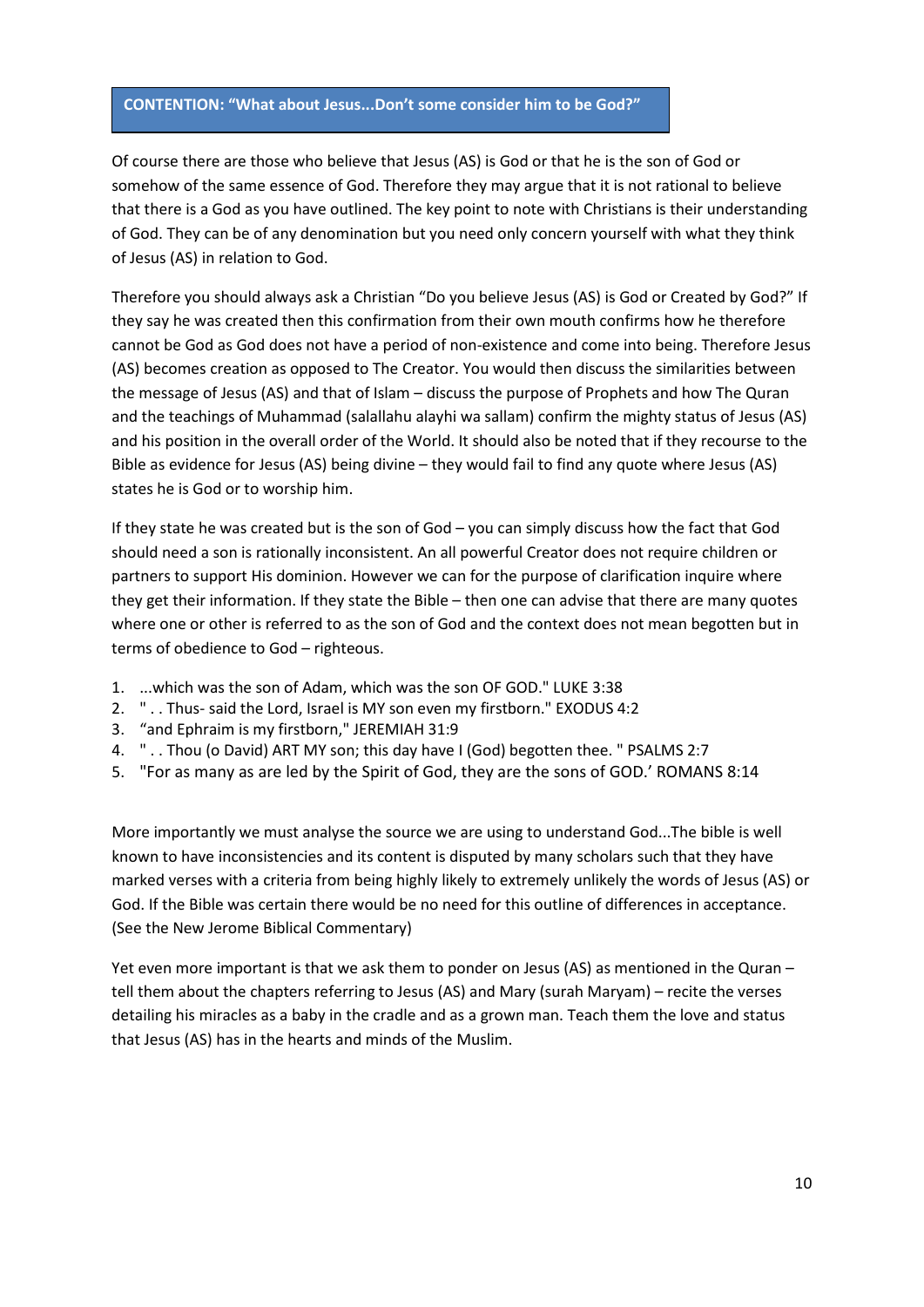# <span id="page-10-0"></span>**Internally consistent and profound**

A revelation from God cannot have contradictions, errors, be full of nonsensical jargon and details on things which have no implication on the Human being or his place in the social order of Creation. It must have an effect on his body and soul and speak to him individually even as it addresses mankind. It should have traits that allude to its metaphysical origins.

#### **Philosophy of Science**

Science is big on falsification testing, i.e. for a theory or hypothesis to be acceptable it must be falsifiable as per the philosophy of science. Surprisingly enough, The Quran contains its own falsification test. Such that it clearly defines before the reader/listener if it were from other than God you would have found within it much contradiction. It is stating that the presence of a contradiction negates any possibility that it could be from a divine source – for over 1400 years no contradictions have ever been found.

**"Then do they not reflect upon The Qur'an? If it had been from [any] other than Allah, they would have found within it much contradiction." (Noble Quran 4:82)**

#### **Historical Detail**

An astonishing point on accuracy of tradition is the speech of Jesus (AS) when he calls upon the Bani Israel i.e the children of Israel in reference to the Jews who descend from Jacob (AS). Although both Jesus (AS) and Moses (AS) have Judaic roots of origin – Moses' mother and father were of Jewish heritage and Jesus' (AS) mother was of Jewish heritage. Jesus (AS) always refers to the Jews as 'Bani Israel' whereas Moses says 'O my people'. This is because Jesus had no father and was born miraculously and this extremely important point in Semitic tradition to be associated to the tribe from the father's side is not overlooked in The Quran.

Another key distinction is made in reference to the rulers of Egypt. We now know based on the discovery of the 'Rosetta Stone' and the deciphering of the hieroglyphs that rulers of Egypt were known by different titles during different dynasties (Old Kingdom, New kingdom) – They were not all called Pharaoh. This key distinction is overlooked in works of antiquity, like the Bible, referring to the period; especially since the Egyptian language had become a dead language. The Quran does not make this mistake but accurately refers to the ruler of Egypt at the time of Joseph (AS) as King and at the time of Moses (AS) as Pharaoh – consistent with our historical discoveries and incredibly remarkable because no one could have known this during  $7<sup>th</sup>$  Century Arabia.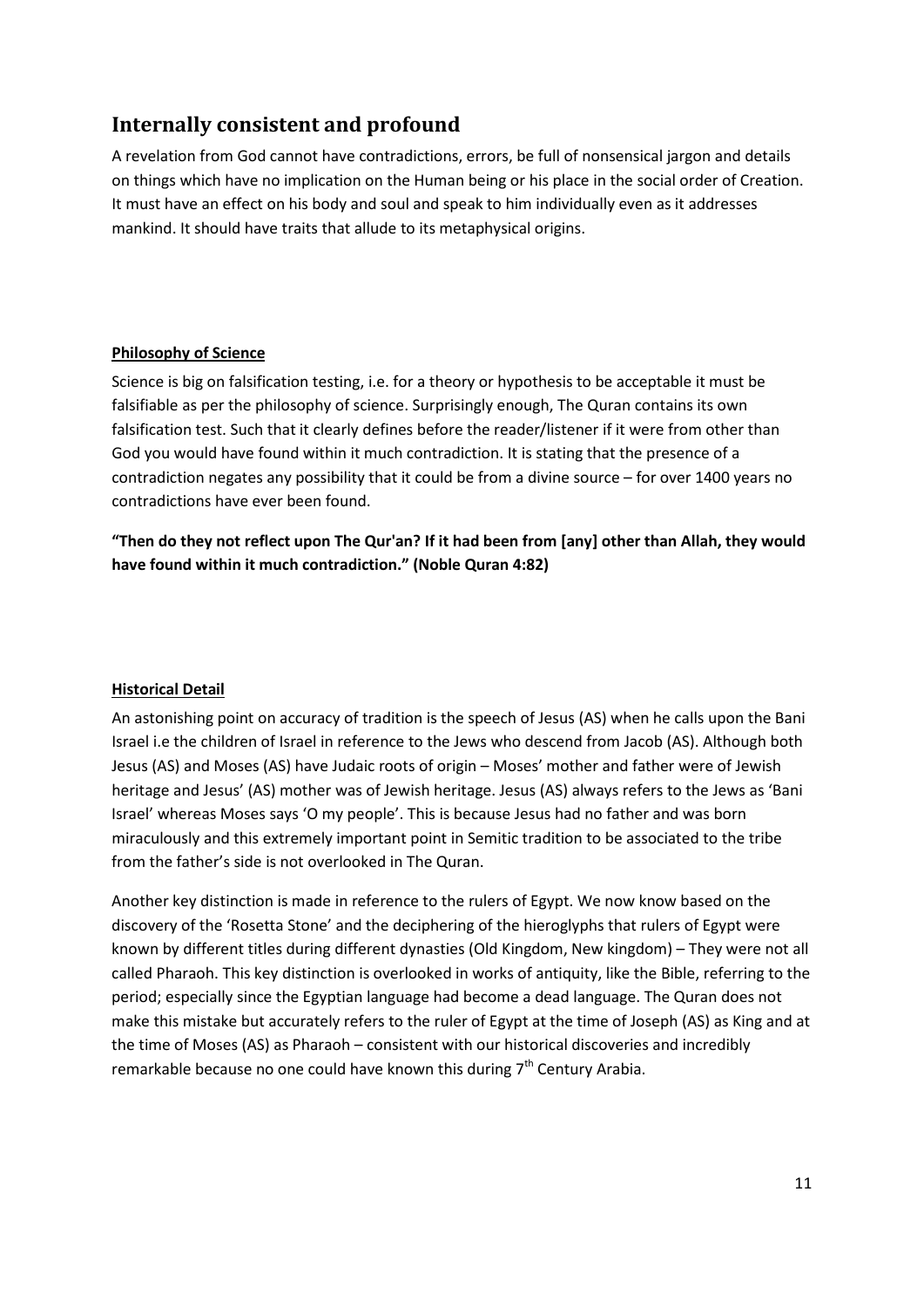**CONTENTION: "How do we give Da'wah to Christians and Jews as they also have the revelation from God?"**

When it comes to previous revelations as what was given to the Jews & Christians we should really avoid using the Cherry-Pick approach. This involves taking verses or passages from their books to highlight to them what they mean and what they should do. Firstly it can be extremely patronising to the prospect and for the most part you are not really qualified, unless you wish to devote in depth study to their books over your own, to use such arguments. Imagine a missionary telling you what Surah al-Fatihah means according to him. Depending on the situation there will be opportunities no doubt to do this but we wouldn't advise it as a primary course of action.

The greatest contention to their message is the authenticity of the message they are delivering. You should discuss how the treaty of Nicaea was formed and what occurred. How the scriptures were forced to undergo a form of analysis where the ones that were in line with the doctrine of Paul were accepted and others were discarded. So they used the doctrine to determine the revelation as opposed to allowing the revelation to speak for itself. Moreover who are John, Matthew, Mark and Luke? Furthermore textual critics even today including priests of the highest order produce bibles that are encoded with ratings on each verse ranging from a highly likely verse to one of doubtful origin. The King James Version Bible is based on Erasmus which apparently only used 2 manuscripts none of which dated earlier than the  $12<sup>th</sup>$  Century so you clearly have doubts in reliability. Where you have such discrepancy how can you be so sure that Jesus (AS) said or God said what you are claiming them to have said. It really dismantles the whole basis of your religious code of practice.

The Old Testament itself does not forego a similar criticism when again the language in the Old Testament is stylistically so different in the words of one critic; the language shows more variation than the English of today to that of Shakespeare.The variation in linguistic style amongst the constituent parts of the Old Testament range from between 400 years or more. Therefore as the documentary hypothesis' suggests the Old Testament is more likely the work of many people over many centuries, with final versions from around 500 BC.

#### **Word Order**

Once again it's important to set the context; a spoken revelation, revealed verbatim with no drafting process. Therefore when we find a Palindrome (a word or sentence which will read the same when read left to right or right to left) in The Quran we need to stress just how special that is. Examples in English are, dad, mum, race car, madam, nurses run.

The largest palindrome in English is one word made up of 11 letters, **detartrated** which means: something from which the tartrates (salts or ester of tartaric acid) have been removed.

As you will note these are quite trivial or simple examples, however looking at the Quran we find something exceptional, a whole sentence profound in meaning and wording in chapter 74 verse 3.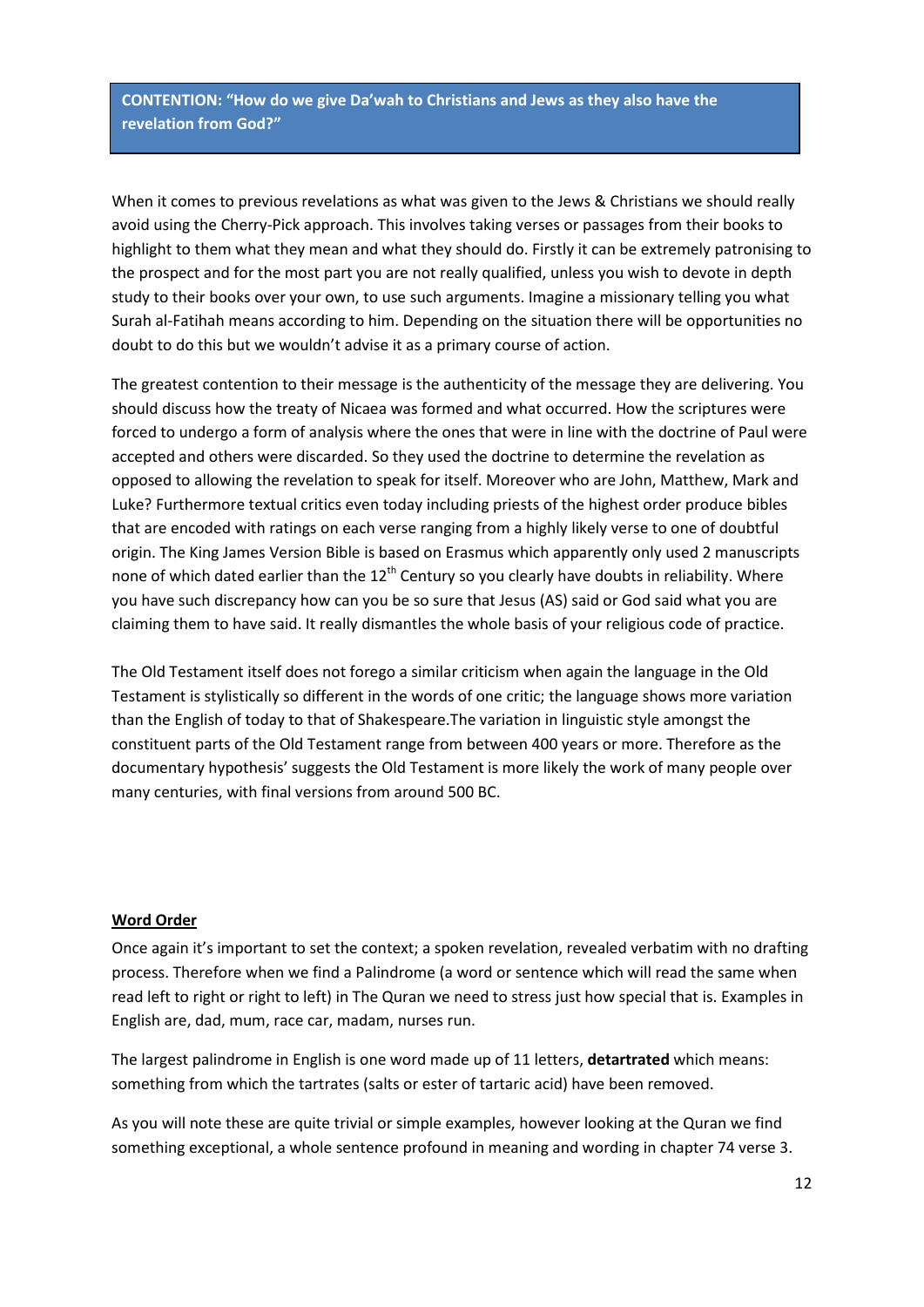**"Glorify your Lord"**

**"Kabbir Fa Rabbaka** = "ربب ك ف كببر

You will note that the verse also starts (not shown here) with the letter wow. In this context and instance this letter wow is used to signify a new sentence as opposed to the usual meaning of "and". Therefore the verse reads beautifully the same forwards and backwards.

#### **Numerical Brilliance**

The Quran details the similitude before God of the prophets Adam (AS) and Jesus (AS).

#### **Indeed, the example of Jesus to Allah is like that of Adam. He created Him from dust; then He said to him, "Be," and he was. (Noble Quran 3:59)**

What is more startling is that the names of both Jesus (AS) & Adam (AS) are found the same number of times. Both being mentioned 25 times each.

## <span id="page-12-0"></span>**Externally consistent and profound**

A religious text could, for all intents and purposes, simply talk about cats and dogs and be correct in that regard but that wouldn't be very profound. The Quran on the other hand is something very deep and profound in meaning. The meanings themselves seem to be evergreen such that the wording used has multiple meanings each driven towards greater understanding of the subject at hand and time boxed beautifully to be most applicable to any age or period.

The Quran makes a series of statements in relation to life and the Universe that contains it. At this point, as is often done in many a Da'wah approach is for one to start correlating these statements with scientific phenomena discovered or even theorised now or in the past. This we must stress is a great mistake and there are number of issues with adopting such an approach.

Firstly, the principles accorded to Quranic exogenesis fall within a set of defined parameters, be that explaining The Quran through itself, The Sunnah, the companions or I'jma of the Scholars. Therefore to start stressing that certain verse definitely refer to some scientific theory or other is inappropriate to say the least especially where the interpretation of a verse can have a layer of meanings. This is because one can never say that verse x means y – where the Quran and Sunnah are silent. Instead we can only say verse x could mean y as only Allah truly knows the meaning.

The other issue is that scientific knowledge is based on principles of induction, assumption and scientism, each limited in scope and sphere and largely subject to interpretation (bias). Such knowledge is therefore knowledge of conjecture as opposed to the absolute truth as per The Quran. Knowledge of conjecture can be referred to as something unlike a complete guess but more like a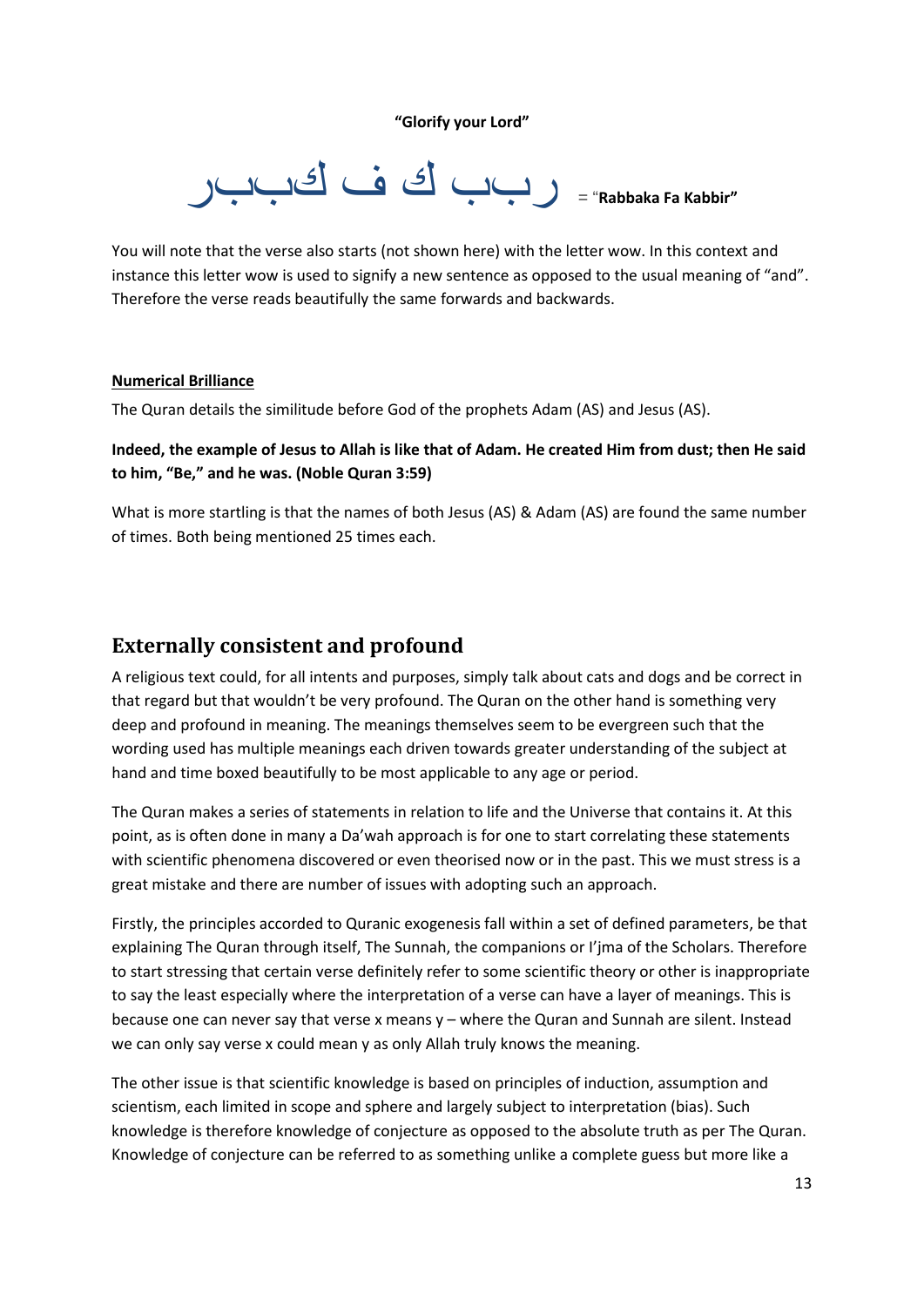calculated assumption or calculated estimation being from 50-99% possible but never 100%. Therefore we can't start making u-turns in The Quran the way we know the world of science is susceptible and often required to do.

Finally understanding that these verses in The Quran are not there to teach you E=MC2 or to teach you Germ Theory but the verses are there to make one ponder over the magnificence of the Creator, who created wilfully and with a purpose and in great splendour deserving the utmost awe and respect. After all who can originate and repeat creation like Allah? Therefore these verses highlight the supreme Lordship of Allah and therefore His unique status as being worthy of all worship. A point to note however is that since The Quran is from Allah it can point researchers in the right direction on which to base their efforts and analysis – the resting point of Noah's ARK on mount Judi and the fact that every living thing is created from water are examples of such.

Below are examples of some statements made in the Quran that point to the Creative power of Allah.

#### <span id="page-13-0"></span>**Orbits (including the Sun's Orbit?!)**

And it is He who created the night and the day and the sun and the moon; all [heavenly bodies] in an orbit are swimming (yasbaḥūna). [Qur'an 21:33]

In the 7th century, at the time of revelation, the word 'yasbaḥūna', meaning to swim or float, was used to describe solar and lunar motion. These movements could be confirmed by the naked eye of a desert Arab. But the word also makes sense to us in the 21st century: it can relate to our contemporary scientific understanding of celestial mechanics.

Mustansir Mir, Professor of Islamic Studies at Youngstown State University, also makes this point:

The word yasbahūna (swim or float) in the verse 'And He is the One Who created the night and day, and the Sun and Moon – each swimming in an orbit' [Qur'an 21:33] made good sense to seventhcentury Arabs observing natural phenomena with the naked eye; it is equally meaningful to us in light of today's scientific findings [i.e. celestial mechanics].

Interestingly, the above verse also mentions that the sun is floating or swimming in an orbit. This ostensibly conforms to the 7th century understanding of the geocentric universe. But a closer inspection of the language used in the Qur'an suggests that it also compatible with  $21<sup>st</sup>$  century science: it describes the Sun's own orbit of the Milky Way. According to scientists, it takes 226 million years for the sun to complete its orbit around the Milky Way.

#### **The expansion of the universe**

And the heaven We constructed with strength, and indeed, We are [its] expander [lamūsi' ūna]. [Qur'an 51:47]

The Qur'ān explains that God created the universe with a power or strength and that He is the one who expands it. The word used is lamūsiʿūna which means (are) surely its expander. From a classical 7th century perspective, this word suggests that God created a vast and fecund universe to sustain us. This was easily appreciated and understood by the 7th century listeners. However, what is remarkable is that the word 'lamūsiʿūna' can also mean that God is continuously expanding the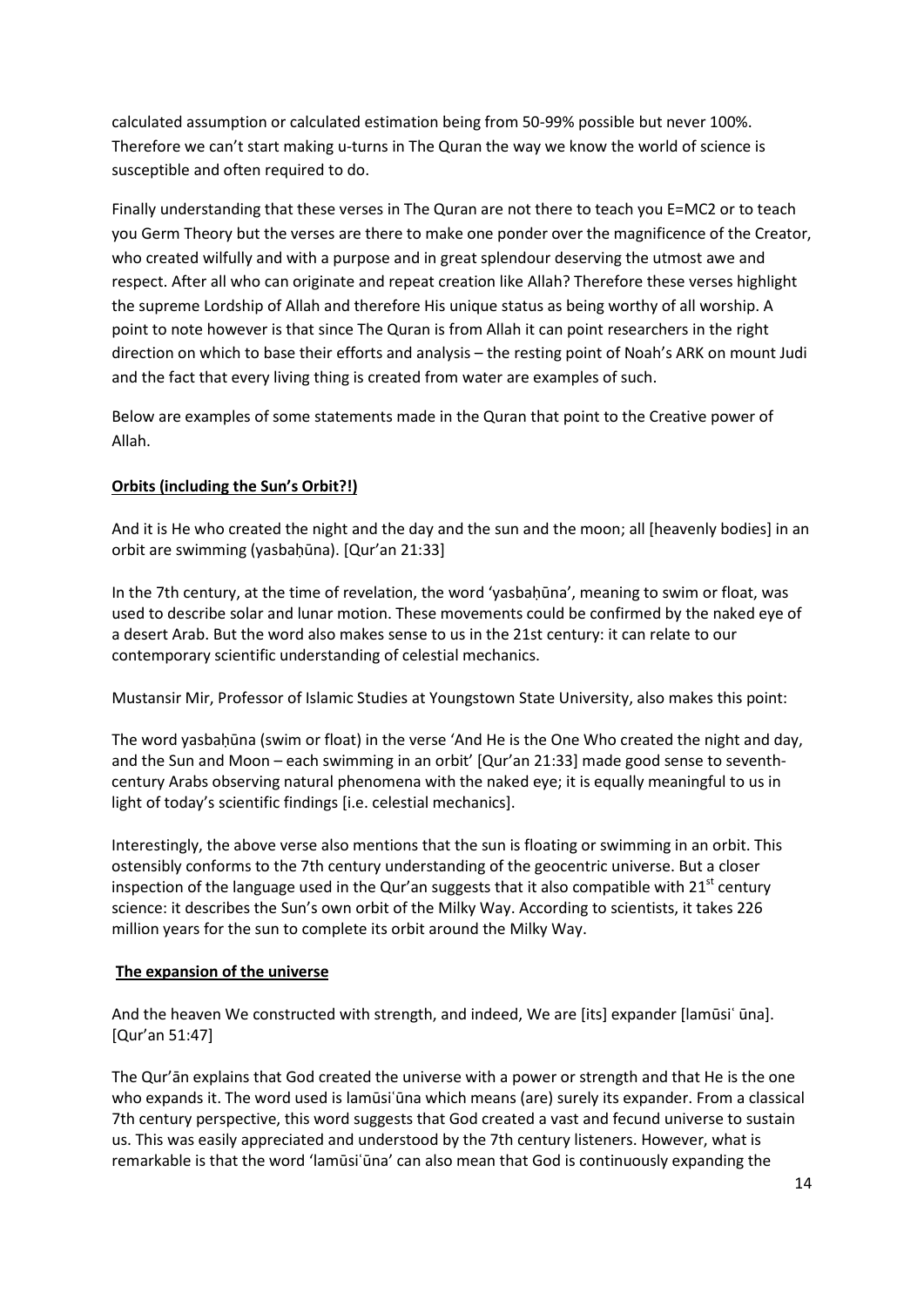universe, or that He expanded it. This is surprisingly in line with modern discoveries about the expansion of the universe.

#### **A Note on Future Findings**

When we cannot find a link between the meaning of a particular word or verse and scientific fact, the verse can be a motivation to find new data and develop innovative scientific solutions.

If we cannot produce a meaningful correlation or reconciliation between science and the Qur'an, we find an open window of opportunity for a future scientific discovery or conclusion to provide a meaningful analysis.

There are a myriad of arguments indicating that the Qur'ān is a Divine signpost. One simple example of the Qur'ān's Divine origins is the miraculous nature of its complex language.

The Qur'an is a book which encourages reflection. Many of the statements in the Qur'an concerning nature and science have the ability to engage various audiences and appeal to their knowledge, whether a 7th century or 21st century audience. Yet, it remains valid and agreeable, with an ultimate established truth at its centre. This should surely make one think about Who its author is.

The Qur'an contains knowledge about the physical natural world, and about the inner dimensions of our souls. It relates to our feelings, wants and needs. The Qur'an informs us that we have a purpose in life, and that following God's guidance will lead us to inner peace in this life, and Paradise in the hereafter. A rejection of His message will lead to depression in this life and Hellfire after death.

**We shall show them our signs in the universe and within themselves, until it becomes clear to them that this is the truth. Is it not enough that your lord is the witness of all things? [Qur'an 41:53]**

# **Miraculous nature**

We have stressed how this Quran is an oral tradition, therefore not written down but revealed as speech, to a nation which was big on oration as this was the backbone of their creativity. So they were masters of dissecting issues with the use of someone's language and hence used this to better their couplets or humiliate them. Take this body of work for example, by the time it gets to you it will have undergone countless revisions and updates, omissions and additions – still notwithstanding the possibility of yet more errors .So where we don't have a concept of editorial review i.e. first draft, second draft etc and no process of rehearsal we're dealing with a very fine and unique basis for success where the chances of error are magnified immensely.

We'll now shift our attention to the challenge to Mankind from Allah, the actual miraculous quality of The Quran – its linguistic superiority.

The Linguistic Superiority of The Quran is such that we should try and detail how and what that entails. The Arabs at the time of revelation could literally appreciate just how wonderful a recital this was hence they never accused the Prophet (salallahu alayhi wa sallam) of authoring The Quran –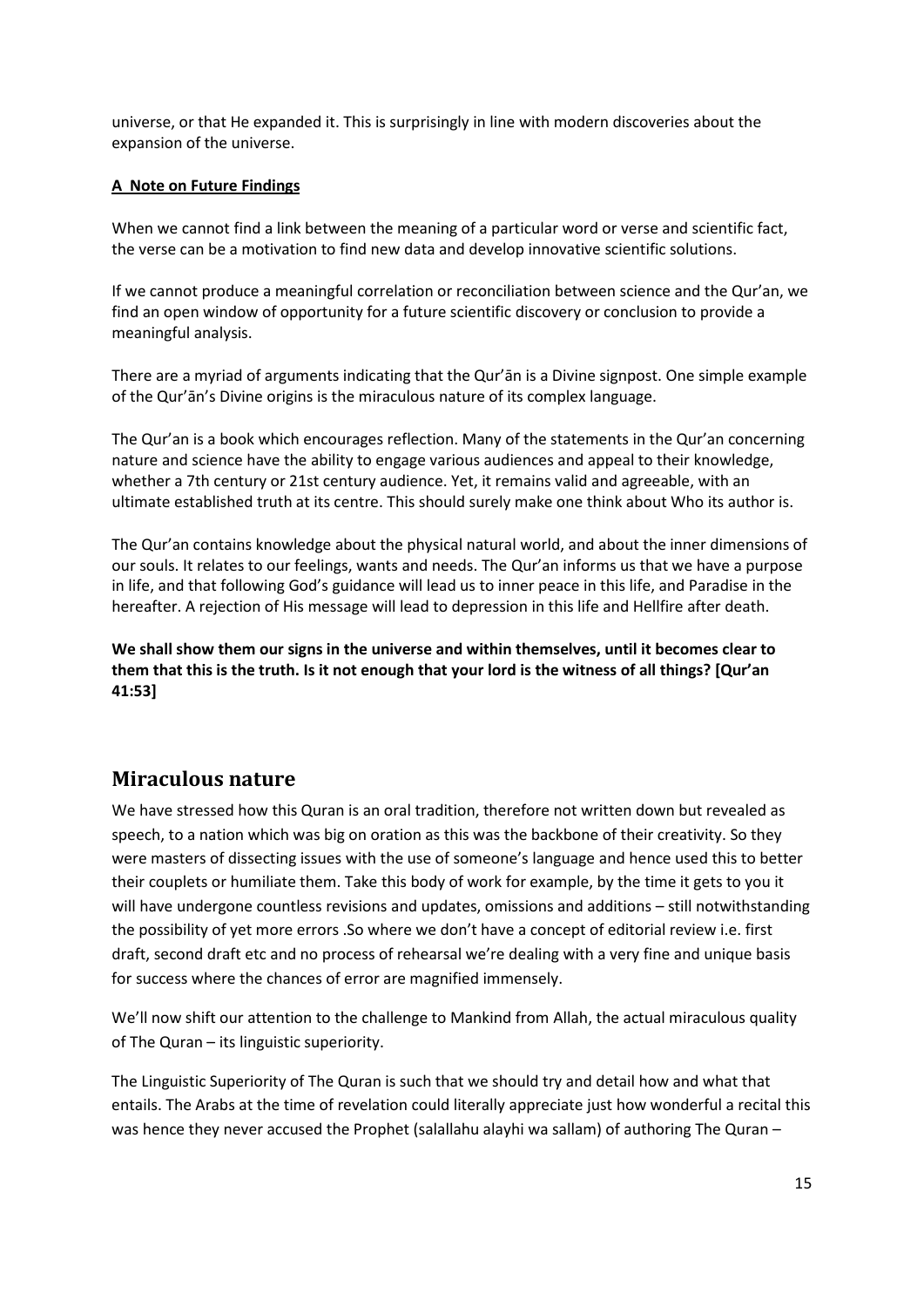They knew it was not his work after all he had lived amongst them for forty years and was never known for his poetry in the circles of the day.

However for the non-Arabic speaking audience or even the audience of today it is necessary to break down just how the Quran is miraculous by way of its linguistic superiority – indeed the challenge from God is to produce something like it, which can never be done.

**"And if you are in doubt about what We have sent down upon Our Servant [Muhammad], then produce a surah the like thereof and call upon your witnesses other than Allah, if you should be truthful." (Noble Quran 2:23)**

Therefore let's take an example: the native English speakers amongst us may or may not be familiar with the constructs that make up the English language i.e. knowing exactly what pronouns, adjectives, verbal nouns, metaphors or the like are, even though they use them seamlessly on a daily basis. However non-native English speakers will have undergone schooling in these constructs as part of their development in learning the English language hence they, on the whole, will have a greater appreciation of these constructs. In the same way we need to highlight to people just how and what makes this Quran so miraculous by clarifying its unique literary style.

Surprisingly enough when discussing miracles people often point to a particular verse or statement as being miraculous not realising that verse for verse the entire Quran is Miraculous as it's the speech of Allah – inimitable by creation. Hence one is often instructed to use the correct terminology i.e. referring to Ayah (signs) as opposed to verses, and to call chapters Surah – thereby keeping the conformity to meaning which is far more than being simply verses and chapters of a book.

The argument for The Quran being miraculous is via a process of Deduction since; we only have the 29 letter of Arabic language and a finite set of grammatical rules and styles in the language. Therefore it is a closed system; since no new letters or constructs will be added to the language. Hence, the miracle stands true as even with the sum of ingredients to make The Quran – The Arabic Language; none have, or ever will, be able to challenge its inimitable style.

The Arabic language is made up of Poetry and Prose. Poetry has sixteen rhythmical patterns, like the waves of the ocean hence called Al-Bihar (The Seas). Prose is straightforward speech that one would use on a daily basis. There are sub-categories of Prose like rhymed prose known as Saj' or Kahin (language style used by soothsayers of old). There is also something called Maqaamah which is a combination of poetry and prose wherein difference between both styles is easily noticeable.

The Quran however does not fall into any one of these categories on a surah by surah basis. Not meeting any of the categories of Al-Bihar it cannot be considered poetry and to call it such would be incorrect even though many verses have an end rhyme. On the other hand we cannot refer to it as a form of rhymed prose for example Saj' as it employs features which render it stylistically different (See- Three Lines that Changed the World: The Inimitability of the Shortest Chapter in the Qur'an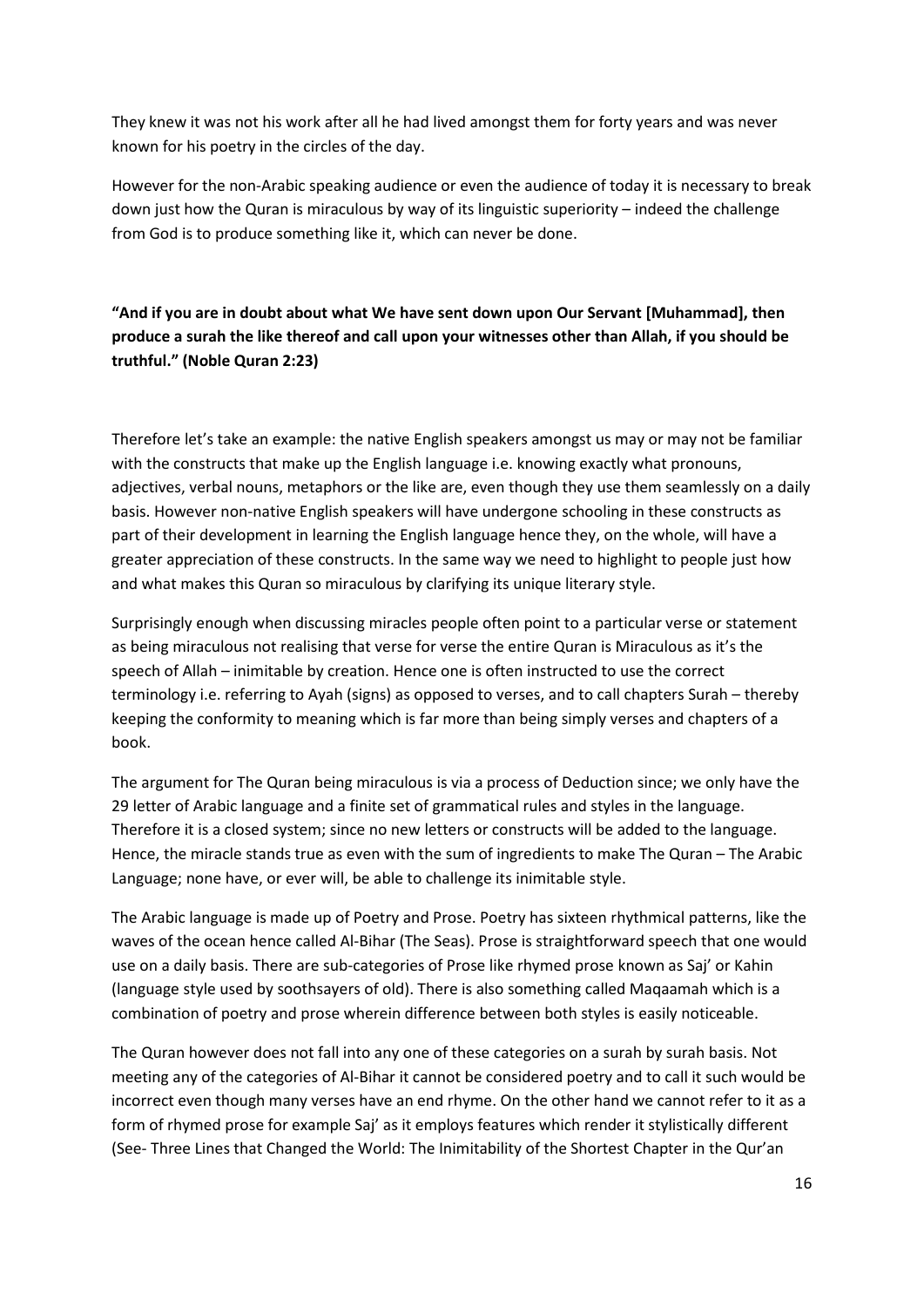www.hamzatzortzis.com). This unique use of literary elements has not been found in any Arabic prose, past or present.

#### **Non-compliance to the Rules of Prose or Poetry**

The Qur'anic literary form differs as it does not fit in to any of the literary categories explained above. Surah 93 (Ad-Duha) highlights non compliance, where the examination of the whole chapter indicates that it is not Saj' or Mursal as this verse has an internal rhythm, whereas Saj' does not have a consistent rhythm and Mursal has no rhythm or rhyme. Also it cannot be described as poetry; the totality of this chapter, or any other chapter for that matter, does not adhere to any of the al-Bihar

#### **Unique Fusion of Metrical and non-Metrical Speech**

The Qur'an achieves this unique literary form by intermingling metrical and non-Metrical speech in such a way that the difference cannot be perceived. The following examples illustrate this,

Chapter 15 :45-52 When reading the original Arabic of the above verse the reader moves from metric composition to prose without experiencing the slightest change of style or mode. The same mingling of metrical and non-metrical composition can be observed in the following verse from Chapter 12 Verses 31-35 of the Qur'an.

The phrase "This is the one you blamed me for" in Arabic is poetic. It has a metrical structure in which the rules of Arabic poetry are observed yet transitions seamlessly into the other verses. The Quran uses expressions that are eloquent, immersed in rhetoric and holds fast to grammatical rules of Classical Arabic.

#### **Literary and Stylistic Differences**

Although some feel that the early Meccan Surahs resemble the Kahin style they also appreciate that the following stylistic and literary features that render The Quran unique include semantically driven assonance and rhyme, grammatical shift; interrelation between sound, structure and meaning and its unique linguistic genre. It should also be noted that if it were the Kahin style then the Kahin stylists would have been able to challenge The Quran but they were unable. Indeed the likes of Walid bin Mughira, a disbeliever, who was known for his oration and oratory skills would not have made such a statement:

By God; none of you is more conversant than I with poetry, melodious hymns and songs, and by God never did I hear anything similar to what he says. It is so sweet and so graceful that it remains at the summit with nothing to surpass it".

#### **A note on 'Aesthetic Criteria'**

Literary forms are not based upon aesthetics, they are based upon the structural features of a text. Hence the reason that literary forms can been distinguished from one another.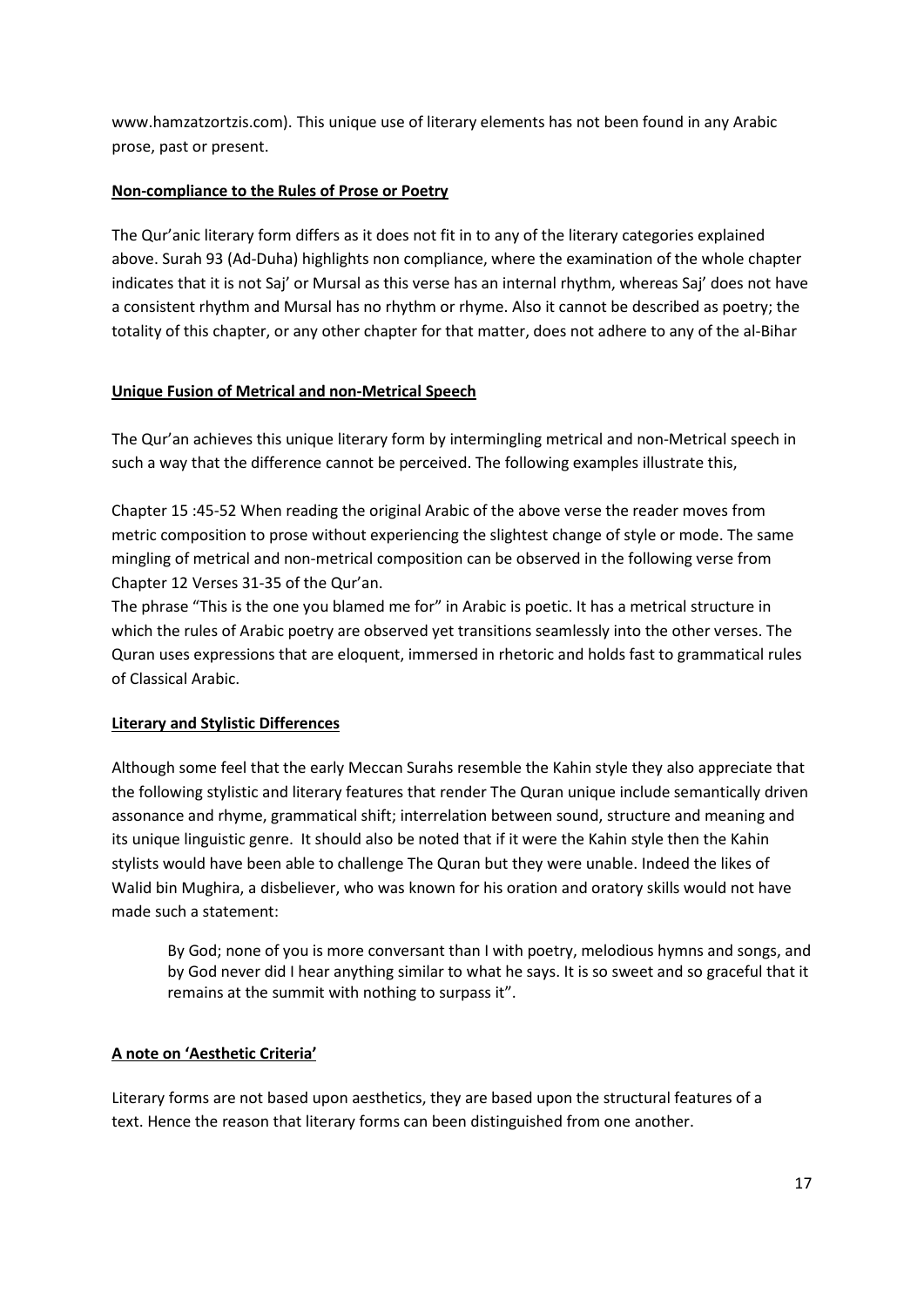#### **To Conclude**

The Quran is a unique form of Arabic that is neither Prose nor Poetry. It achieves this by intermingling metrical and non-metrical speech in such a way that its style is not affected and its meaning not distorted. Furthermore its expression is grammatically sound. Every surah has a special character, with its own unique form, and its unique use of literary devices. These features of The Quran are part of the reason why it has not been emulated to this day.

Hammilton Gibb's states,

".…the Meccans still demanded of him a miracle, and with remarkable boldness and self confidence Muhammad appealed as a supreme confirmation of his mission to the Koran itself. Like all Arabs they were connoisseurs of language and rhetoric. Well, then if the Koran were his own composition other men could rival it. Let them produce ten verses like it. If they could not (and it is obvious that they could not), then let them accept the Koran as an outstanding evidential miracle"

#### **CONTENTION: "Groups of Intellectuals got together and authored the Quran"**

Well for that to happen, we would first ask the prospect. Who could have possibly authored The Quran?

- a) A man, woman or group if one man can do it we'd expect others to be able to do it yet none have including those best able; the Arabs at the time of revelation. They instead went through war, boycott of trade and interfamilial feud to stop the message.
- b) An Alien Life form Aliens are a part of the Universe, they do not exist outside of it therefore they cannot explain the conditions that exist pre-formation of the Universe.
- c) A Devil Clearly the message would promote him and seek to cause chaos and disruption as we'd expect a devil to do devilish work.
- d) God– it can, by process of deduction and its miraculous nature, only be thus.

# <span id="page-17-0"></span>**Applicable Guidance and Purpose**

Any revelation devoid of actual guidance leaves the exponent perplexed and at odds with a coherent approach to seeking the pleasure of God. This is because it would be absurd for any theist to think that the Lord of all creation without whose will nothing can happen in the Heavens would somehow be absent from providing instruction for man to manage his affairs on Earth. The One who creates with purpose would somehow leave mankind to work it out for themselves and leave gaping holes in the way they should appropriately conduct themselves in relation to Him, themselves and towards each other. This is especially necessary where your actions on Earth prerequisites your affair after death. Therefore a perfect religion is one which caters for every sphere of life and provides practical solutions to the socio-economic, judicial and political realms within which man operates.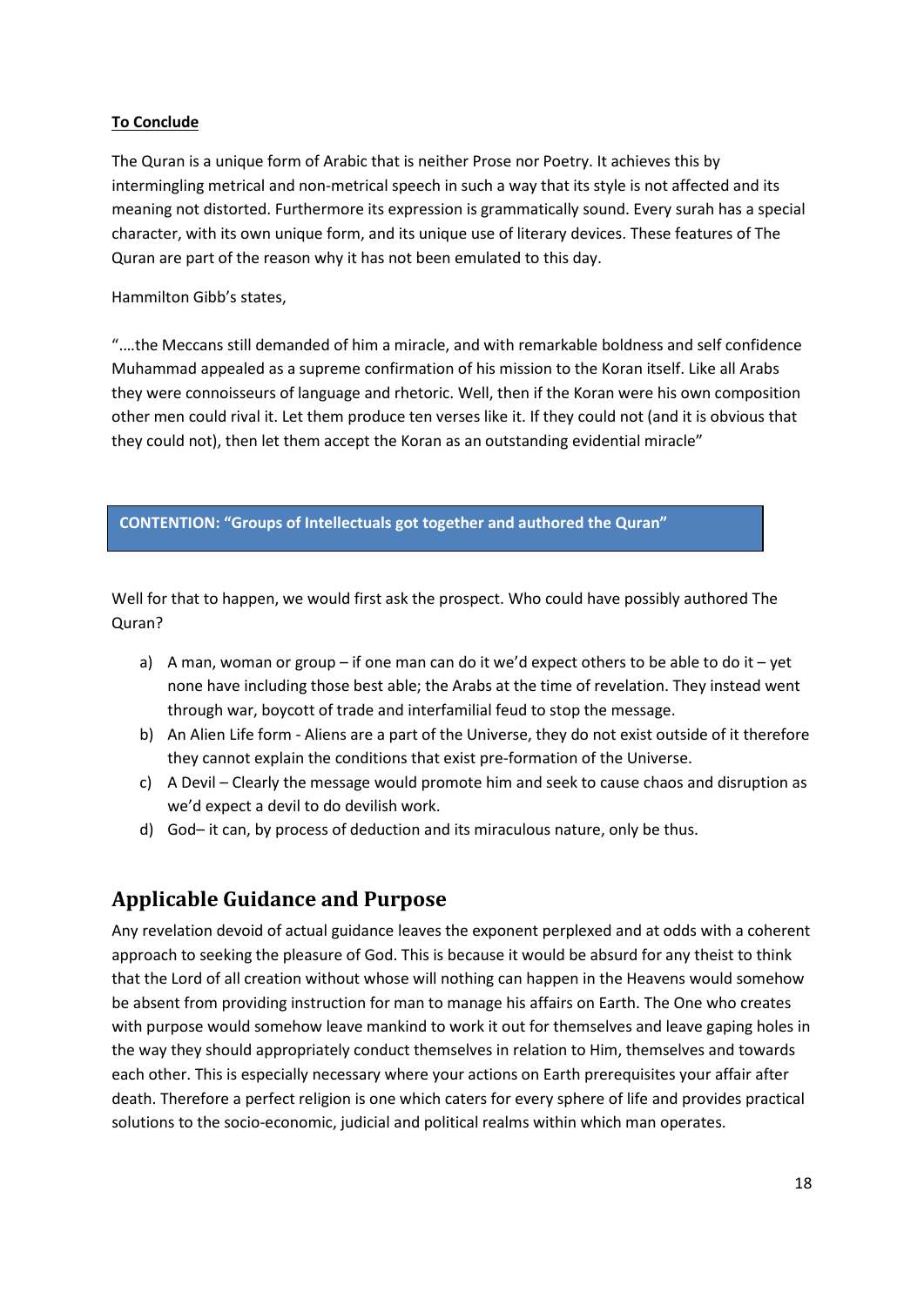The central theme of The Quran is concerned with the Tawhid of Allah – That nothing except He alone is worthy of Worship; the oneness and absolute power of God. This is a key point. The ultimate answer to any question or reason for any ordinance in the religion is simply because Allah commanded it. Man is limited in power and ability and he can never come to appreciate the Lord of the Worlds except where the Lord Himself tells man just who He is. This is extremely crucial for anyone of sound mind to understand – there are many things that the human mind/body cannot grasp or comprehend and one of these is information related to Allah. Although we can come to rationalise His existence, only He can inform us of His Nature, Names and Attributes in a manner that we can comprehend. This knowledge can only come from Allah it can never be acquired through deep contemplation, meditation or philosophical discourse. Only through knowing Allah do we understand and come to know our purpose and place amongst creation – without which we are completely astray.

The Quran also discusses creationism which is apparent both in the universe and within mankind and the purpose of The Quran as a reminder and as guidance to mankind. The Quran teaches us about the purpose of life, the reason for our creation, the reality of death and consequences apparent in the afterlife. It defines boundaries in legality, finance, inheritance, marriage and social conduct – practical measures not idealistic philosophies, that are attainable and provides recommendations for fruitful living. It heavily stresses the obedience of the Prophet (salallahu alayhi wa sallam) and emulating him as a means of not only perfecting your worship but the criteria through which your worship will ultimately be accepted!

**CONTENTION: "Many critical thinkers believe that all religions are completely fabricated manmade lies that were invented in order to gain power."**

Let's assess the claim. It isn't necessary for religion to be an attempt by religious men to gain power as we also have non-religious men; Stalin, Hitler, Pol Pot who statistically caused more devastation and loss of Human life then any religious war and used their ideologies to gain power. We need to assess each religion based on its own merits – what does it call to, why should one adopt this way of thinking and does it actually offer solutions.

We agree that democracy isn't perfect but in as much as we have available we still use it and claim it does a decent job. However when we look at Islam we see a complete way of life and a solution to world problems. Furthermore, if it were simply the work of men – then how do we explain the miraculous nature of The Quran!

#### **Designed Universe**

The order and patterns of the Universe right from its very inception to the current world exhibit a clearly identifiable, intentional design. From the many mathematical and physical constants to the melting and boiling points of materials at given altitudes – these laws and forces exude without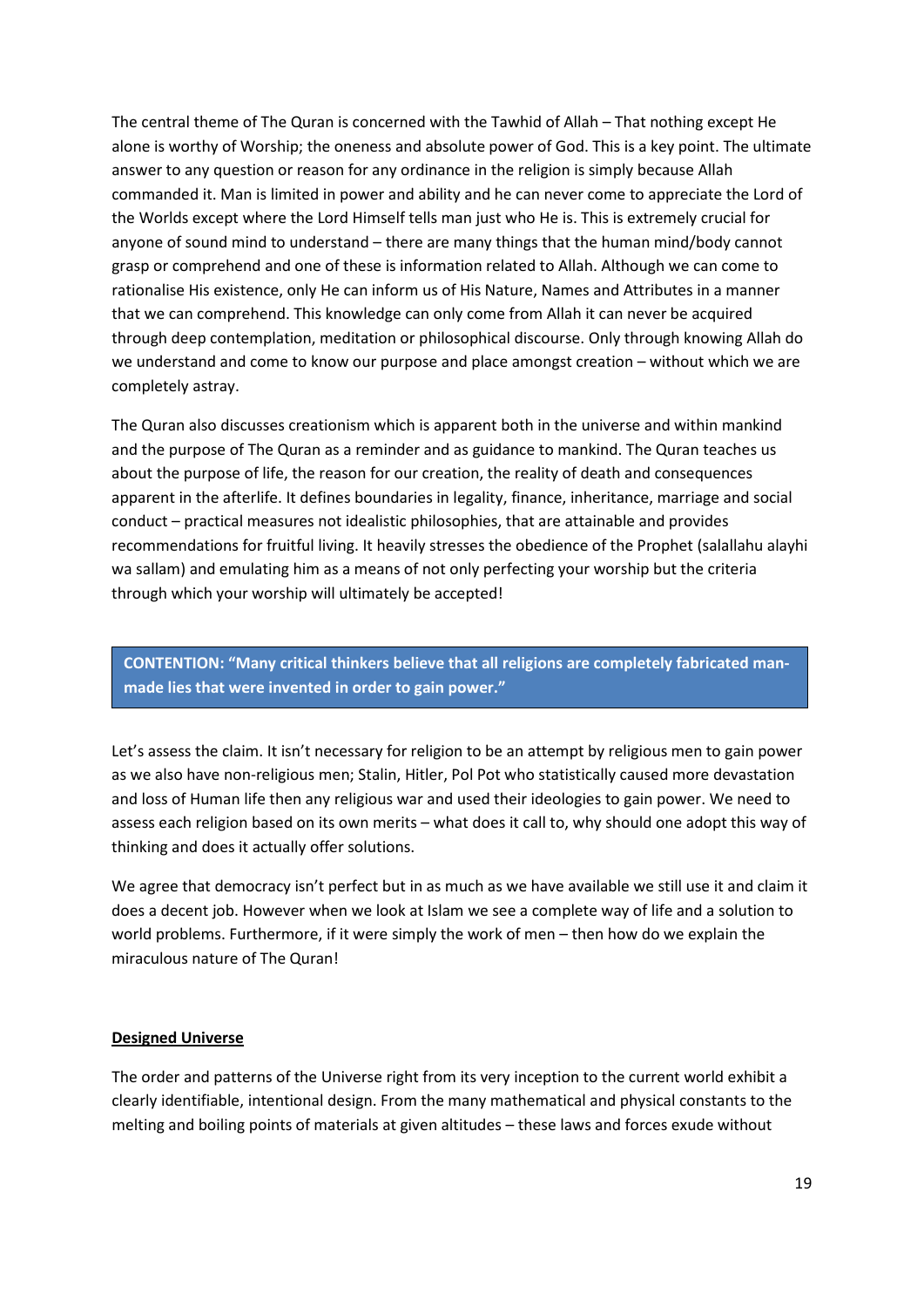doubt the unified and consistent method of a deliberate force. So much accuracy can never be the product of chance and chaos.

**"We will show them Our signs in the horizons and within themselves until it becomes clear to them that it is the truth. But is it not sufficient concerning your Lord that He is, over all things, a Witness?" (Noble Quran 41:53)**

#### **Creationism**

From the options that can lead one to determine the origins of the Universe we must contend that there is no possibility that we came from nothing and by nothing and to expect such is a wilder leap of faith than to believe in the possibility of purple coloured ten legged flying cows.

Furthermore to expect a self creating universe is pretty much the same as expecting it to have come from nothing and we know that nothing can exist and not exist at the same time.

**"Or were they created by nothing, or were they the creators [of themselves]? Or did they create the heavens and the earth? Rather, they are not certain." (Noble Quran 52:35-36)**

#### **The Quran a reminder, guidance and the criterion:**

The Quran refers to itself as a reminder to those who reflect and ponder upon the meaning of life and seek to amend their ways and rush to forgiveness after having committed an act of transgression. It is guidance to those who believe and are conscious of their Lord and seek to please Him through solemn worship – living in accordance with what He has prescribed. It is also the Criterion to judge between right and wrong. It, due to its inherent and wonderful qualities is the only revelation present in the world today that can even be attributed to a divine source.

**"And you do not ask of them for it any payment. It is not except a reminder to the worlds." (Noble Quran 12:104)**

**"This is the Book about which there is no doubt, a guidance for those conscious of Allah –"(Noble Quran 2:2)**

**"Blessed is He who sent down the Criterion upon His Servant that he may be to the worlds a Warner –"(Noble Quran 25:1)**

#### **Purpose of Life & Reason for Creation**

Who is more befitting to provide purpose of creation than the one who creates – surely the inventor knows His invention. Therefore we can only ever take that from God – the One who created us and all things.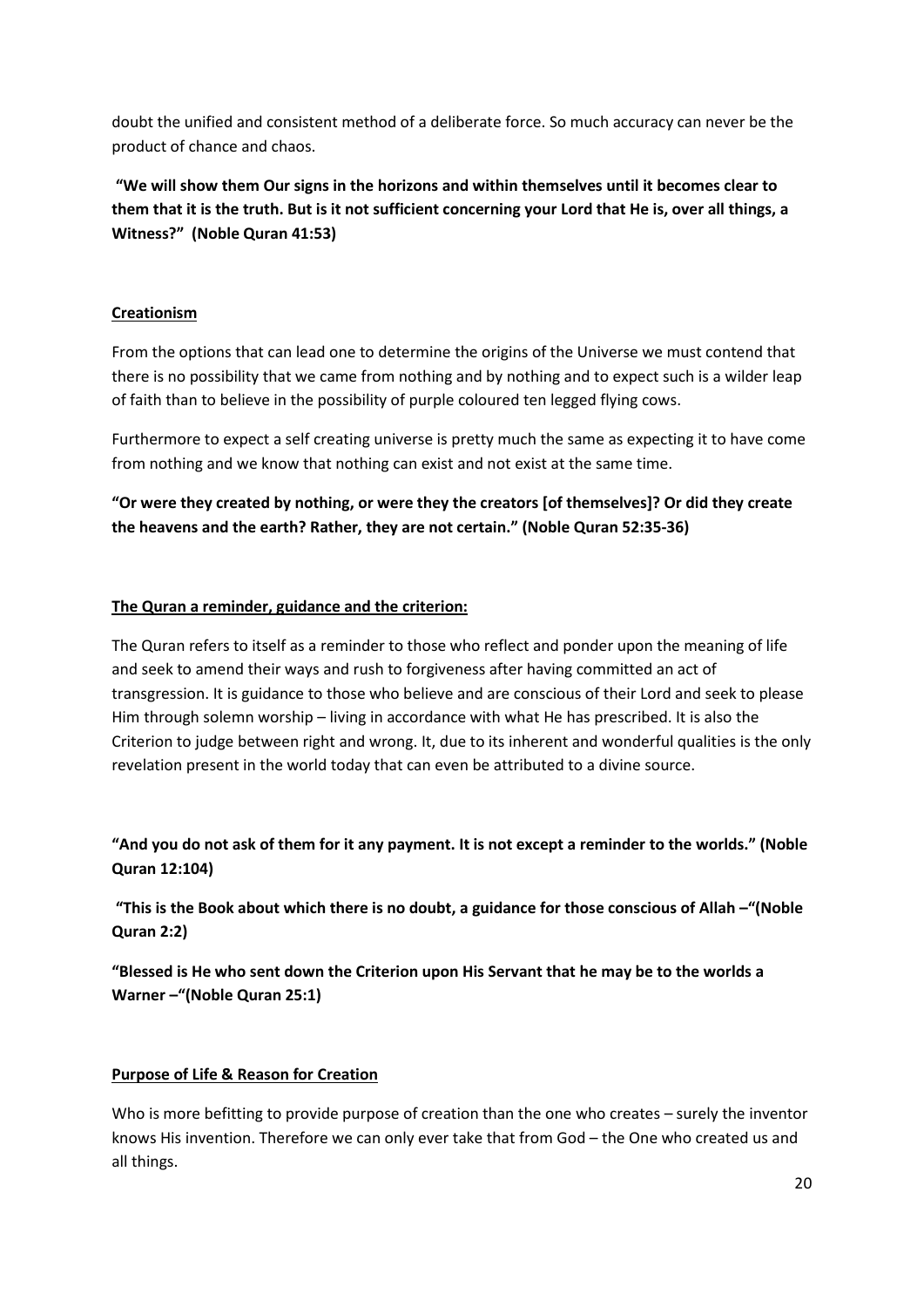**"And I did not create the jinn and mankind except to worship Me." (Noble Quran 51:56)**

**"[He] who created death and life to test you [as to] which of you is best in deed - and He is the Exalted in Might, the Forgiving – " (Noble Quran 67:2)**

#### **Reality of Death**

Death is something no one in their right mind can disagree on – we will all die at some point in time. This is as evident to the believer as it is to the non-believer. The death that takes us away from the things we strived for, loved, cherished and wished to inherit forever...Only to be left with others. For even the graves of Kings have been looted and their treasures plundered, what then for the likes of mere men who spent their lives building humble abodes now occupied by strangers.

It is the approaching death and the reality of the time that it comes when one sees the reality of the World and what is to come of the afterlife – however there is now no opportunity to make amends.

#### **"Every soul will taste death. Then to Us will you be returned. "(Noble Quran 29:57)**

**"And the intoxication of death will bring the truth; that is what you were trying to avoid." (Noble Quran 50:19)**

#### **The Afterlife**

The afterlife will either be a Garden of bliss or an abode of Hell. The parallels between both have been drawn such that each will be eternally occupied by either the Righteous or the sinful respectively. The Bounteous gifts that await the believers are such that no eye has seen or can think of while the torment is likewise as dreadful as beyond imagination.

The Quran stresses time and again to work towards the attainment of the garden of paradise and warns against the pangs of Hell...It is both as a source of hope in suffering and a deterrent for those who transgress.

The Quran offers a complete journey for mankind and provides a complete and conclusive paradigm for the world within which one finds oneself; from pre-creation to the point of seeing The Lords face in Heaven. No religion on Earth can provide such a detailed and thorough picture of the realities of this life and the next.

Heaven & Eternal Bliss- **"Indeed, they who have believed and done righteous deeds - those are the best of creatures. Their reward with Allah will be gardens of perpetual residence beneath which rivers flow, wherein they will abide forever, Allah being pleased with them and they with Him. That is for whoever has feared his Lord." [Noble Quran 98:7-8]**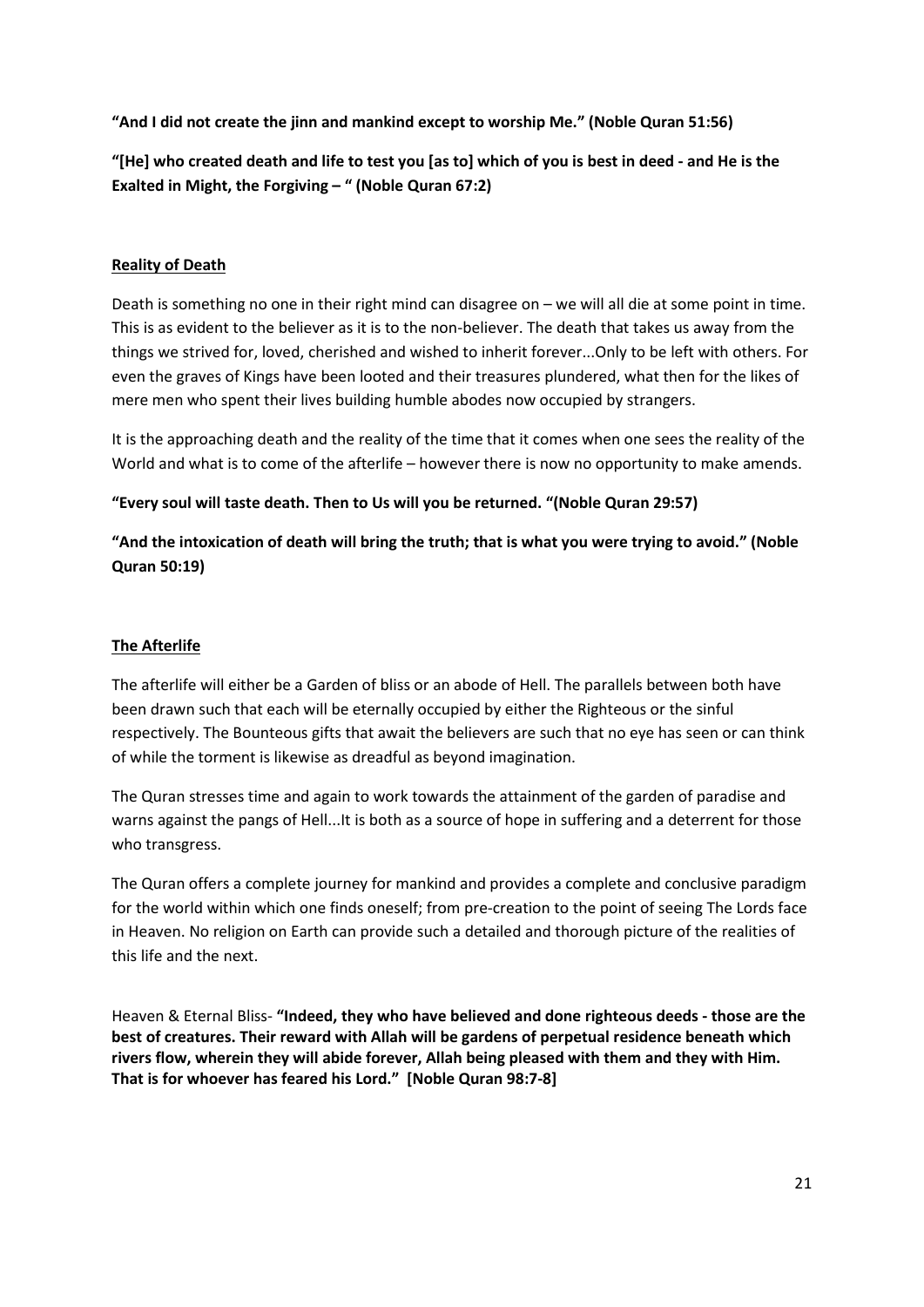Hell & Punishment- **"We shall send those who reject our signs to the hellfire. When their skins have burned away We shall replace them with new ones so that they may continue to feel the pain: God is Almighty, All-Wise. " [Noble Quran 4:56]**

#### **CONTENTION: "I can't find myself agreeing with a punishing God?**

Many people have a warped sense of justice when it comes to the divine. Somehow they can live a life of debauchery and crime yet find the gates of heaven open to them and all that their hearts desire. We can readily appreciate that crimes carry punishments – nobody looks at the judge and says "How could you sentence me to jail for only trafficking 10kilos of Heroine", they instead appreciate that they broke the law and that carries a punishment both as a deterrent and as a penalty.

In Gods benevolence He gave you a choice, and clearly signposted the path to Heaven and Hell – It is never too late to repent, you just need to submit your will to Him and ask for His forgiveness then work on correcting your conduct.

**Say, "O My servants who have transgressed against themselves [by sinning], do not despair of the mercy of Allah. Indeed, Allah forgives all sins. Indeed, it is He who is the Forgiving, the Merciful." (Noble Quran 39:53)**

#### **Moral Code**

The Quran is replete with verses related to belief and morality, much more so than verses on judicial injunctions and legal matters. The Quran is guidance. So whoever wishes to meet their Lord in happiness then let them take the way identified by The Lord and not transgress the limits or go beyond the boundaries as then they will only have themselves to blame.

Today society swings with the opinions and whims of the leaders or majority – regardless if they have any insight into what is best for people. They only go by their own limited understanding and judge merit on the basis of what makes people happy. Therefore they engage in activities and justify their conduct on a basis of self interest – giving no moral high code as a standard to make judgement. The Quran however is an objective standard for morality given by the Creator. Some examples are given below:

Illicit sexual relations **- "And do not approach unlawful sexual intercourse. Indeed, it is ever an immorality and is evil as a way." (Noble Quran 17:32)**

Fulfillment of oaths **- "O you who have believed, fulfill [all] contracts..." (Noble Quran 5:1)**

Greeting **- "And when you are greeted with a greeting, greet [in return] with one better than it or [at least] return it [in a like manner]. Indeed, Allah is ever, over all things, an Accountant." (Noble Quran 4:86)**

Fear of poverty **- "And do not kill your children for fear of poverty. We provide for them and for you. Indeed, their killing is ever a great sin." (Noble Quran 17:31)**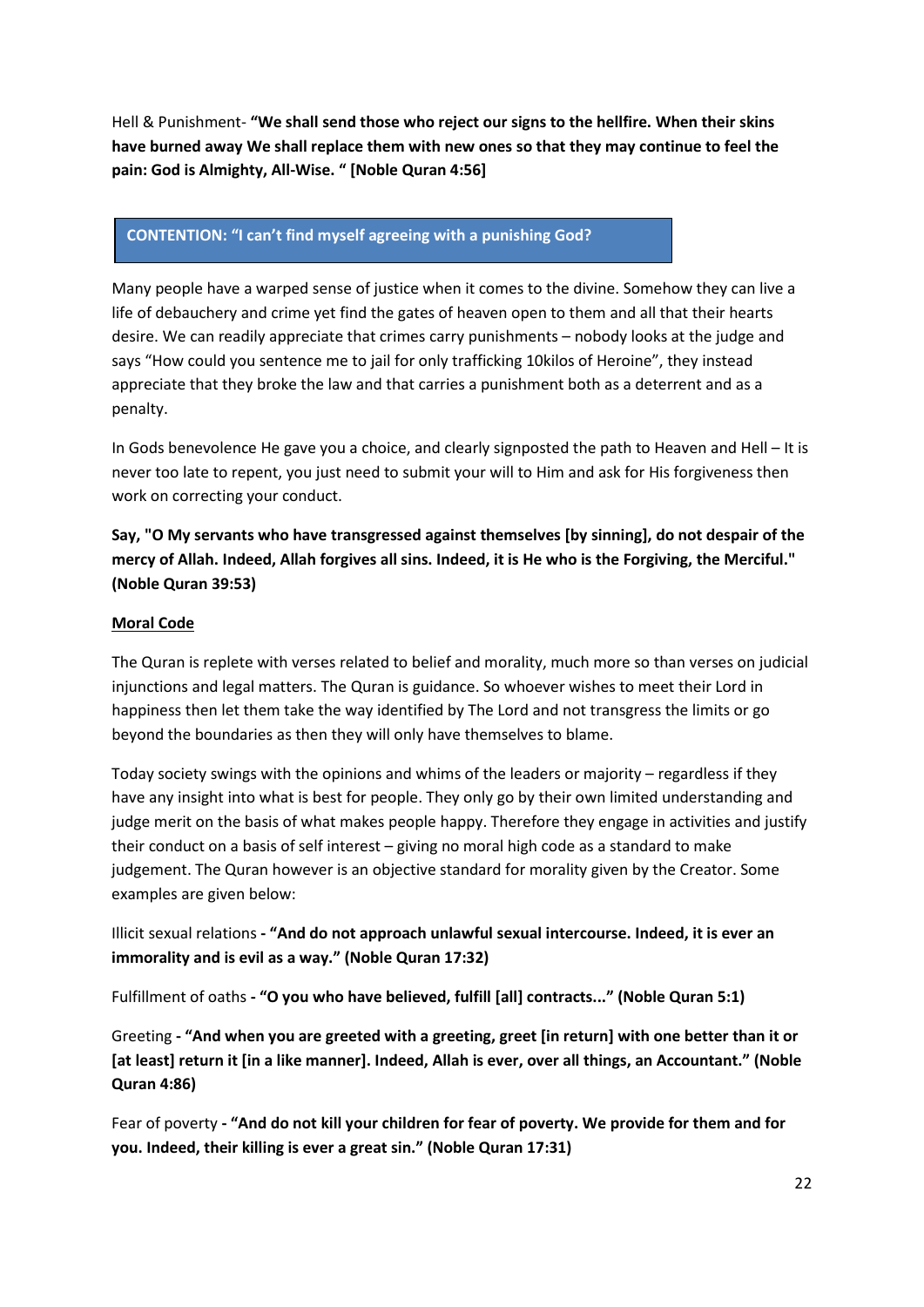#### **Finance & Inheritance**

Usury (Riba) is without doubt the underlying cause of inflation and economic disaster around the world. Usury- the charging of money beyond principal debt is a crippling and quite frankly despicable practice. It has been forbidden by God in His Revelation – how much would the world improve if we were only to implement this one practical guideline.

Giving billions in aid to 3<sup>rd</sup> World or disaster stricken countries only to then charge crippling interest on debts without doubt defeats the so called acts of kindness and thereby completely does away with any notion of providing actual aid. It seems to represent the hypocrisy prevalent in the financial order of the day.

The World Conference on Riba, where world renowned scholars, academicians, leaders and practitioners deliberated on Riba, unanimously agreed that, an economy, which is deeply entrenched in Riba, would never be just and equitable to humankind. Riba is self-destructive such that the economic system is rendered unsustainable

**Those who consume interest cannot stand [on the Day of Resurrection] except as one stands who is being beaten by Satan into insanity. That is because they say, "Trade is [just] like interest." But Allah has permitted trade and has forbidden interest. So whoever has received an admonition from his Lord and desists may have what is past, and his affair rests with Allah . But whoever returns to [dealing in interest or usury] - those are the companions of the Fire; they will abide eternally therein. (2:275)**

At a time where inheritance was almost unknown if enforced equitably, The Quran details a systematic and superb division of inheritance such the likes as has possibly never been seen to such precision. It is such that each party is afforded the correct amount of cover and provision in accordance with the overall socio-economic climate of the Islamic system of governance (see Quran 4:11-12 as an example).

#### **Marriage**

In an age where debauchery and adultery and rampant illicit sexual gratification and fornication have become the object of jovial amusement, The Quran clearly determines a holistic approach to the conservation of social values, familial integrity and the continuation of the species in a manner that is agreeable to both men and women. Not one where the female is prostituted or used as a means for sexual gratification but one where recourse to responsible protection afforded by the man in a manner that uplifts her socially and psychologically.

**And if you fear that you will not deal justly with the orphan girls, then marry those that please you of [other] women, two or three or four. But if you fear that you will not be just, then [marry only] one or those your right hand possesses. That is more suitable that you may not incline [to injustice]. (Noble Quran 4:3)**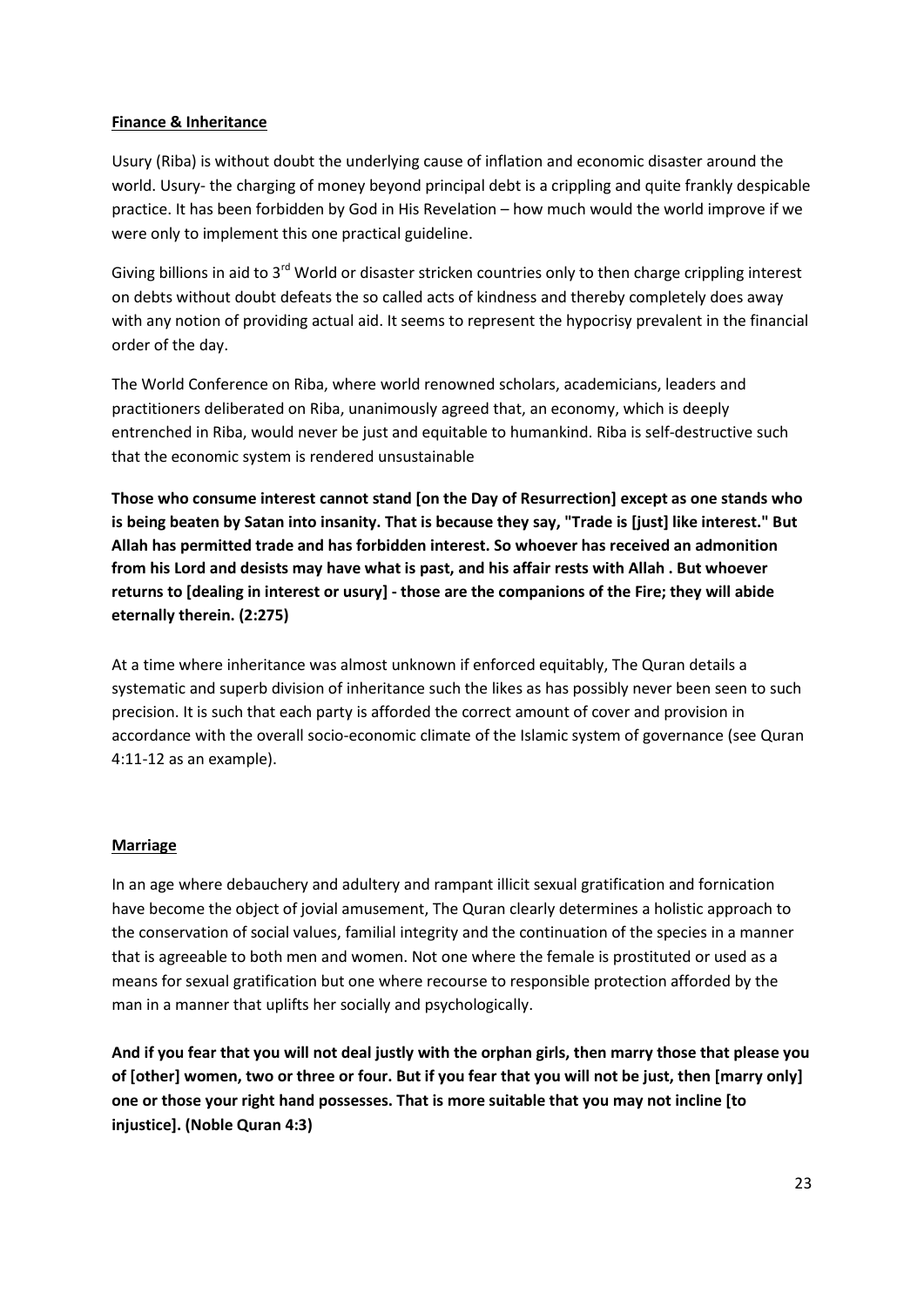#### **Social Conduct**

Recent studies have suggested the single most important factor to building a stable society and of most importance to the citizens of that society is recourse to justice. As we know justice and the Law are not one and the same with many a time criminals managing to escape punishment or the rights of the common man being devoured. Therefore it is truly a point to note that the following verse is found on the walls of the Harvard School of law being described as the greatest expression of justice in history,.

**O you who have believed, be persistently standing firm in justice, witnesses for Allah , even if it be against yourselves or parents and relatives. Whether one is rich or poor, Allah is more worthy of both. So follow not [personal] inclination, lest you not be just. And if you distort [your testimony] or refuse [to give it], then indeed Allah is ever, with what you do, Acquainted. (4:135)**

#### **Political system**

To understand that The Lord has stipulated a code of behavior that governs your life entirely and as The One able to ordain religion has ordained a religion totally consistent with the physiological and psychological well being of mankind. The key tenet of the way one should govern is principally found in the adherence to what has been outlined by the instruction of God in The Quran and the embodiment of governance fulfilled by His messenger (salallahu alayhi wa sallam). Since without doubt if you accept the Lord as your creator and maker and fashioner and designer then you must succumb to the fact that He knows that which you do not know and he is more conversant with you than you know yourself. That He would not leave you without recourse to a clear distinguishable authority on how to conduct the affairs of the people and determine right and wrong and how mankind should live.

**O you who have believed, obey Allah and obey the Messenger and those in authority among you. And if you disagree over anything, refer it to Allah and the Messenger, if you should believe in Allah and the Last Day. That is the best [way] and best in result. (Noble Quran 4:59)**

#### **Exemplary Worship**

How does one live a book? Take from it and understand it and implement it? Surely if the ordinances and passages are explained, detailed and outlined by a human being; one just like us but with the authority and the God-given ability to explain just how we should take on the guidance. The prophet Muhammad (salallahu alayhi wa sallam) therefore is so inextricably linked to Islam and the true worship of God – that any attempt to implement worship devoid of his guidance is a sure recipe for disaster.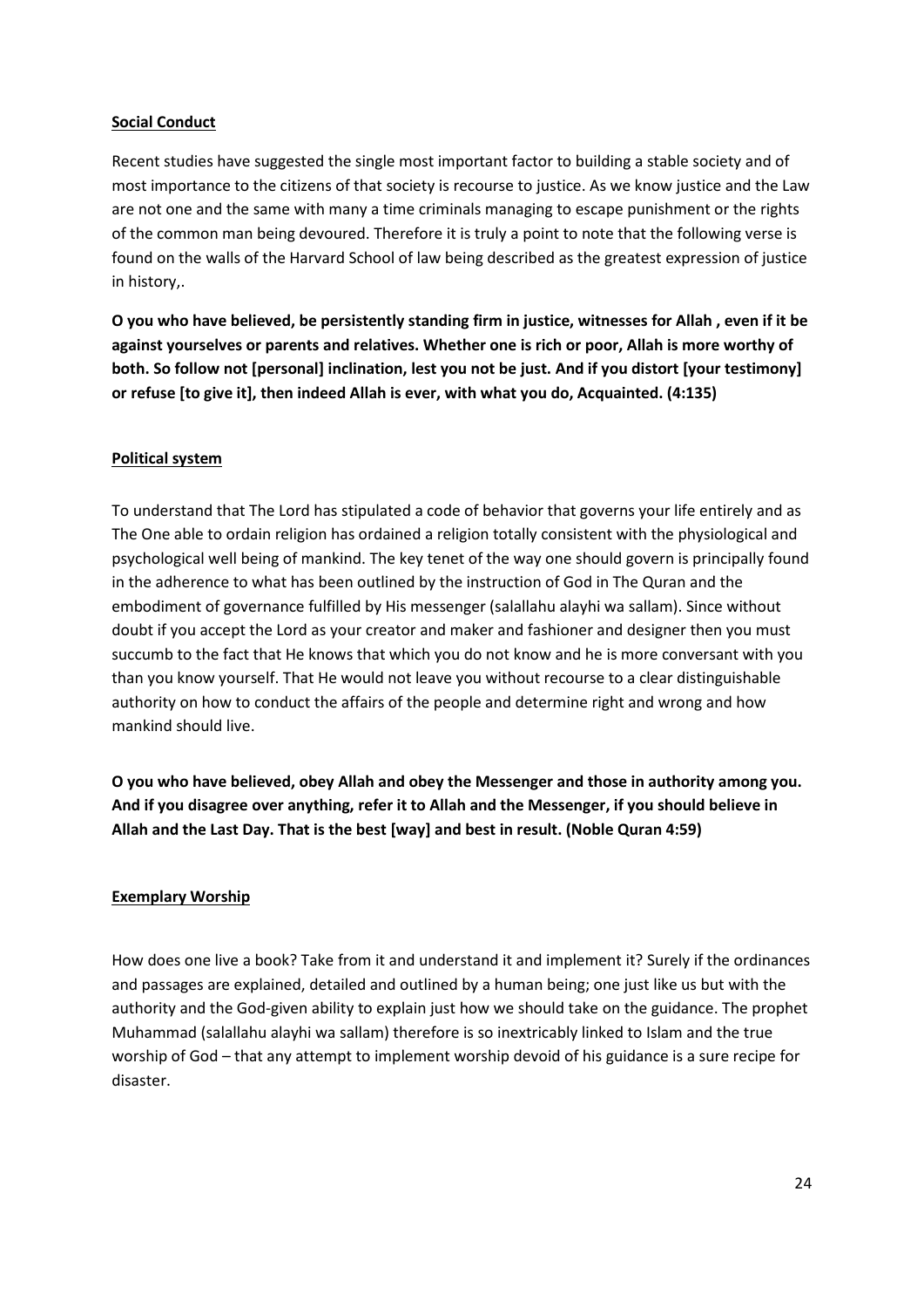Indeed even more astounding is the fact that The Quran whenever it speaks about obeying God it accompanies that with obeying the Prophet (salallahu alayhi wa sallam) – highlighting without doubt that obedience to God is only achievable by obedience to the Prophet (salallahu alayhi wa sallam)

**He who obeys the Messenger has obeyed Allah ; but those who turn away - We have not sent you over them as a guardian. (Noble Quran 4:80)**

**And We did not send any messenger except to be obeyed by permission of Allah ..." (Noble Quran 4:64)**

**Say, [O Muhammad], "If you should love Allah , then follow me, [so] Allah will love you and forgive you your sins. And Allah is Forgiving and Merciful." (3:31)**

**A note on interpretation**: How many interpretations do we have for Mona Lisa's smile...Only Leonardo could truly tell us why she smiled the way she did...Therefore any text is open to the interpretation of the individual. For this reason Allah sent a man, like us to live The Quran so we would know exactly how the verses are to be interpreted.

# <span id="page-24-0"></span>*Muhammad (salallahu alayhi wa sallam)*

**"Believe, then, in Allah and His Messenger, the unlettered Prophet, who believes in Allah and His words, and follow him so that you may be on the right path". [Noble Quran 7:158]**

**Unlettered**- He was unlettered; he could not read or write. He was 40 years old when he started receiving revelations, up till that point and throughout his entire life he was always known as trustworthy, truthful, and honest; someone who had never lied and someone who was always kind to everyone. This was fully accepted by the people around him (Muslims & Non-Muslims).

There are no examples of crookedness, delusions or lies in his blessed life. (Discuss explicit examples with the person why he couldn't be anything but truthful).

**Conditions- pre-Islamic message**- Was born in to a chieftain tribe (Quraish).He was an excellent businessman, married to a very influential and wealthy woman named Khadijah (RA).

**Conditions on death**- Small House, Straw mat as bed, very few belongings – yet was the head of the state of Arabia and some 140, 000 followers/companions.

**Events in lifetime**- Actively participated in defending his message, at one point when digging a trench (During preparation for Battle of Khandaq), one companion remarked at how he had to tie a stone to his stomach due to hunger – he simply showed that he had tied 2 stones.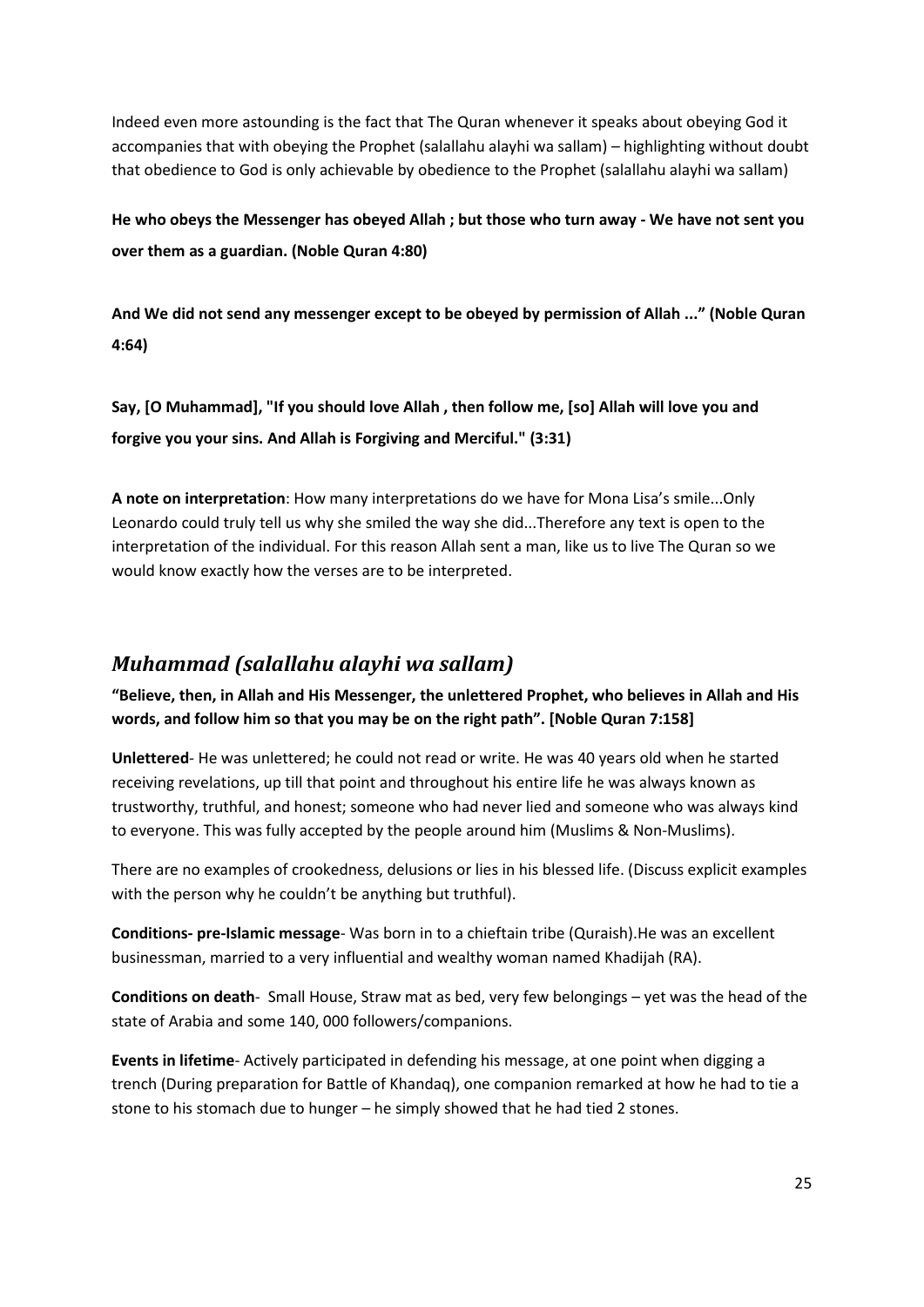**Days spent without food** – Aisha (RA) states the stove was not lit for many weeks due to the scarcity of food.

**The sharing of booty** – why take only a fifth of the booty why not 75%? Even then, why was that fifth shared between the community, family and the poor?

**His personal Qualities**- He (salallahu alayhi wa sallam) was known by all as truthful and sincere including his enemies (Abu Sufyan confessed to Heraclius that he was never accused of lying). He was also the one with who people left personal belongings; for safe keeping. This continued even up until his point of migration to Medina (even though the state of Makkah was hostile towards him). The Prophet (salallahu alayhi wa sallam) once shouted from the top of mount Safa to the people that if I told you an army was about to attack would you believe me – they replied yes since you are the truthful, yet they wouldn't accept his message for selfish reasons.

**Character**- A companion said regarding him: "I have not seen anyone who makes a person more cheerful..." and that "He used to smile much before his companions…"

He taught "Cleanliness is piety". And To his wife he said, "O Aisha, love the poor and let them come to you and God will draw you near to Himself."

**Husband**- He said "O my people! You have certain rights over your wives and so have your wives over you. They are the trust of GOD in your hands, so you must treat them with all kindness." He said "He is the best amongst you who is the kindest towards his wives and I am the kindest amongst you towards my wives."

**Father**- Whenever his daughter would visit him he would stand and greet her and offer her his seat and she would also do likewise. Whenever he came back from any journey or after taking part in a battle, he would first go to his prayer sanctuary, and then he would visit his daughter and then visit his wives.

**Businessman-** He said that whoever buys stolen goods, knowing such goods to have been stolen, becomes a party to the act of theft. He said, "When two people who are arranging a business transaction disagree, the commodity being present and neither being able to prove his case, the decision rests with the seller, or they may both reject the transaction."

**Teacher -** He would be teaching his companions in any given opportunity – sometimes by words, analogies and even depictions in sand; all so that people of all intellects could comprehend.

He said "convey from me, even if only one verse."

**Statesman -** They said: He was the greatest of the Arabs in oratory and beauty of speech and he said of himself that: 'I am the greatest orator among the Arabs'. It was noted that "His speech was not quick and continuous but that he spoke clearly, word by word." Nor did he use ornamental words. "They said: 'He used to talk little and everything was expressed in this brief talk. In his speech, there was no defect of excess or brevity. The words came one after another like pearls. Whoever heard them remembered them. He was the sweetest in talk among his companions. He used to keep silent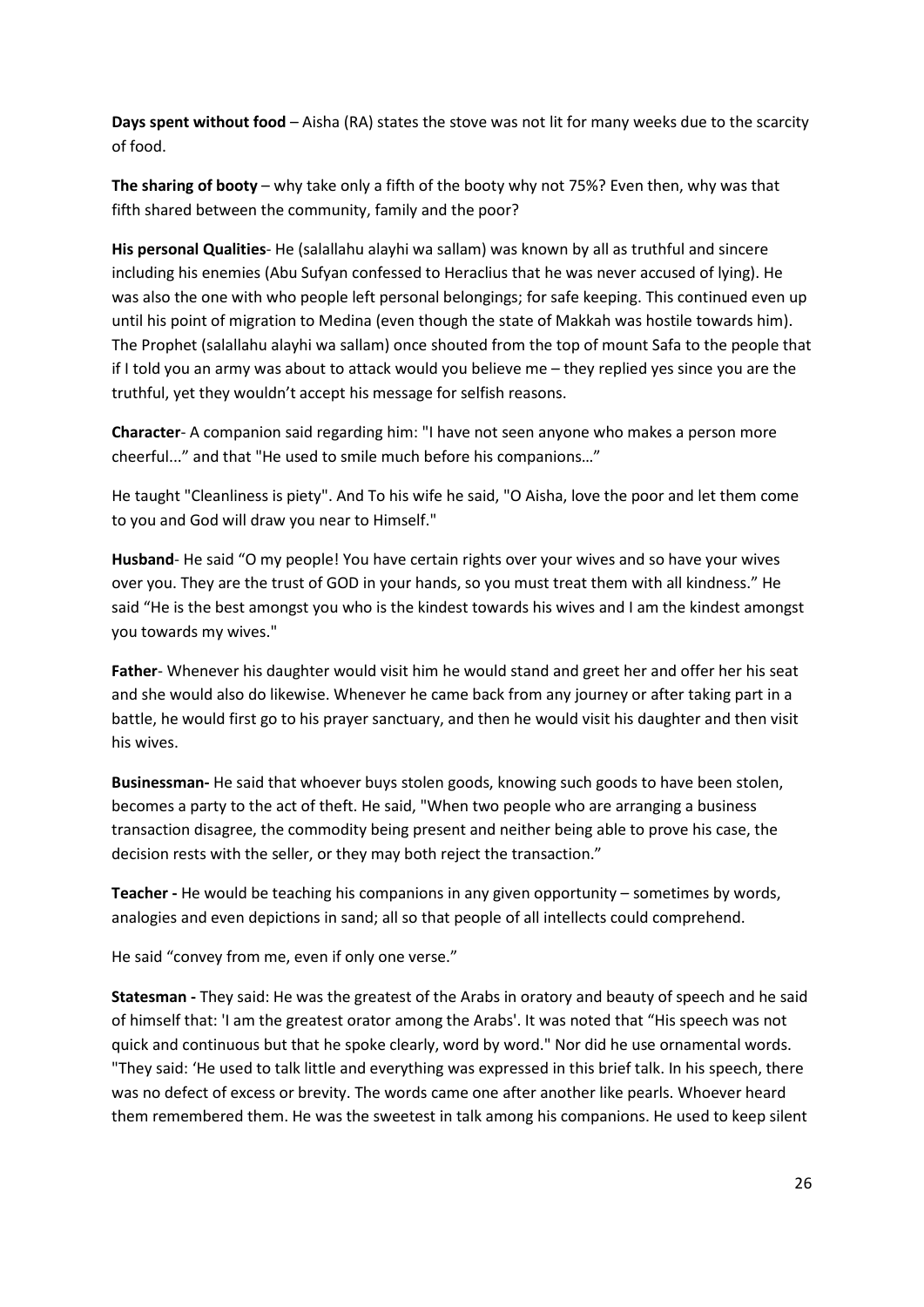for long and not talk without necessity. He used not to speak evil words and what he spoke was just."

The Persian governor of Yemen during the reign of Khosrau II said (when asked concerning Muhammad, salallahu alayhi wa sallam): "We never saw a ruler more majestic, more fearless, and less guarded than him. He walked humbly among the people."

**Judge-** People of various faiths would come to him to pass judgement over them both in civil and criminal issues.

He once informed the people that many a communities ruined themselves in the past as they only punished the poor and ignored the offences of the exalted. Then he informed them that had his daughter committed theft, she would have also been punished as per the law. This was said at a time when he himself was the ruler of his nation.

**General -** In little over a decade he fought eight major battles, led eighteen raids, and planned another thirty-eight military operations where others would campaign under his orders and strategic direction. Wounded twice, twice experiencing his positions overrun by superior forces; he managed to turn the tables and rally his men to victory. More than a great field general and tactician, he was also a military theorist, strategic thinker and revolutionary heroic soldier. Couple this with the fact that he was fighting against seasoned generals, some of whom would later after joining him become extremely well known generals in their own right; Khalid bin Walid who battled the forces of Rome & Amr ibn al As who conquered Egypt, to mention but a few.

A comrade once remarked, that if the war become severe they would shield themselves from the enemy, by getting behind him, and only the brave would be standing next to him'

**Conquest of Makah**- The most important theme here is that of 'no personal retribution'. There were no accounts of fulfilling any personal vendettas against any of the hardened enemies of the Islamic state.

The leader of the opposition (Abu Sufyan), someone who had strived and encouraged others to strive against The Prophet was given an unconditional pardon. He himself chose to accept Islam.

His wife (Hind) who had mutilated the dead body of the prophets uncle and chewed on his liver was spared.

Their slave (Washi), responsible for the attack on the Prophet's (salallahu Alayhi wa sallam) uncle Hamza (RA), was spared on conversion to Islam.

Soldiers commanded to avoid bloodshed – The rules of war dictate that if the enemy surrenders then there should be no continuation of war.

No forced conversions – There are absolutely no examples during the conquest where it was announced that "convert or Die". Instead it was proclaimed that anyone behind a locked door was safe.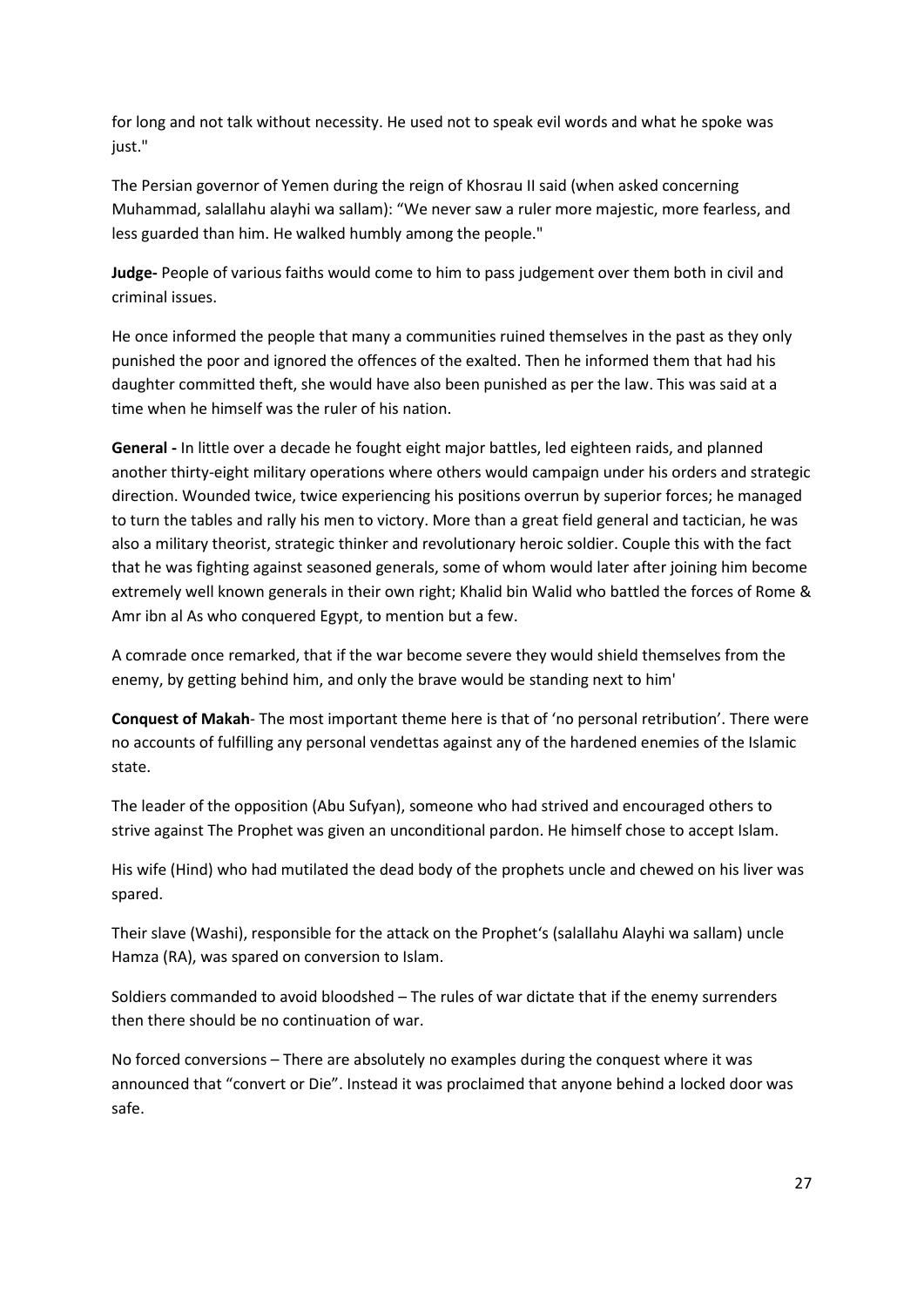#### **3 Options (Liar - Deluded or Truthful)**

Let's look at him from an individual standpoint in terms of his characteristics and his call. He claimed to be the final prophet of God and that the Quran was revealed through him. Therefore in relation to him we have 3 possible options:

He could either be a liar, deluded or telling the truth

1. **Liar** - He was stoned, beaten, abused, had attempts on his life, he was continually persecuted. If he would stop preaching this message he was offered riches to make him the richest man in the city, offered positions of highest authority, women, gold, jewels etc but he never stopped preaching this message. Why do we lie? Ultimately for some benefit to us – yet this man is clearly rejecting anything of worldly benefit that would compromise his message. When he died he had the whole of Arabia under his command yet only had very few possessions, slept on a straw mat on the ground and lived in what could be described as a small house. Why would such a person lie if he gained nothing of worldly benefit from his lies?

2. **Deluded** - The occasion of the death of his son Ibrahim who was about 16 months old also coincided with an eclipse of the sun and the people began to circulate this as a miracle. The word went out saying that the sun was eclipsed in sadness over the death of Ibrahim. Upon hearing this Muhammad (sallallaahu 'alayhi wa sallam) is reported as saying "The sun and the moon are signs of God. They are eclipsed neither for the death nor birth of any man. On beholding an eclipse, remember God and turn to Him in prayer".

Now had he been a liar then what an opportunity. Here you are after 20 years of trying to persuade people that you are the prophet of God and that you've brought His message. I mean 1400 years ago what an opportunity to say "see I told you; even the suns eclipsed because of my sorrow", or if he was deluded then he would convince himself "The sun has truly eclipsed for my sorrow". Furthermore could one who was deluded be, not only one, but all of these: Teacher, Father, Statesman, Politician, Spiritual leader, Judge, General – how can all these attributes rest in one person? If we knew any such man today wouldn't you agree that he would be an extraordinary person? To add to the fact that The Quran was revealed over a period of almost 23 Years – yet it is entirely consistent? Over 600 pages – you'd expect the lies and delusions to catch up with him after 23 years - yet not a single contradiction.

3. **Truthful** - This leaves us with the only option – **He was a man of Truth**

#### **Obedience To The Prophet (Salallaahu'Alayhi Wa Sallam)**

Let's look at what The Quran says regarding him and why so much stress is placed upon the obedience of the Prophet (Salallaahu'Alayhi Wa Sallam). It is because the obedience of Allah (God) cannot be carried out except through the obedience of the Prophet Muhammad (Salallaahu 'Alayhi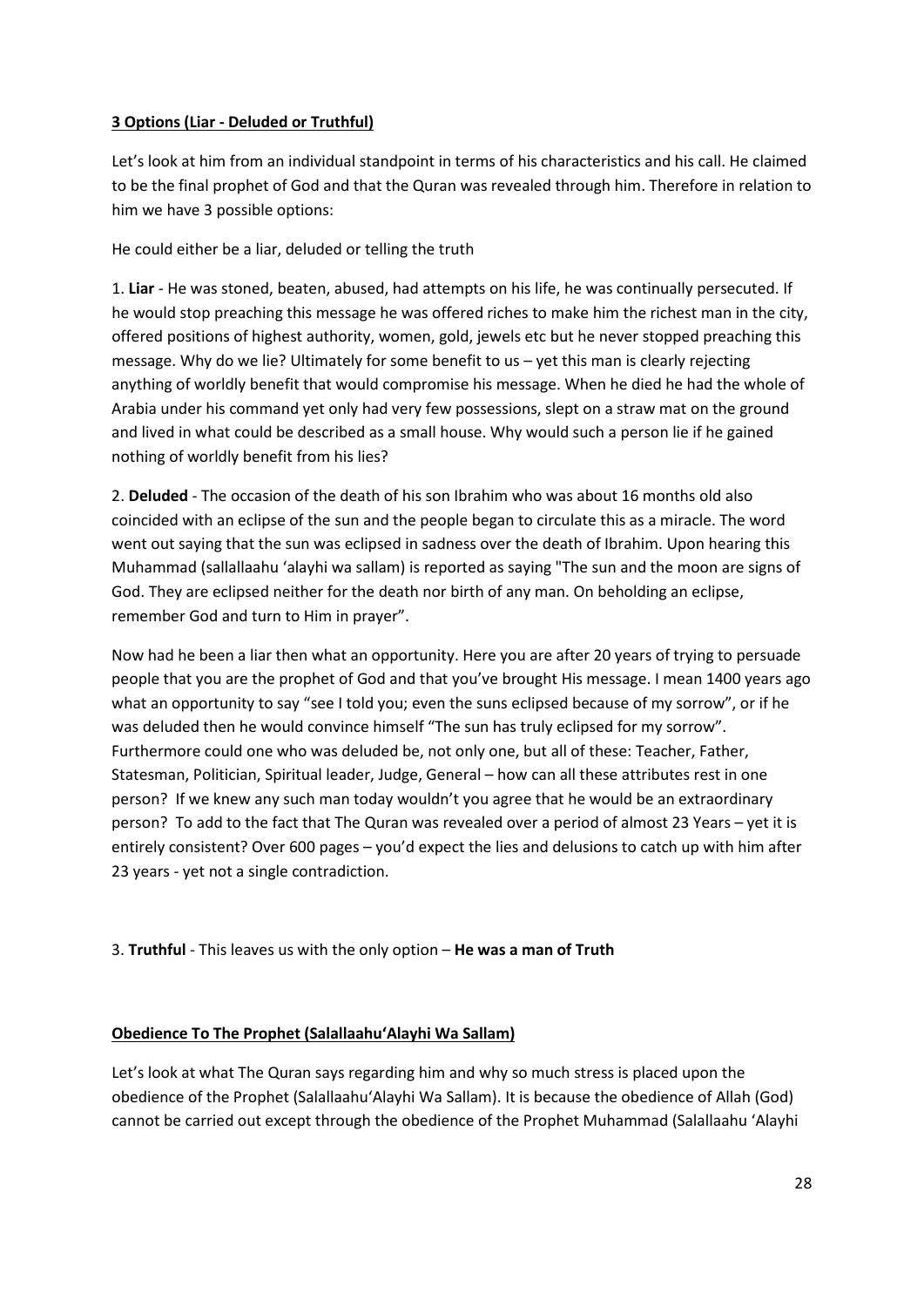Wa Sallam). God does not address each and every individual to tell him what He requires from him, as the Quran puts it:

**"And it is not possible for a human being that Allah should speak to him, except by revelation, or from behind a curtain or that He should send a messenger and reveal by His leave what He wills" [Noble Quran 42:51]**

So, whenever only the obedience of the Prophet (Salallaahu 'Alayhi Wa Sallam) has been mentioned in the Quran, it includes without saying, Obedience of Allah (God), because the Prophet (Salallaahu 'Alayhi Wa Sallam) does not say anything in the capacity of a Messenger unless he is guided by a revelation from Allah (God). **"And he (the Prophet Muhammad) does not speak out of his own desire. It is not but a revelation revealed (to him)." [Quran, 53:3-4]**

Following the Prophet (Salallaahu 'Alayhi Wa Sallam) **"Say, if you love Allah, follow me and Allah will love you and forgive you your sins. (Quran, 3:31)** 

**Those who follow the Messenger, the unlettered Prophet, whom they find written down with them in the Torah and the Injeel. [Noble Quran 7:157]** 

**"(The believers say): Our Lord, we have come to believe in what You revealed and followed the Messenger. So write us among those who bear witness" [Noble Quran, 3:53]**

By name **- "Muhammad is not but a messenger. [Other] messengers have passed on before him". [Noble Quran 3:144]** 

It was revealed through him **– "And those who believe and do righteous deeds and believe in what has been sent down upon Muhammad - and it is the truth from their Lord - He will remove from them their misdeeds and amend their condition". [Noble Quran 47:2]** 

Confirming his position **- "Muhammad is not the father of any of your men, but (he is) the Apostle of God, and the Seal of the Prophets: and God has full knowledge of all things". [Noble Quran, 33:40]** 

**"Muhammad is the Messenger of Allah; ..." [Noble Quran 48:29]** 

His example **- "Surely there is for you the best example in the Messenger of God, for whoever seeks the pleasure of God and the Last Day (Day of Judgment), and remembers God often." [Noble Qur'an 33:21]** 

**"And if you obey him (the Prophet), you shall find the right path" [Noble Quran24:54]** 

He has authority **- "...And whatever the Messenger has given you - take; and what he has forbidden you - refrain from..." [Noble Quran 59:7]** 

**"All that the believers say, when they are called to Allah and His Messenger that he may judge between them, is that they say, 'We hear & obey': it is these who are successful. Whoever obeys Allah and His Messenger and fears Allah and has awe of Him: it is these who are the winners". [Noble Quran24:51-52]**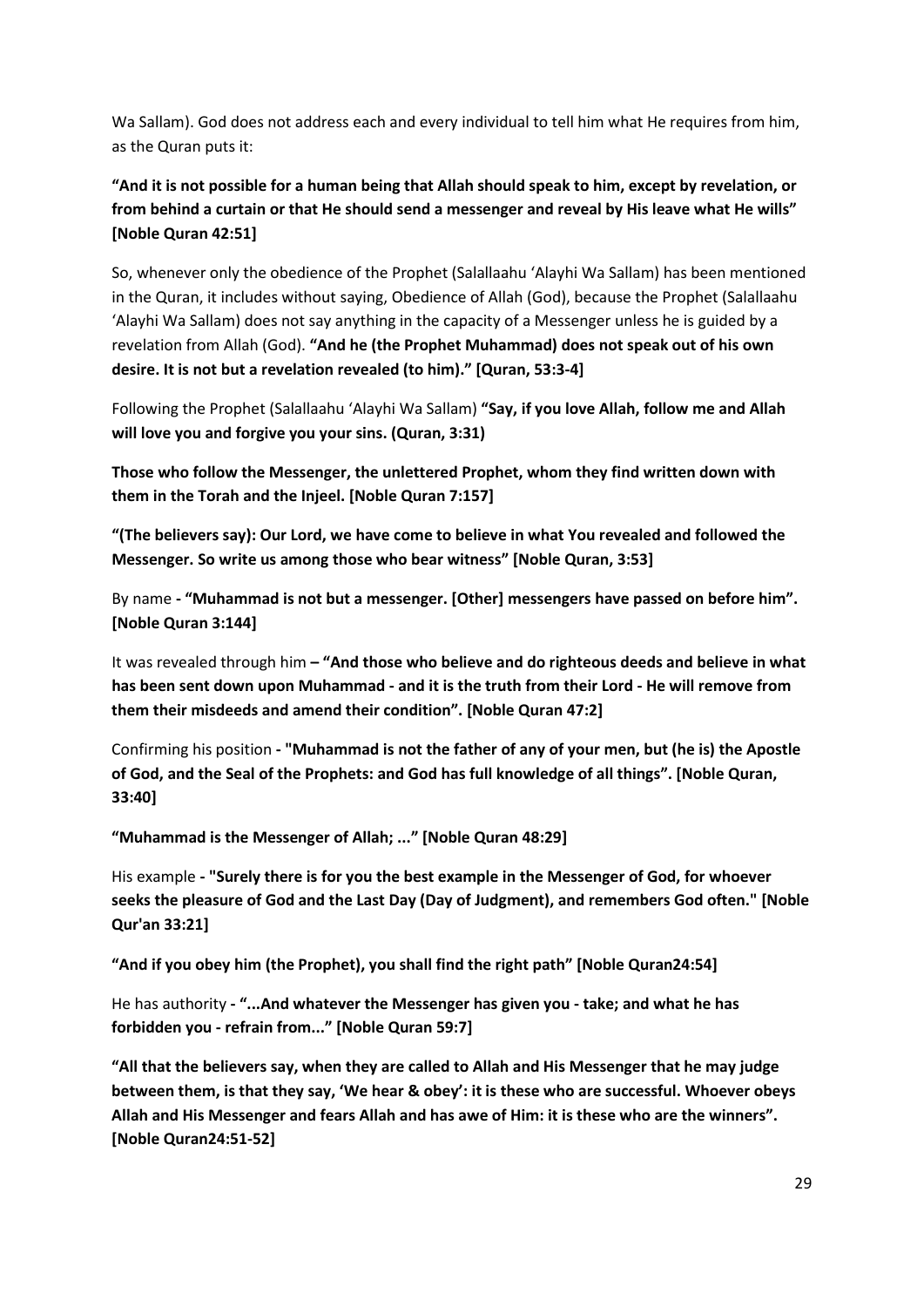His obedience is alongside Gods Obedience - Whenever the Obedience of Allah (God) is mentioned in the Quran, it is always followed by the obedience of the Prophet which has never been missed even in a single verse. There is no verse in the entire Quran where the Obedience of Allah (God) has been mentioned alone with no reference to the Obedience of the Prophet .There is however some verses where only the obedience of the Prophet has been mentioned, and there is no reference to the Obedience of Allah (God).

**"And obey Allah and the Messenger that you may obtain mercy" [Noble Quran 3:132].** 

**"...and whoever obeys Allah and His Messenger will be admitted by Him to gardens [in Paradise] under which rivers flow, abiding eternally therein; and that is the great attainment." [Noble Quran 4:13]** 

**"O you, who have believed, obey Allah and obey the Messenger and those in authority among you. And if you disagree over anything, refer it to Allah and the Messenger, if you should believe in Allah and the Last Day. That is the best [way] and best in result." [Noble Quran 4:59]** 

**"And whoever obeys Allah and the Messenger - those will be with the ones upon whom Allah has bestowed favour of the prophets, the steadfast affirmers of truth, the martyrs and the righteous. And excellent are those as companions". [Noble Quran 4:69]** 

**"Say: Obey Allah and the Messenger, but if they turn their backs, Allah loves not the disbelievers" [Noble Quran 3:32]** 

**"And obey Allah and obey the Messenger and beware" [Noble Quran 5:92]**

**"So fear Allah and set things right between you, and obey Allah and His Messenger if you are believers". [Noble Quran 8:1]** 

**"O those who believe, obey Allah and His Messenger and do not turn away from him, while you are listening." [Noble Quran 8:20]** 

**"And obey Allah and His Messenger and do not quarrel with each other, and so lose heart". [Noble Quran 8:46]** 

**"And whoever obeys Allah and His Messenger, he has won a great success". [Noble Quran 33:71]** 

**"If you obey Allah and His Messenger, He will not diminish you anything of your deeds". [Noble Quran 49:14]** 

**"And whoever obeys the Messenger, thereby obeys Allah." [Noble Quran 4:80]**

Mentioned alone –

**"And if you obey him (the Prophet, sallallaahu alayhi Wa sallam), you shall find the right path". [Noble Quran 24:54)** 

**"And establish regular prayer and pay the poor-due and obey the Prophet so that you may be blessed". [Noble Quran 24:56]**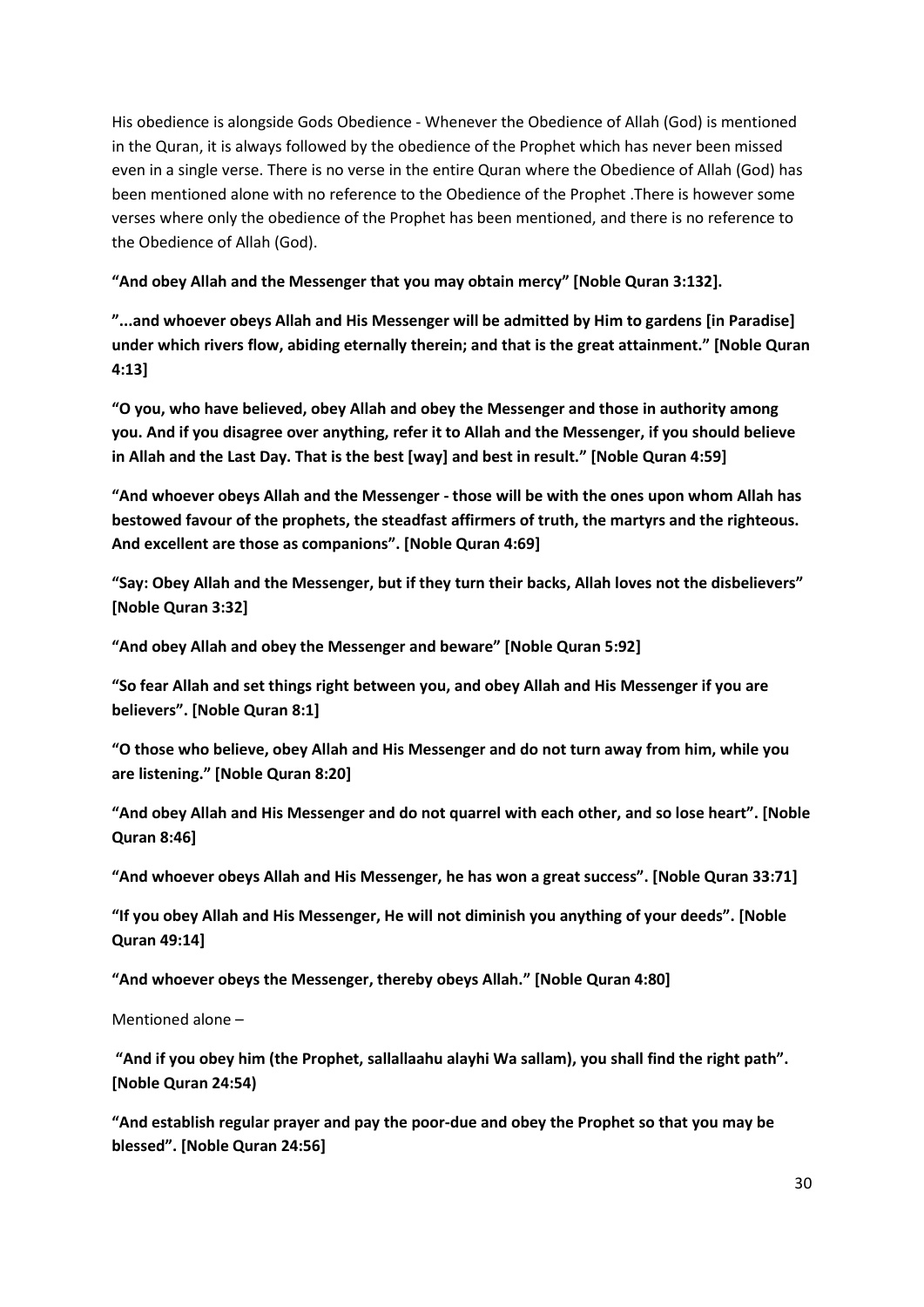#### **On that day, those who disbelieved and disobeyed the Messenger will wish that the earth might be levelled with them. [Noble Quran 4:42]**

His Disobedience – Just as the obedience of the Prophet Muhammad (Salallaahu 'Alayhi Wa Sallam) has been stressed as akin to the obedience of Allah; in the same way, disobedience of him has been warned against and is akin to the disobedience of Allah (God).

**"And whoever disobeys Allah and His Messenger and transgresses His limits, He shall admit him to Fire where he shall remain forever." [Noble Quran 4:14]** 

**"And whoever disobeys Allah and His Messenger has gone astray into manifest error" [Noble Quran 33:36]** 

**"And whoever disobeys Allah and His Messenger, for him there is the fire of Jahannam. There they shall remain forever" [Noble Quran 72:23]** 

**To conclude:** therefore, the obedience of the Prophet Muhammad (Salallaahu 'Alayhi Wa Sallam) represents the obedience of Allah (God). For this reason, the Quran in some verses deemed it sufficient to refer to the obedience of the Prophet (Salallaahu 'Alayhi Wa Sallam) only, for the practical way to obey Allah (God) is only by obeying the Prophet Muhammad (Salallaahu 'Alayhi Wa Sallam).

The Quran however did not deem it sufficient to refer to the obedience of Allah (God) without referring to the obedience of the Prophet (Salallaahu 'Alayhi Wa Sallam), this is to remove the remotest excuse for ignoring obedience to the Prophet Muhammad (Salallaahu 'Alayhi Wa Sallam), leaving no doubt whatsoever in the fact that obedience of Allah (God) is not complete unless the obedience of the Prophet Muhammad (Salallaahu 'Alayhi Wa Sallam) is fully observed.

# *From Theory to Practice*

Knowing about the Quran is one thing, being able to articulate this knowledge to a prospect is a whole other matter. It is for this reason, Huffaz or even people who study Fiqh and other Islamic science sometime find it difficult to express themselves before a non-Muslim audience. This is the art of Da'wah. We often say to leave what you have learnt at the door till you understand how to deliver the message...Then add your pre-existing knowledge to the skeleton of the proposed framework; resulting in a more holistic approach to delivering the message.

We must remember our objective in Da'wah and understand where we would like our discussion to lead i.e. Shahada. However we cannot simply bombard the individual with information, this is also counter-productive. The middle way is to impart the message and the reasons for it being worthy of devotion and obedience. Then allow the prospect to present their findings and reasons which may be to the contrary. In this way you allow the sound mind to establish which proofs carry more weight. In the end it should be understood that only Allah guides, your job is to convey the message and invite to Islam; Allah guides whom He wills.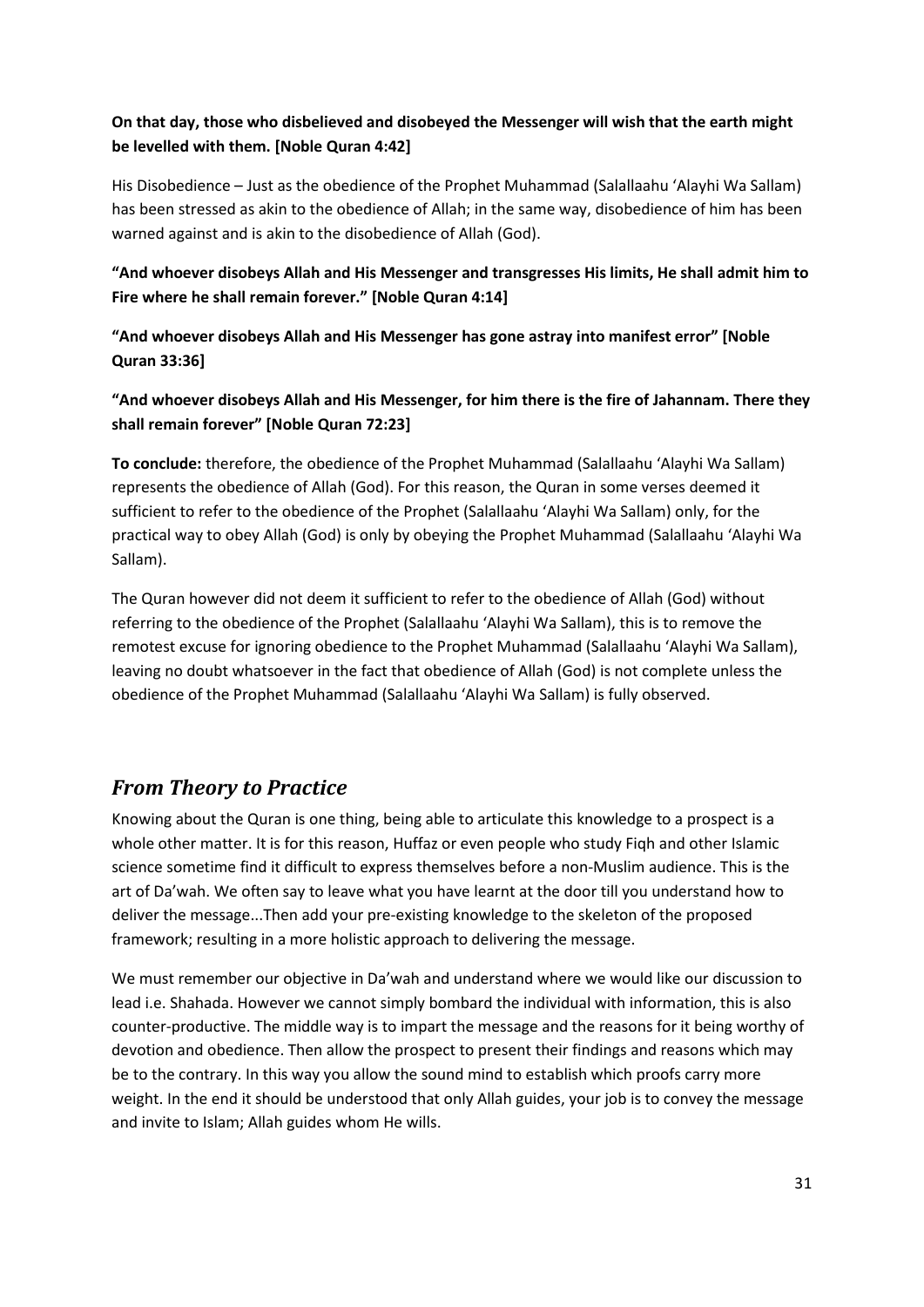What are you calling people to...Islam? Define it for the prospect – Peace, Submission, Way of Life or an Ideology? One needs to have a definition which stays loyal to the tradition yet is appreciated by the prospect. Therefore in Da'wah we need an appropriate and conclusive definition which outlines just what you are inviting them to.

#### **Islam is a code of conduct that governs every aspect of your Life, determined by the One who created you and exemplified by the man chosen by your Creator to teach you**

Let's break this down. Firstly it overruns every aspect of our lives, there is no part of our life where we can look around and say, I'm outside the perimeter of Islam in this or that regard – you can of course act unislamically. Secondly, the code of conduct is governed by the one who created us in the first place. You can easily appreciate that your invention should behave the way you inculcate or program it to work. You are also fully conversant with its purpose and what benefits or harms that invention better than the invention itself. Finally, it was exemplified, instructed, taught and lived through a man – who was the embodiment of this code of conduct to the fullest extent possible. In this case the Prophet Muhammad (salallahu alayhi wa sallam).

Now when you ask them to testify and bear witness that: There is nothing worthy of Worship except Allah and that Muhammad (salallahu alayhi wa sallam) is His slave and Messenger – they appreciate that this is Islam and they have just undertaken a contact to adhere to it to the best of their ability.

Let's now look at how we would use the aforementioned information in preceding chapters to produce a coherent and conclusive narrative to invite someone to Islam.

# <span id="page-31-0"></span>**Initiation Techniques**

If you were to initiate the conversation it would likely take the following path:

*Hi, there Do you believe in God? Or do you think there is a purpose to your life? Or do you believe in Miracles?* 

Depending on their answer you could do one of the following as a follow up:

#### **1. Give them the Miraculous Argument**

*Well my friend would you agree "Miracles either exist or they do not exist, and if they do exist this would mean that God exists, as Miracles are occurrences which have no naturalistic explanation hence acts of divine intervention. The Quran is a miracle and it exists as I will attempt to show you and therefore God does exist"*

#### **2. Discuss how a world without a creator seems irrational as we don't expect things to appear from nowhere**

*If we look closely and carefully we only have two real options, either the world was created by something or it was the result of something from nothing and by nothing? Which do you agree with?*

**3. Based on their view on life ask them where they got that from?**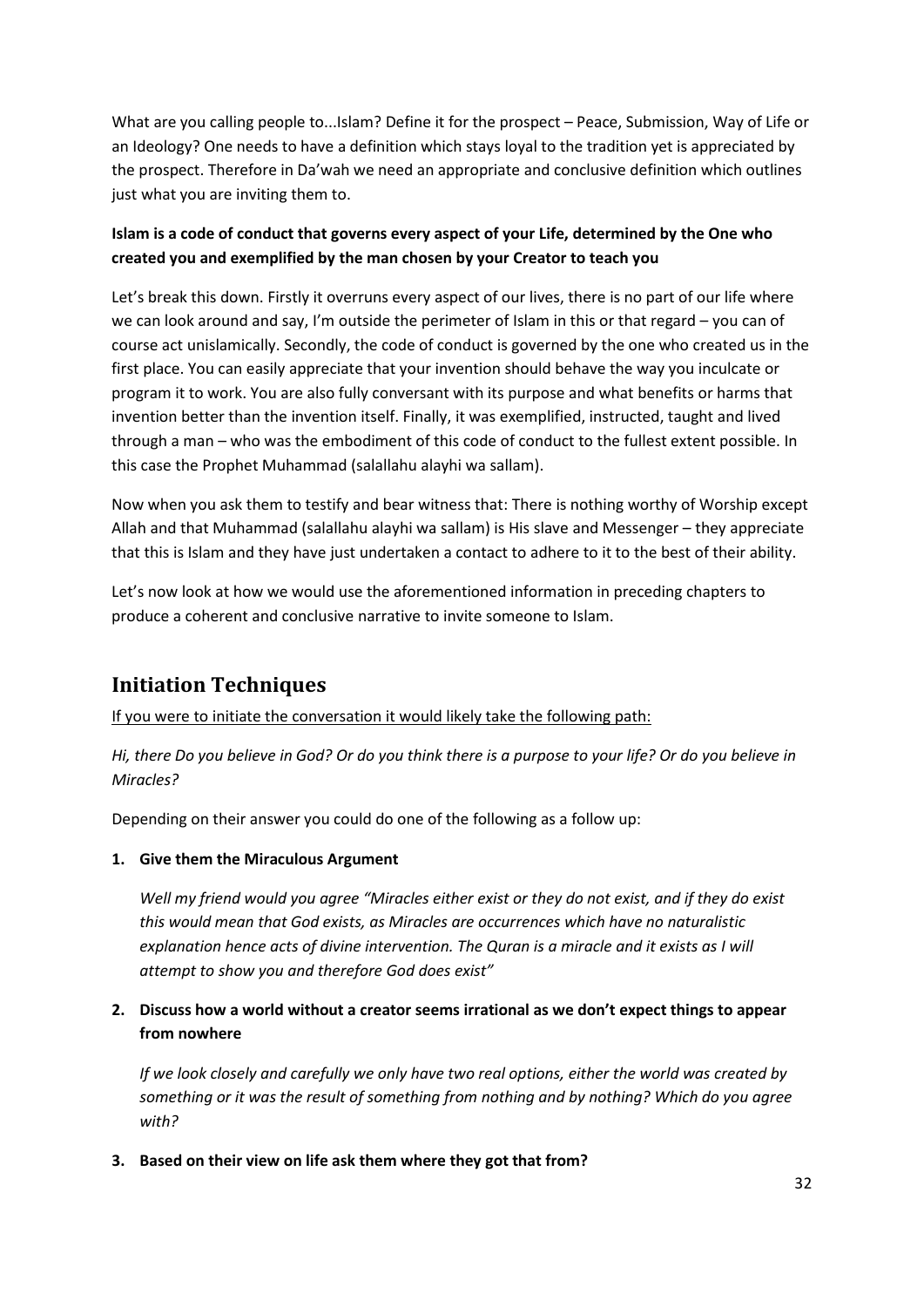*Do you base your view on a religious scripture or are you of any religious background?*

#### **4. Tell them how you have evidence of God's Existence, i.e. The Quran.**

*What if I was to tell you that the way I live my life is as per the guidance from The One who created me and everything else. I take my guidance from The Word of God contained within The Quran and I have reasons to accept this as The Word of God which if you permit I'd be happy to share.*

#### **5. Or you may opt for a combination of the above**

#### If they were to initiate a conversation with you:

They may ask you a question regarding Islam, a ruling a prohibition, an allowance for example...You give them an appropriate answer (within your ability) or you simply resort to the core of every commandment "I do it", or "Islam teaches us to do such and such" because God commanded it.

For example you take the following path:

**Prospect:** *Hello there, I have always wondered why a colleague of mine happens to disappear during the lunch break and I see him crawling around doing a form of gymnastics on a woollen rug. I believe that is your prayer?*

**You:** *Well hello there, my name is Abdul. Can I ask your name please?* Once you have their name, confirm the question. "*Well John, you wish to know why we pray the way we pray" Well for one reason it is what was instructed to us by the Prophet Muhammad (salallahu alayhi wa sallam) and the instructions of and obedience to the Prophet is like obedience to God. Hence we do it because God commanded it.*

# <span id="page-32-0"></span>**Moving to the Crux**

Now, depending on the answers given or the way the conversation was initiated it is important to take them to understanding how a revelation from God or attributed to Him, must fulfil certain criteria and also therefore be such that none could possibly have authored it except He.

*Now John, we believe the Quran to be the word of God. However it isn't a case of blind faith it is based on rational criteria that we'd expect the Revelation to fulfil – So any book on Earth should fulfil these criteria for it to attributable to God.*

You would then give them the six criteria as in an earlier chapter.

They may ask you to explain the criteria which you should easily be able to do – for example as per preservation, "*well John*, *we'd expect that the revelation be in the language God intended as we don't want anything to be missing or misinterpreted by later generations or lost in translation."*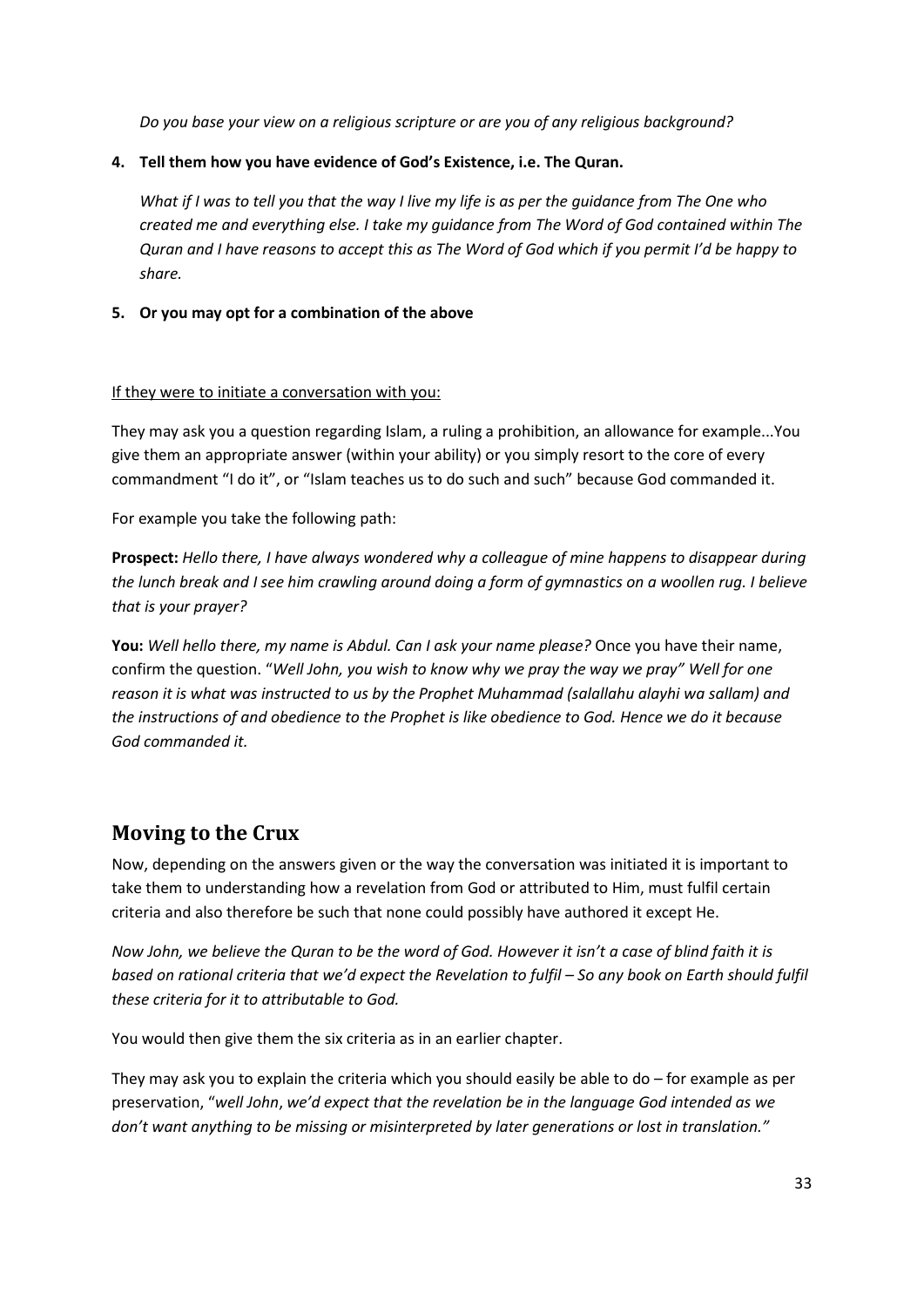They may also say something like *– "it should also tell us about complex mathematical theories or scientific formulae."* Now although that may be something they expect from the revelation you can argue that *"we can work out a lot by our God given abilities be that in the world of mathematics or science – however the revelation should provide answers to the things we can't come to appreciate by intellect alone i.e. things of the unseen, Life's purpose, Death, the Afterlife and God Himself, as science & philosophy our tools of knowledge, can never answer any such metaphysical questions conclusively.*

Having identified the criteria it is now time to move into how The Quran meets the criteria beautifully, and in doing so it isn't a case of information overload but presenting one or two points in each section of the aforementioned criteria and allowing the person to retort and digest all the while.

Note: Before you highlight how The Quran meets the criteria you need to **define what The Quran is as per the definition given earlier**. Break it down to them so they know what you are referring to. Also as discussed earlier, you need to explain how the revelation was delivered to the people – this is very important and sets the context of your explanation. You should always highlight the fact that it was revealed as speech, with no editing process and was delivered over 1400 years ago.

# <span id="page-33-0"></span>**Finishing Touches**

Once they appreciate that The Quran is miraculous, marvellous, requires study, research and appreciate its divine origins – detail some of the things it teaches in reference to God, His commands and the obedience of the Prophet (salallahu alayhi wa sallam) – this will cement the need for them to obey and accept the messengership of the Prophet Muhammad (salallahu alayhi wa sallam).

Once you have done that and they have clearly appreciated what you have to say; invite them to Islam. Inform them that a Muslim is one who intends to live a life in accordance with the code of conduct defined by the Creator, in as much as possible. Tell them what is required to be a Muslim i.e. the Shahada and walk them through it in English and in Arabic.

Always take the prospects details unless they refuse and explain why you wish to keep in touch or continue the conversation. Give them material appropriate to their needs and leave in a cordial and amicable way – **even if you disagree on every point!**

**\*Remember all the while to entertain their doubts and thoughts throughout the conversation – it is a conversation and conversations are a two way affair not a one way road where you metaphorically batter them into verbal submission.**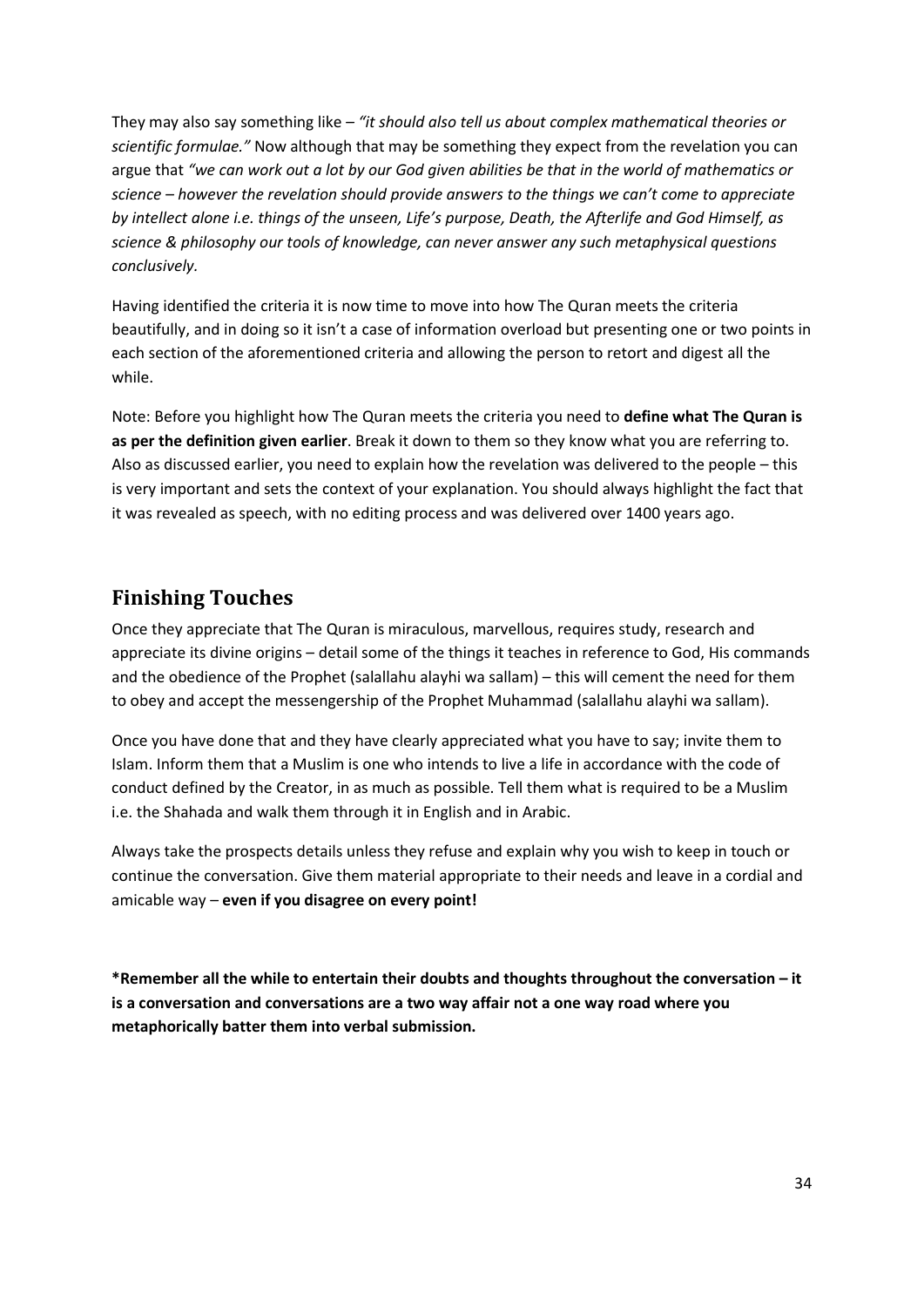# <span id="page-34-0"></span>**An Example in Minutes**

The following is an example of how you would undertake the Da'wah conversation from beginning to end.

Muslim: Hello there Sir, What do you feel is the purpose of your life?

Prospect: I think if I live a good life, help others and give some charity then I have pretty much fulfilled my purpose.

Muslim: That's actually a very noble outlook on life, by the way my name is Abdul can I ask your name please?

Prospect: Hi, I'm Jackson.

Muslim: Hi Jackson, now I'm just wondering based on what you said – how would you determine what is good and bad?

Jackson: Well Good things are good and bad things are bad, I guess. I just do the things as I see it, or as all of us in this society see as appropriate.

Muslim: You see the reason I asked, Jackson, is because good and bad become incredibly subjective. Something could be good for me but bad for another person. As an example if good is what makes us happy then making money makes some people happy, but that could be at the expense of someone else who is left unhappy. Or as per your examples helping others could be helping them steal or cheat. Even giving charity to one group of individuals as opposed to another – what determines if I should give charity to a dog's home over war-torn refugees.

Jackson: I guess you have a point, but then it's up to the individual.

Muslim: Exactly. However, what if we had a criterion that was totally objective, that came from the One who created us. Detailing good and bad and what we should and shouldn't do? Because it came from the one who created us, it would be better than us just making up our own minds. As you'd agree, the one who invents something knows best what it is to be used for.

Jackson: You're telling me there is a God right – I've heard it all before.

Muslim: if you'll allow me to explain I'll give you reasons why we believe there is a Creator and I'll give you reasons as to why we believe we have Revelation from Him.

Jackson: OK I guess there's no harm in reasoning with each other as we all want to get to the truth.

Muslim: Excellent. Therefore let me tell you – Miracles either exist, or they do not exist. If they do exist that means God exists – as miracles are unexplainable phenomena that have no naturalistic cause or explanation; thereby making them divine acts. The Quran exists, therefore God exists.

Jackson: So The Quran is a miracle?

Muslim: Yes, and I will detail just how that is shortly. It's like having a voice recording of Jackson and then for someone to say Jackson does not even exist. You see what I mean – it's as clear as that.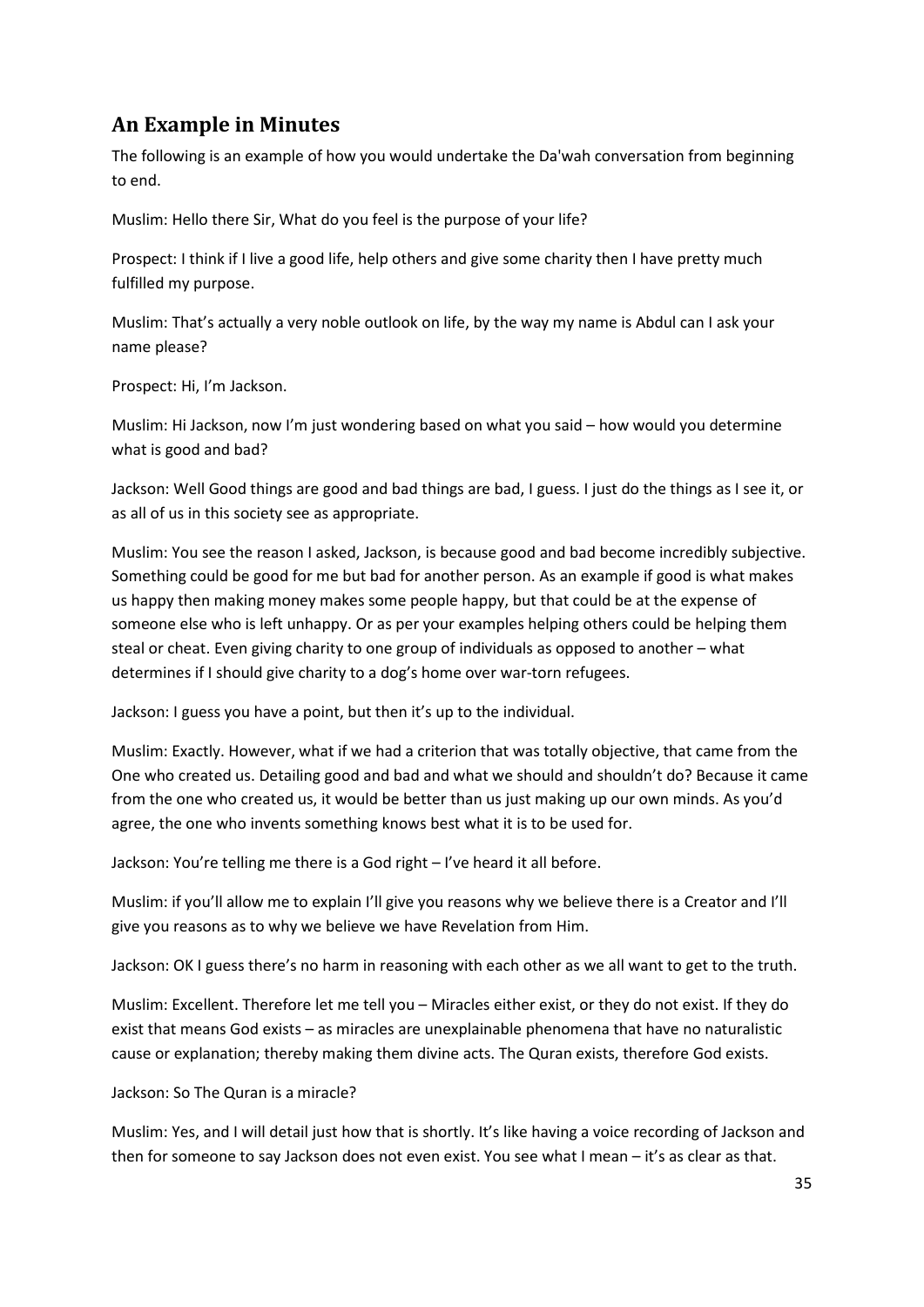The Quran is the speech of God, revealed in Arabic, existing between the two covers of the book form in which it resides, was revealed to Muhammad (salallahu alayhi wa sallam) the messenger of God. It is intact in wording and meaning and has been reported so numerously that to suggest it was fabricated would be tantamount to saying that China does not exist. It is also a challenge to all of creation to produce something like it. Being The Word of God this would be impossible as you will come to realise.

Jackson: you seem to be so sure. I'd love to hear what reasons you have as I've heard plenty from my days in Sunday school in reference to the Bible.

Muslim: OK Jackson, let's take a look at the criteria we expect any revelation from God to fulfil. It should be:

- 1. **Preserved in Wording & Meaning –** as we don't want peoples interpretations or ambiguous authenticity.
- 2. **Logical View of God –** as we can't accept God being a product of the universe if He indeed created it.
- 3. **Internally Consistent and Profound –** it can't have mistakes or contradictions
- 4. **Externally Consistent and Profound** It can't claim things about the world that are untrue such as man being immortal
- 5. **Miraculous Nature –** it should be such that it cannot be imitated by creation.
- 6. **Applicable Guidance and Purpose –** It should provide instruction on how we are to live and define our purpose within Creation

Jackson: OK that makes sense

Muslim: Just before I detail how The Quran meets the objectives I'd like to clarify how this was revealed to mankind. It was revealed by the tongue of Muhammad (salallahu alayhi wa sallam) to the people who excelled in oration and were linguists par excellence. The Quran didn't undergo a drafting process nor was it revealed in one go but piece meal over a period of almost 23 years. As an example Jackson, if I was to ask you to recall the details of your  $11<sup>th</sup>$  birthday party or even this conversation in 5 years time – would you be able to reproduce it word for word?

Jackson: I don't think I would be able to do that.

Muslim: so you already see great difficulty of preserving any oral tradition in that it meets the criteria outlined.

Jackson: It will certainly be interesting to see how it's possible. I'm certainly intrigued.

Muslim: Let us begin with how the revelation has been preserved. It was memorised by thousands at the time of revelation and recorded upon parchments too – by two scribes at a time during the period of revelation. Thereafter undergoing an official authenticity review and accreditation for drafting into bound book form not only once but twice; once during the caliphate of the First and again during the caliphate of the third caliph – by which time the text was so comprehensively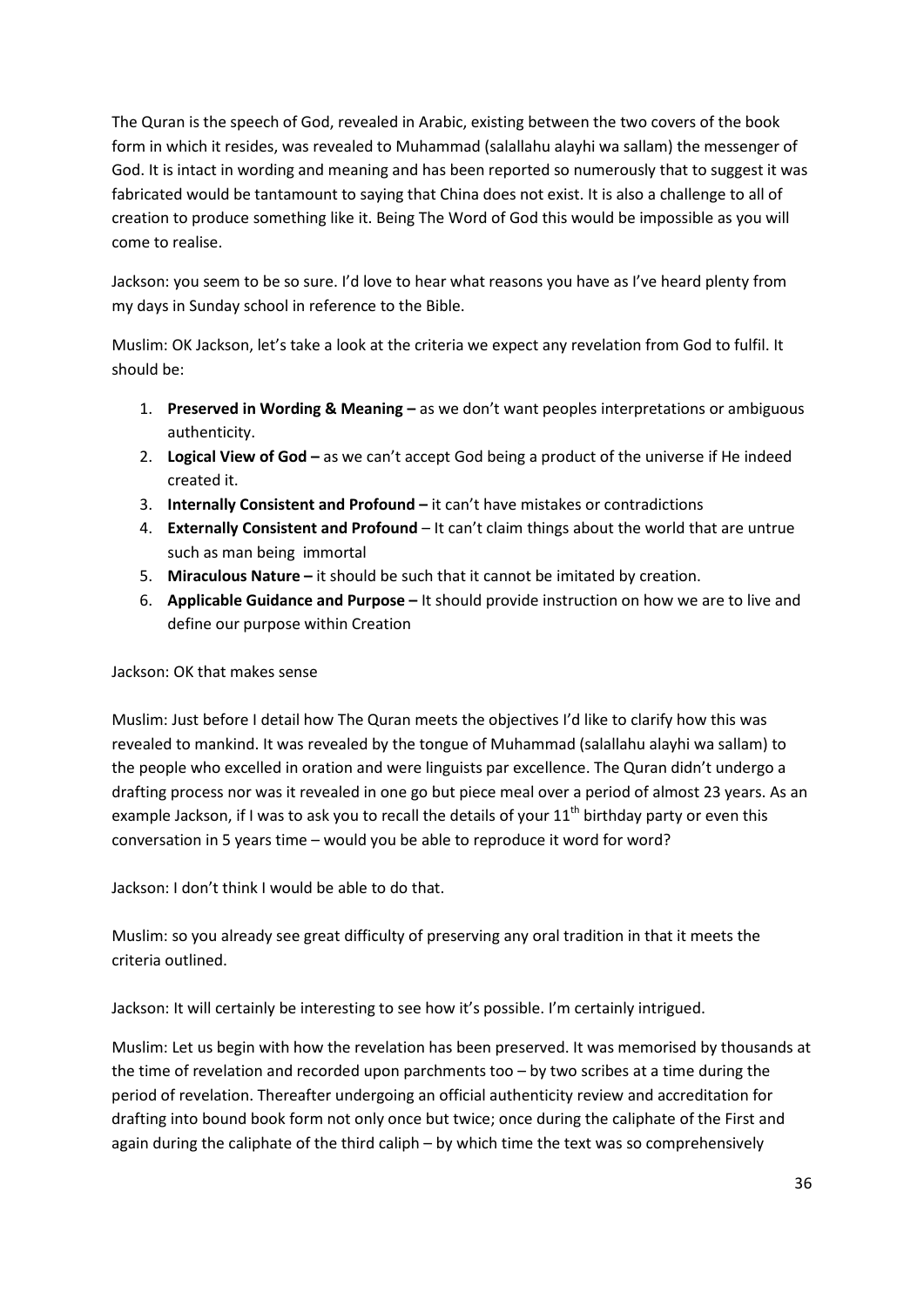widespread that its origins could not be doubted. We trace all versions of The Quran back to the approved versions of the Third caliph; which itself is traced back along an authentic chain of narration to that of the final reading of the Prophet Muhammad (sallahu alayhi wa sallam) during the final year of his life; where it was reviewed twice by him personally.

Even today you have children as young as 5 who have memorised The Quran by heart word for word. Indeed God states in The Quran four times in the Chapter called Al Qamar (the Moon) **"And We have certainly made The Qur'an easy for remembrance, so is there any who will remember?"** This holds so true that you could throw every single bound version into the sea, get people from different countries together who had memorised the Quran and recreate it in a matter of days. There are also 4 ancient manuscripts in existence today – Turkey, Uzbekistan, Yemen and England.

#### What do you think about that?

Jackson: That's certainly food for thought. So it's something passed on orally – like a glorified Chinese whisper. I'll be surprised if there aren't issues.

Muslim: If you disagree with anything just point it out, and I'll try my best to explain. Moving on though it discusses in chapter 112 how God has no beginning or end that he is One and Unique and that there are to Him no equivalents. This is acceptable to us as we cannot accept a Creator who was created as that would mean that He was not God but a creation of God and such an endless chain of creation would defy our own existence by a process of infinite regression. The chapter also highlights how His unique and ultimate dominion over all creation is highlighted through by Him being One, Unique and Eternal. Wouldn't many Gods each compete to enforce their rule? This point is highlighted in The Quran where God says:

#### **Say, [O Muhammad], "If there had been with Him [other] gods, as they say, then they [each] would have sought to the Owner of the Throne a way." [Noble Quran 17:42]**

Jackson: that makes sense – I can't see there being many competing Gods as Greek mythology suggests.

Muslim: For those big on science, the remarkable thing is that we have a falsification test provided by God himself in The Quran in order to scientifically analyse its origin. As detailed like this:

#### **"Then do they not reflect upon The Qur'an? If it had been from [any] other than Allah, they would have found within it much contradiction." (Noble Quran 4:82)**

For over 1400 years no contradiction has ever been found. Would you agree that's remarkable?

#### Jackson: I have to admit it is surprising

Muslim: The Quran goes on to discuss the creation of the Heavens and the Earth and how every living thing is created from Water, it makes a whole host of statements that make one ponder and reflect over the uniquely awesome creative power of God – who did not create the Universe aimlessly.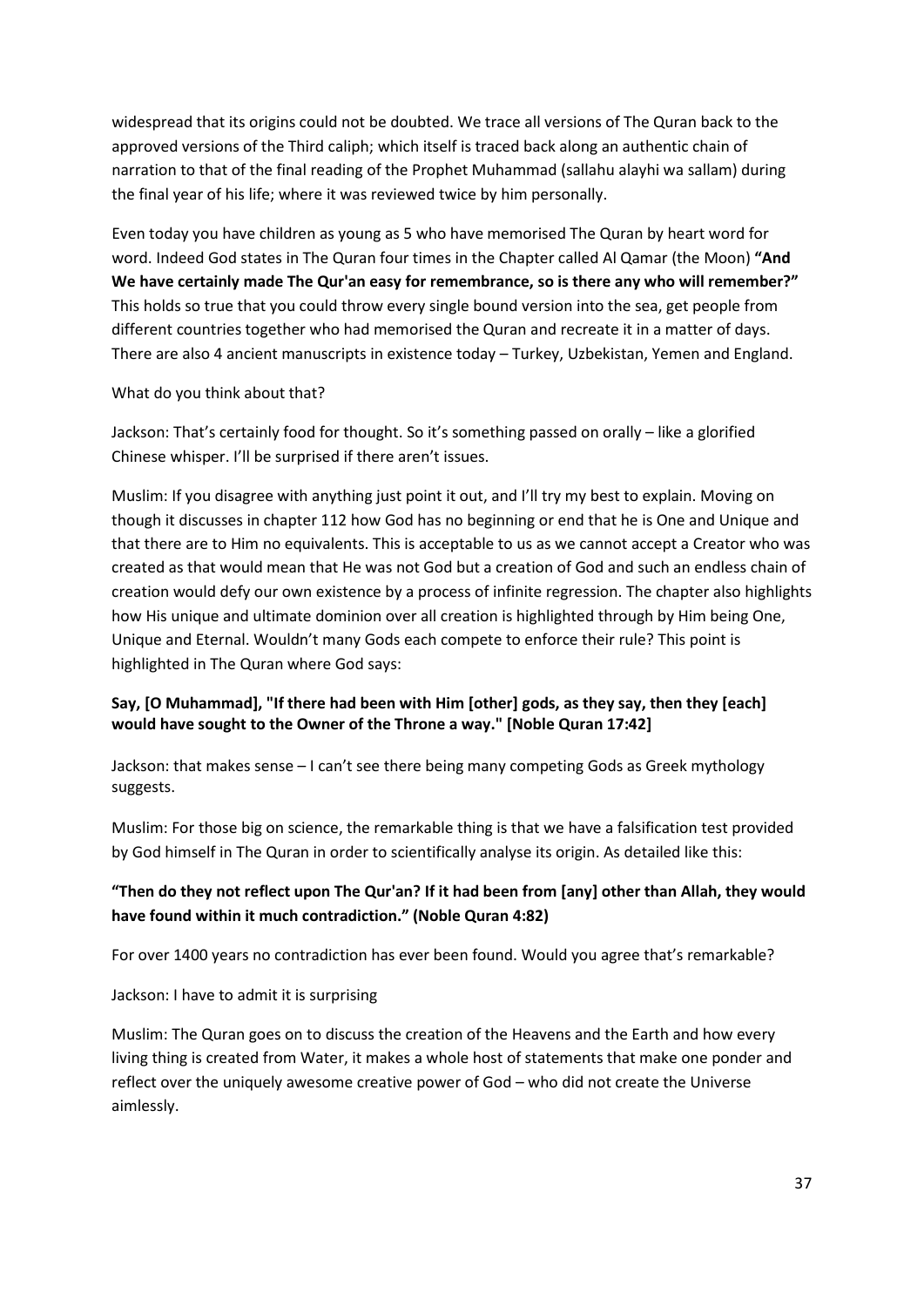Now the Best bit...Its miraculous quality. The Quran is revealed in Arabic. It is not poetry as it doesn't conform to the 16 classifications of poetry. However it is neither prose as it has rhythmical rhyming verses in places. On a surah by surah basis it neither falls in to the subset of rhymed prose because it has clear differences in terms of the way it mingles metrical and non metrical speech. It is driven towards meaning and follows the rules of classical grammar all the while being extremely eloquent and full of rhetorical devices the likes of which have not been seen in any text past or present. It is neither a combination of poetry and prose like Magaamah a  $10<sup>th</sup>$  Century manifestation of the classical Arabic style (by Hamadhani), as the Quranic literary style flows seamlessly such that its rhythmic and non rhythmic verses go unnoticed and instead compel the reader/ listener to be filled with reflection and awe with the most appropriate word being used in each occurrence driven extensively towards meaning layered with meaning.

So The Quran is a unique style of Arabic – all by itself. The challenge to address the themes addressed by The Quran in a more unique or eloquent way have still so far been unsuccessful – even though many have indeed tried.

Finally, The Quran contains many Islamic injunctions, to inform the reader how they should behave in this or that regard, how they should treat parents and the poor and needy, how they should deal financially and judicially. Above all The Quran makes it a point to combine obedience of Allah with obedience of the Prophet Muhammad (salallahu alayhi wa sallam) such that wherever the obedience of Allah is mentioned the obedience of the Prophet is mentioned alongside it. There is even a verse where the obedience of the Prophet is mentioned and no reference to obedience of Allah – highlighting without any shadow of a doubt that obedience to Allah can only ever be achieved by living, emulating and following the guidance of the Prophet (salallahu alayhi wa sallam).

#### **"There has certainly been for you in the Messenger of Allah an excellent pattern for anyone whose hope is in Allah and the Last Day and [who] remembers Allah often." (Noble Quran 33:21)**

#### **"Say, [O Muhammad], "If you should love Allah, then follow me, [so] Allah will love you and forgive you your sins. And Allah is Forgiving and Merciful." (noble Quran 3:31)**

Therefore Jackson, do you accept that the Quran could not have come from anyone other than God?

Jackson: I do accept that.

Muslim: Let me explain why we use Allah as opposed to God:

God is a word that has many meanings or can be used to denote gender or be plural i.e. God, Goddess, Godfather, Godson, Godmother, Gods. However the word Allah cannot be perverted for use in any such instance. Also The Quran that we agreed was a miracle and from God confirms that His name is Allah. Surah Al-Ikhlas: Chapter 112

Jackson: So that's why you use the word Allah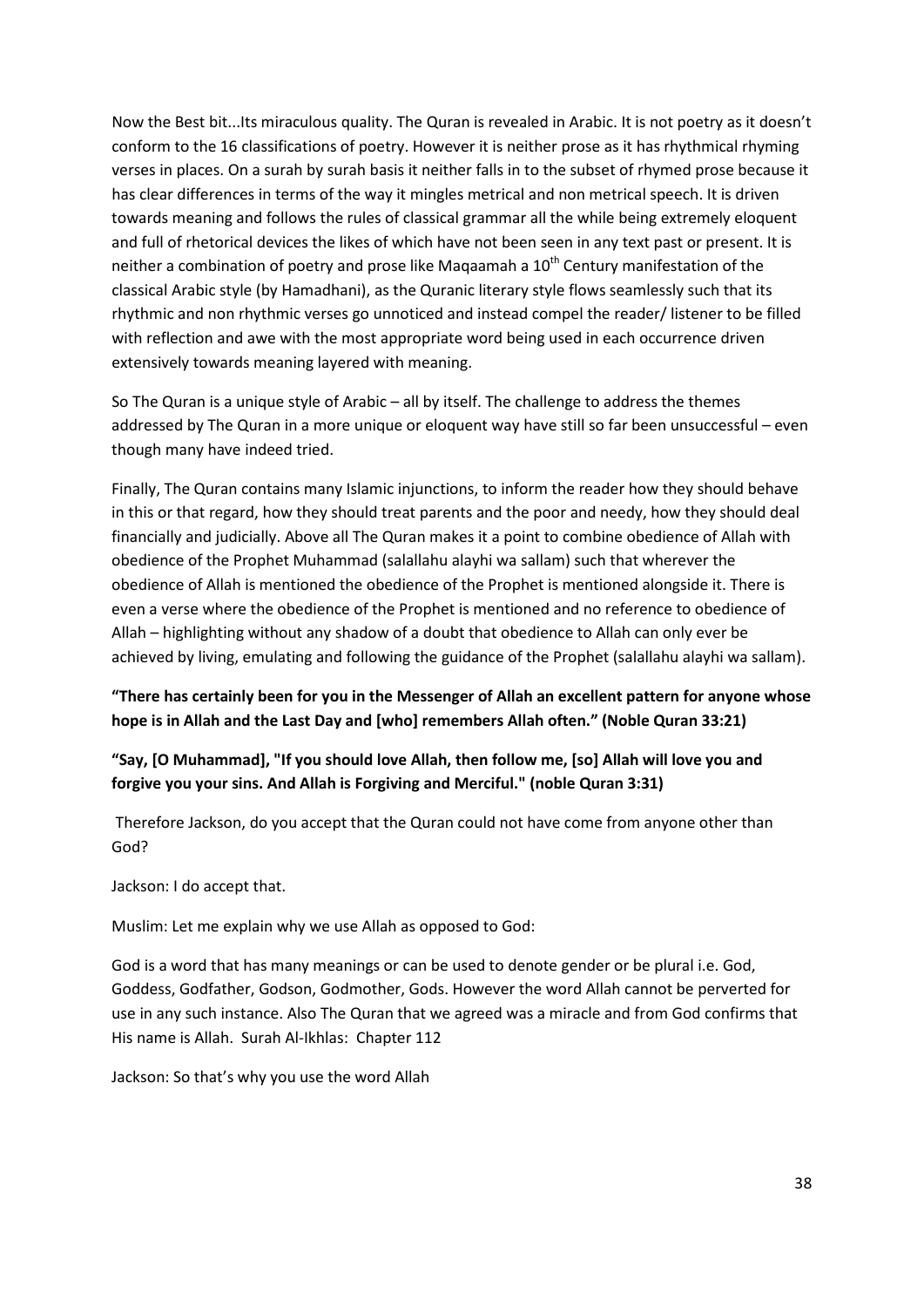Muslim: Whatever comes from the truth is truth and therefore by accepting The Quran as being from Allah means you accept every verse, every injunction and every statement as being the truth and the way one should live if they wish to be in obedience to their Creator.

Jackson: Yes that makes sense and is what I also agree with.

Muslim: Therefore Jackson, now knowing what you know and appreciating the marvellous and miraculous nature of this Quran – I would like to invite you to accept its origin, its guidance and its teaching by willingly becoming a Muslim. Also Jackson when somebody becomes a muslim all his past sins are washed away and all his good deeds are carried forward with him and it is as if he is a newborn pure & free of sin.

#### Jackson: How do I do that; can I even do that?

Muslim: Yes, without a doubt. To become a Muslim you need only testify that there is nothing worthy of worship except Allah alone, and that Muhammad (salallahu alayhi wa sallam) is His slave and messenger. In so doing you willingly accept to try and live a life in accordance with the teachings outlined by God and exemplified by the life of His Prophet Muhammad. (Salallahu alayhi wa sallam)

#### Jackson: I willingly accept

Muslim: That is wonderful, let me quickly tell you about the 5 pillars of Islam: they are: 1.Shahada (Declaration of faith) 2.Salah(prayer) 3.Zakat(almsgiving) 4.Fasting 5.Hajj (pilgrimage to Makkah) and the 6 articles of faith which are: 1.Belief in One God 2.Belief in His Angels 3.Belief in His Books 4.Belief in His Prophets and Messengers 5.Belief in the Day of Judgment 6.Belief in God's Divine Decree.

Now then repeat after me first in English and then in Arabic**.**

#### **"I bear witness that there is nothing worthy of worship except Allah, and I bear witness that Muhammad is His slave and messenger."**

**Now in Arabic: "Ashadu an la ilaha illa Allah wa ashadu anna Muhammadan abduhu wa rasooluhu**"

# <span id="page-38-0"></span>*Shahada & Retention*

The Da'ee must understand what they are asking the prospect to do and the prospect must understand what is being asked of them i.e. what they are being invited to. It isn't simply a matter of believing in Allah and that the Prophet Muhammad (salallahu alayhi wa sallam) is His messenger. Why? simply because shaitaan also believes this but he is not a Muslim. Islam is professing on the tongue, believing in the heart and action through the limbs. Therefore the prospect should know and intend to live a life in submission to God when they take the testimony of faith, to the best of their capability.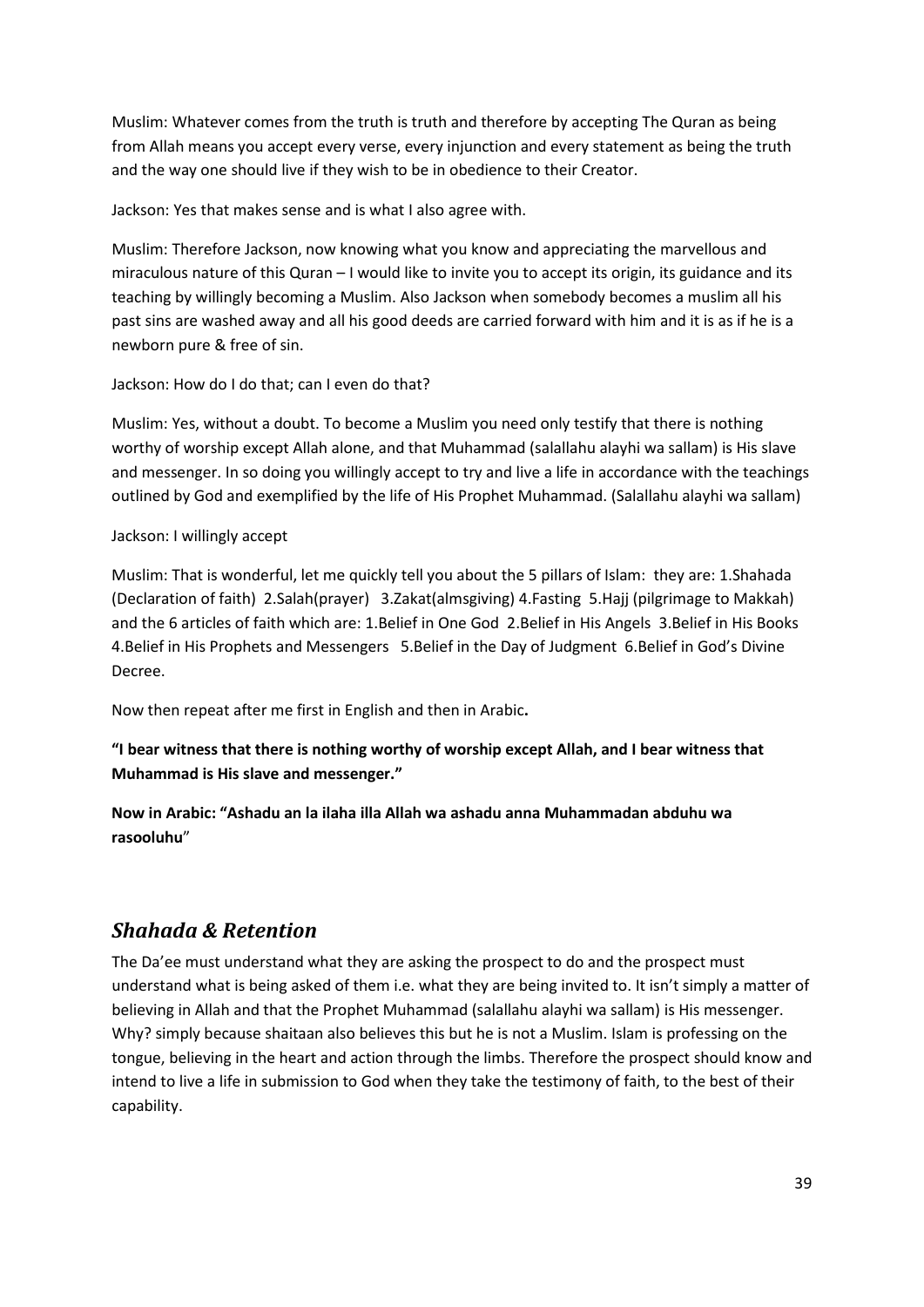One of the biggest problems for any organised Da'wah effort across the UK is the retention rate. It has become very difficult for teams to keep in touch with the people who have taken Shahada and it is unfortunate that in many cases people relapse back into Kufr. This can be due to a number of reasons but primarily it is due to a lack of Islamic social interaction, the new Muslim is overwhelmed by his non-Muslim company such that he returns to their ways. The other reason being that the Du'aat have rushed the individual into accepting the message, superficially without emphasising what it means to become a Muslim and why it makes absolute sense to do that. Beyond what research suggests is a matter of interpretation and opinions but indeed Allah knows best.

Primary importance (in the first few weeks after Shahada):

Teach them how to do wudu and how to pray, don't jump to banning all the vices they may currently be partaking in. Get them in touch with their local mosque and new-muslim study circle. Salaah in congregation is where they will feel the unity of the community to which they now belong. Proceed patiently they may have family problems/social stigmas. Don't push but accommodate .Give them a real taste of brotherhood/sisterhood in Islam & always keep them in your Dua's.

# *Common Questions*

Today we live in the age of science and people actually believe science to be absolute fact. There are certain questions that will crop up often by truth seeking members of the public. Therefore this section will list some of the common questions with their appropriate answer, however you are encouraged to conduct further research to better equip yourself. One brilliant resource website is www.hamzatzortzis.com by brother Hamza Tzortzis.

#### **Question.** What about evolution?

**Answer.** Evolutionists must be forced back to the very first cell (which is as complex as a super-city), and explain how that came into existence? It could not function without all of its various components, so to suggest a series of accumulation is unfounded. However they will almost always retort with that being a different science altogether – as they deal with life changing over time not how life began. For the origins we need to study abiogenesis – which in simple terms "is life originating from inorganic matter" over time....**Yes that's right! Maybe if you wait long enough your table may turn into a dog.**

No one has yet synthesized a "cell" using basic components which would have the necessary properties of life. Instead they have tried the top down approach by stripping back genes of existing cells to try and ascertain the most minimal requirements for life. The alternative and more reasonable view must be biogenesis: that every living thing in creation came from a preexisting living thing (which began with Allah initiating life). Therefore the best approach is to take it all back to the beginning as opposed to starting mid-way on a base of assumptions.

Evolutionists have a chequered past. Initially using and promoting the arguments of evolution to try and prove the white race as being evolved far greater than the black race – clearly a detestable concept to say the least. Even going as far as fabricating evidence in support of their theories; Archaeoraptor, Piltdown man, Nebraska man and other examples of fraud include the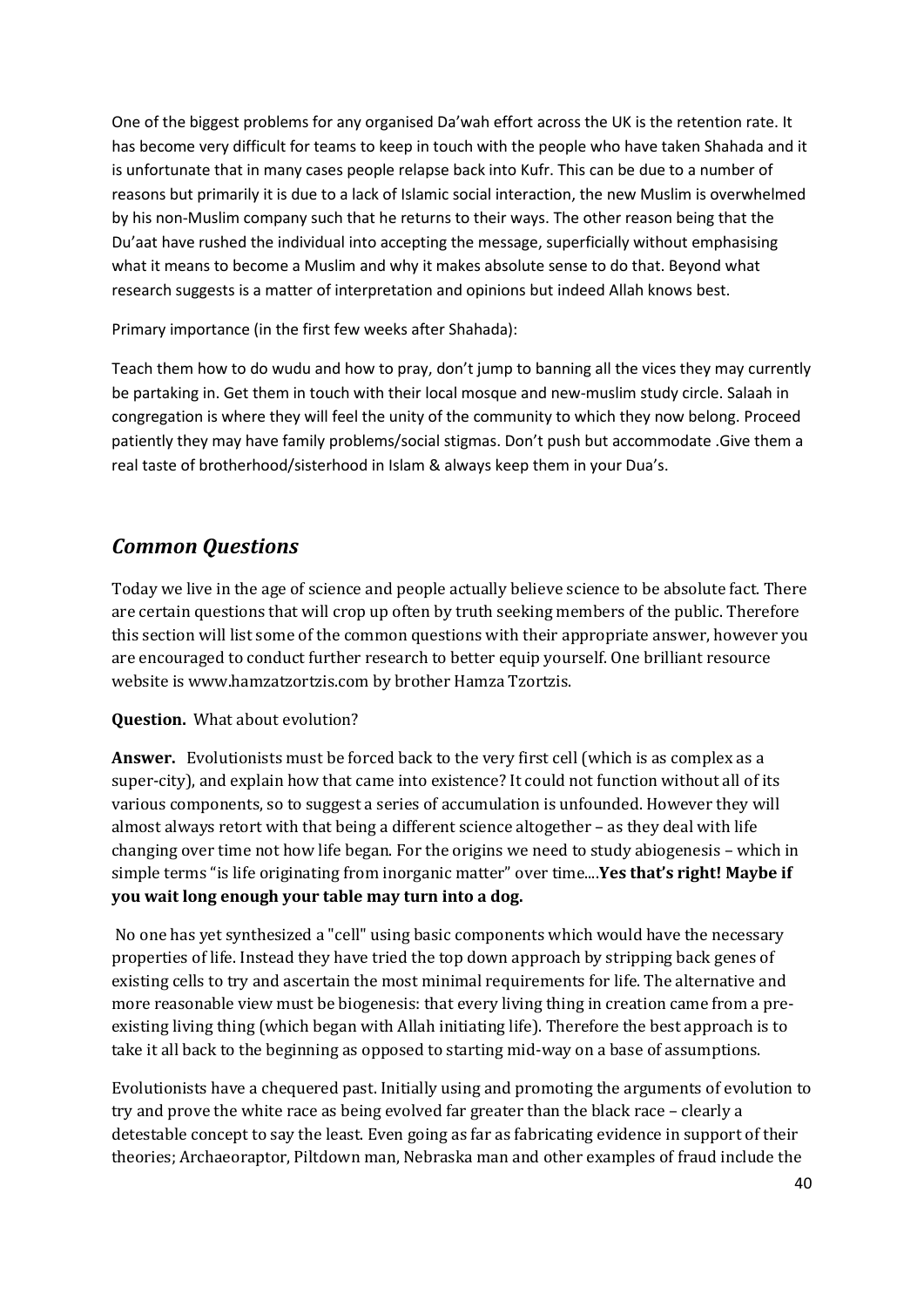drawings of embryos of Ernst Haeckel and pictures of the peppered moths, which are still in some modern biology textbooks taught as fact**.** 

The Tiktaalik fish was proposed as the missing link between fish and amphibians in the process of evolution towards man: Richard Dawkins, in his book The Greatest Show on Earth, claims "Tiktaalik is the perfect missing link- because it almost exactly splits the difference between fish and amphibian, and perfect because it is missing no longer." However footprints found in Poland delivered an almost fatal blow to the theory since the footprints show that there were animals walking upright even before the proposed Tiktaalik fish was making its way onto land. Tetrapod (upright walking animal) footprints found in Poland were "securely dated" at 18 million years older than Tiktaalik, which means that Tiktaalik cannot be part of the fish to legged animal transition.

Another example of the errors of evolution is the belief that birds descended from dinosaurs. This is because recent investigations into Ostrich embryos in various stages of development discovered that while it is known that dinosaurs have digits one, two, three (thumb, index finger, middle finger); birds have digits 2, 3 & 4 (index, middle and ring finger) and that for birds to have come from dinosaurs would therefore be impossible. Couple this with the fact that superficially bird-like dinosaurs appeared some 25 million to 80 million years after the earliest known bird, which is 150 million years old.

Other fossils like that of Sharks (400 million years old), Dragonfly (135 million years old) and starfish (100-150 million years old) show no evolution between the fossil found and the current species.

There are only two theories which compete against Creationism. They are Evolution and Extraterrestrial life forms.

The first is evolution of species – in this context that we as humans share a common ancestor with chimpanzees. Evolution requires intermediate forms between species and palaeontology (pre-historic life/fossil study) does not provide them. Therefore this seems to be a classical case of pure dogma for which the world of palaeontology has found no transitioning evidence yet in the absence of accepting a Creator they must hold on to this stubbornly. Evolution must be redefined if it is to gain any acceptance in the Islamic ethos since Allah created Adam and hence he has no ancestor and that time does not create or develop creation; Allah does.

The second; that extraterrestrial life forms (Aliens) having created life, stems resolutely from the fact that we cannot accept that 'over time inanimate things became animate' by themselves, which is what underpins Evolution. Therefore we now have a huge amount of scientific interest towards outer space in order to establish our beginnings. Now there has never been any conclusive evidence of any living life forms present on any of the meteors that have hit Earth – simply put there is absolutely no living evidence of life forms in outer space. However even if there was, we still go back to the issue of 'well who created them', and so on – ultimately we go back to creationism.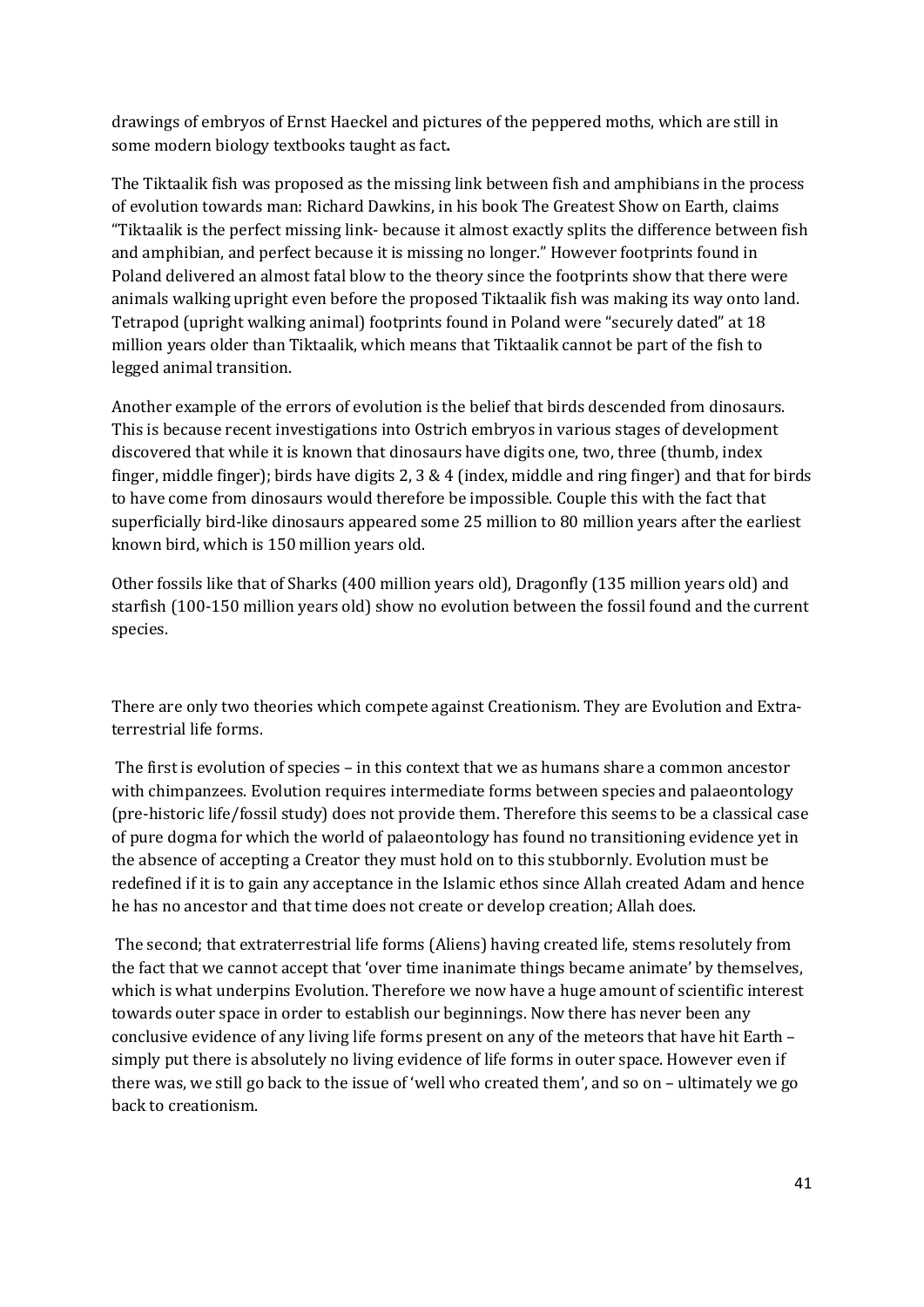**Question**. What about The Higgs Boson (so called God Particle)?

**Answer**. The Higgs Boson particle is the particle that other 'no mass' particles collide with to gain mass...the more they collide the heavier they get. Science related to this suggests that as the Universe cooled and as the temperature fell below a critical value, an invisible force field called the 'Higgs field' was formed, made up of 'Higgs Bosons.' The field prevails throughout the cosmos: any particles that interact with it are given a mass via the Higgs Boson. The more they interact, the heavier they become, whereas particles that never interact are left with no mass at all. Note although scientists seem to have measured something equivalent to this boson in tests – it has yet to be seen. Bare in mind photons are light particles that also have no mass. So what does this prove? Not much in the God debate – in reality they don't create out of nothing they simply add mass to existing particles as the theory suggests.

**Question**. I heard the universe came about by chance?

**Answer**. Let's look at the Mathematical probabilities of the Universe having come about by chance based on the various factors that influenced its creation to the way we see it today:

Stephen Hawking: If the rate of the universe's expansion one second after the Big Bang had been smaller by even one part in  $10^{15}$  the universe would have re-collapsed.

P.C.W. Davies: The odds against the initial conditions being suitable for star formation is 10<sup>1021</sup>. If they were any higher than what they were the universe expands too fast so no stars or planets are formed and if they are any less then the universe collapses in on itself.

P.C.W. Davies: A change in the strength of gravity or the weak force by one part in 10100 would have prevented a life-permitting universe.

Roger Penrose: Odds of the Big Bang's low entropy condition existing by chance are on the order of one out of 101230

There are around 50 such quantities and constants present in the Big Bang that must be finetuned in this way if the universe is to permit life.

Not only must each quantity be fine-tuned, their ratios must also be fine-tuned.

Now for life to exist – the range of values permitting this to happen are even smaller almost inconceivably so than the big bang itself – so the Universe has far greater chance of existing without life than it does with life. In fact it's a reverse argument – It would actually be more likely for the universe to not exist and for there to be no life. Therefore the Universe does not have to be the way it is and so did not come about by chance.

The odds against assembling the human genome spontaneously are incalculable. The probability of assembling the genome is between 4180 to 4110,000 and 4360 to 4110,000.

According to John D. Barrow and Frank J. Tipler, the odds of assembling a single gene are between and 4180 to 4360. Therefore we simply have not had enough time on earth to give any credibility to chance based evolution.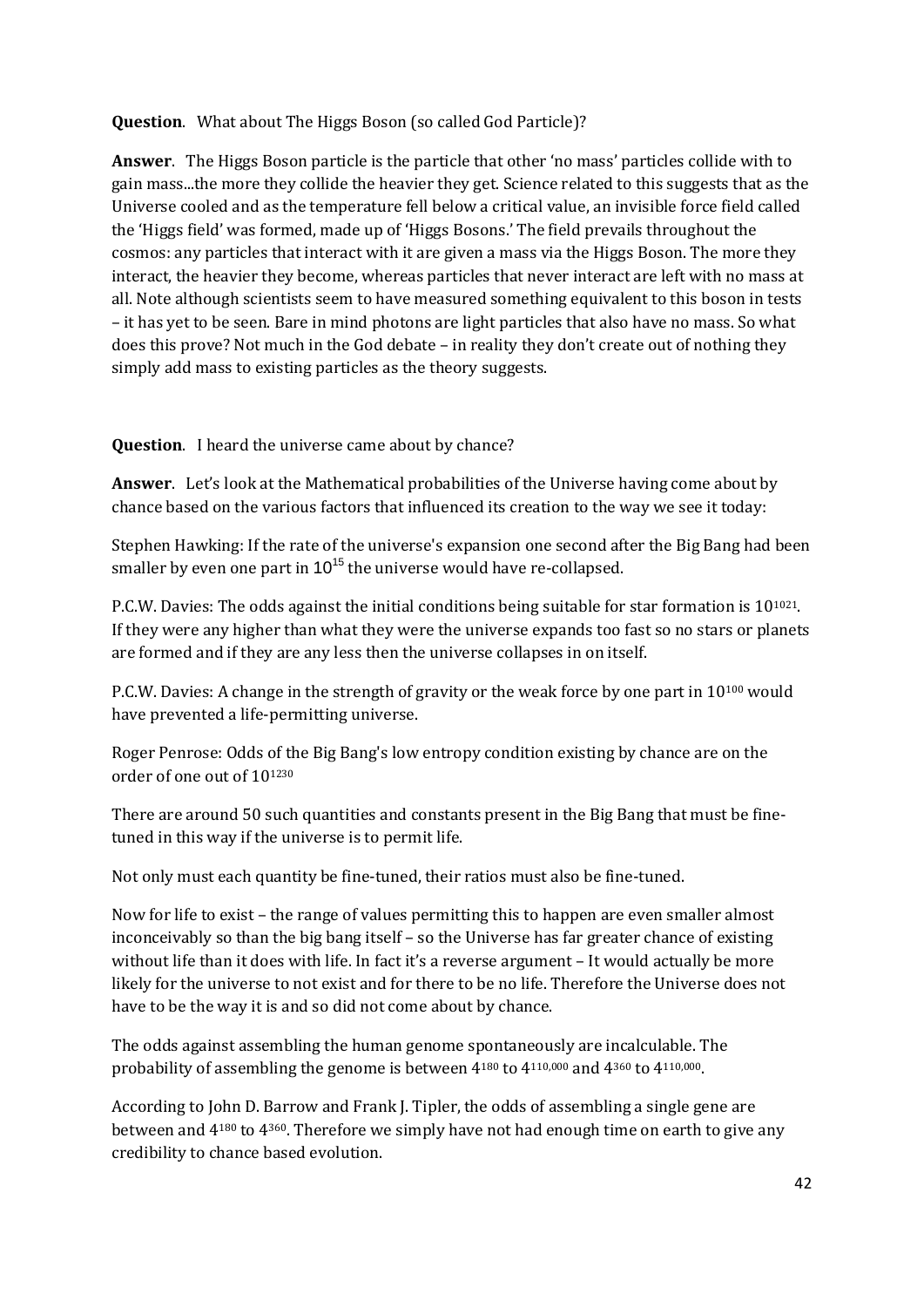Genes – The average gene has 500 bits of function information with the simplest life forms having at least 150 genes. That would be (500\*150) 75000 bits of functional information – the probability for this to come about by chance would be 11023000

To highlight, the chances of the "Big Bang" to occur and for "genetic life" to exist are so improbable that the probability is negligible.

The existence of the Universe, in the way that it does - is due to chance, natural law or design! However when we deconstruct each option (based on the aforementioned) we realise that:

Natural law doesn't necessitate the big bang or life (the way things have happened is not natural as it is more likely that the world should not be the way it is nor that life should exist)

Chance can never produce such a degree of complexity and consistency constants, mathematical laws, extremely complex structures even at cellular level show planning from the outset)

#### **We therefore realistically, only have the option of purposeful design by a Creator.**

#### **Question.** Is not religion is the greatest cause of war?

**Answer**. This is actually an incorrect statement and often used by many people with an aversion to religion. On closer inspection of the truth we find that causes such as Nationalism and Ideologies (communism/capitalism/socialism) have caused more wars/deaths.

Use the following as examples:

- Many millions in World Wars 1 & 2
- 70,000,000 under Chairman Mao
- 20,000,000 under Stalin
- 2,000,000 because of Pol Pot
- 950,000 innocent Iraqi's in the search for weapons of mass destruction
- 550,000 Iraqi children in the 10 year sanctions

**Question.** I heard we came about from nothing i.e by Quantum fluctuations?

**Answer**. To suggest that we can observe particles coming into existence from nothing in the form of a quantum vacuum, and then relate that as evidence to suggest the universe came from nothing, is incorrect. Firstly because the Quantum Vacuum is not 'nothingness' it is actually a field of energy; so we are not seeing something come from nothing. The theories which support this are based on the assumption that we consider this to be as close to nothing (therefore nothing). To add to that, experiments which seek to assess the behaviour of such quantum particles contain an inherent flaw as proposed by Heisenberg's Uncertainty principle – Which in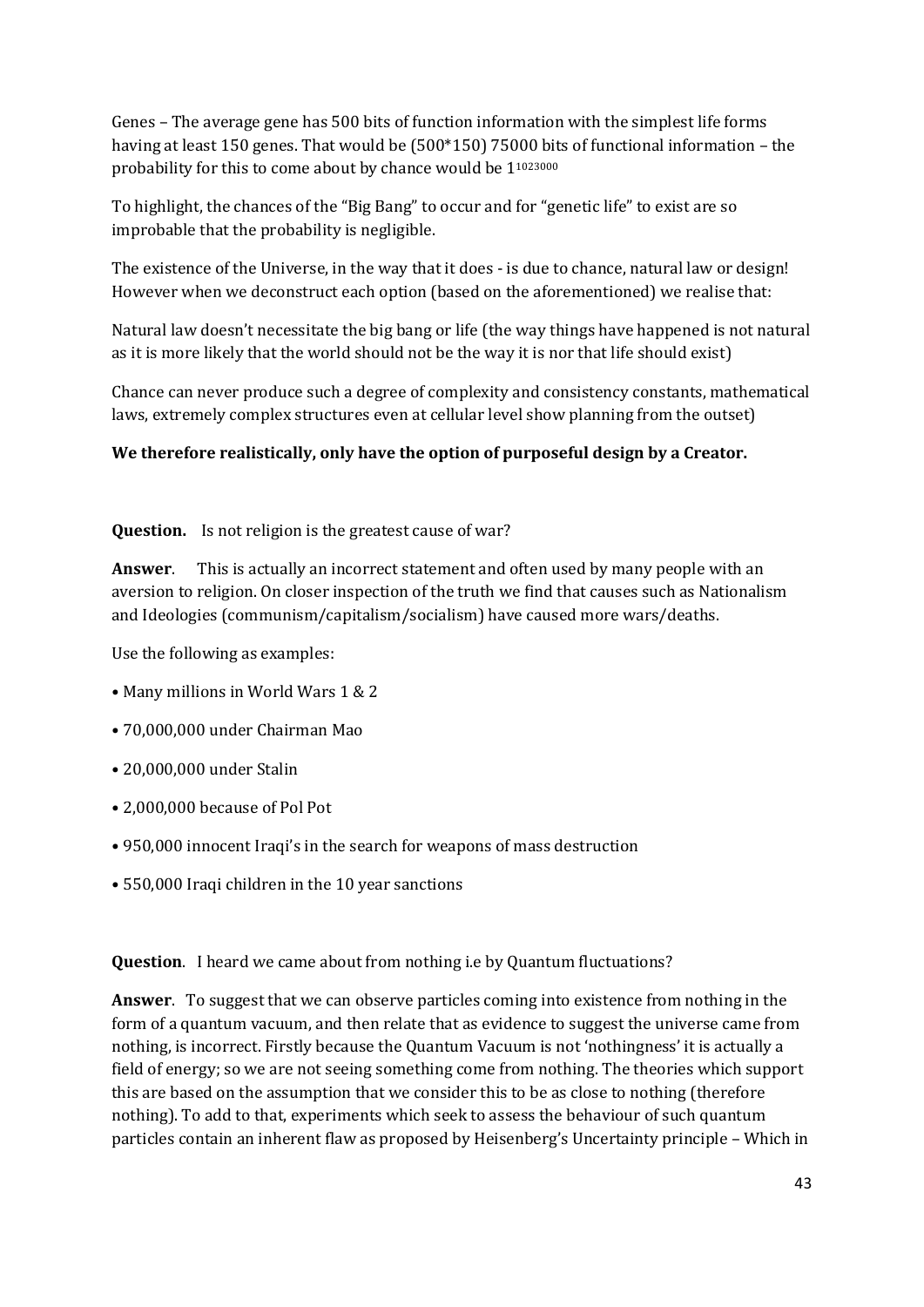simple terms posits that you cannot observe the behaviour of something without having an impact on it. At quantum levels the minutest interference can give anomalous results.

#### **Question**. I can't see God?

**Answer**. You don't necessarily need physical evidence to prove something, for example proving you had a great, great, great grandfather. You use reason and logic to deduce you had one. Simply not seeing something does not qualify that it does not exist.

In the case of "we only believe it when we see it"; if God were visible to all, this would go against the fundamental principle of free-will. God's actual presence before humanity would ultimately violate free-will since if He was visible we would all believe in Him and would have no choice not to.

#### **Question.** Should not society decide how we live our lives?

**Answer**. Without God the concept of good & evil in actions or consequences all become subjective and agreeable by society. However we all judge by the straight line – Absolute Moral Law. There is no question that societies have different interpretations of morality but if you examine the following sentence you will see the illogic of thinking that societies determine morality. "The vast majority of the people in our country participated in that evil deed." If morality was up to society, that sentence would never make sense, but we know that morality is beyond societies and such a proposition is possible.

For example child abuse, rape or genocide – would never be acceptable to anyone on the planet if perpetrated against them or someone they love! Even if a whole society agreed on an immoral or evil thing – They could never justify it as right or good but as collateral or a necessary evil under the circumstances.

If there was no such thing as absolute morality then there would be no 'right' or 'wrong,' just things that you or your society happen not to like. Murder and Rape would not be wrong; they would just become manmade objections. The question then becomes: 'If man is the measure of all things which man? -Which society? If someone with enough power happened to like rape and murder, what right would we have to impose our morality on him? What would be wrong with the person or society, with the power, imposing their morality on you?

If objective moral values cannot exist without God, and objective moral values do exist, then it follows logically that God exists. Moral objectivity doesn't exist outside of humans – it is inherent and therefore programmed within us (biologists call innate). Where there is programming there is a programmer. This innate ability is of an advanced consciousness and has a purpose.

**Question**. Why doesn't God give me a sign?

**Answer.** The Quran itself is a book of signs. God describes Himself in His book as Al-Lateef meaning 'The Subtle' so what type of a sign are you looking for? Flashing lights- thunder parting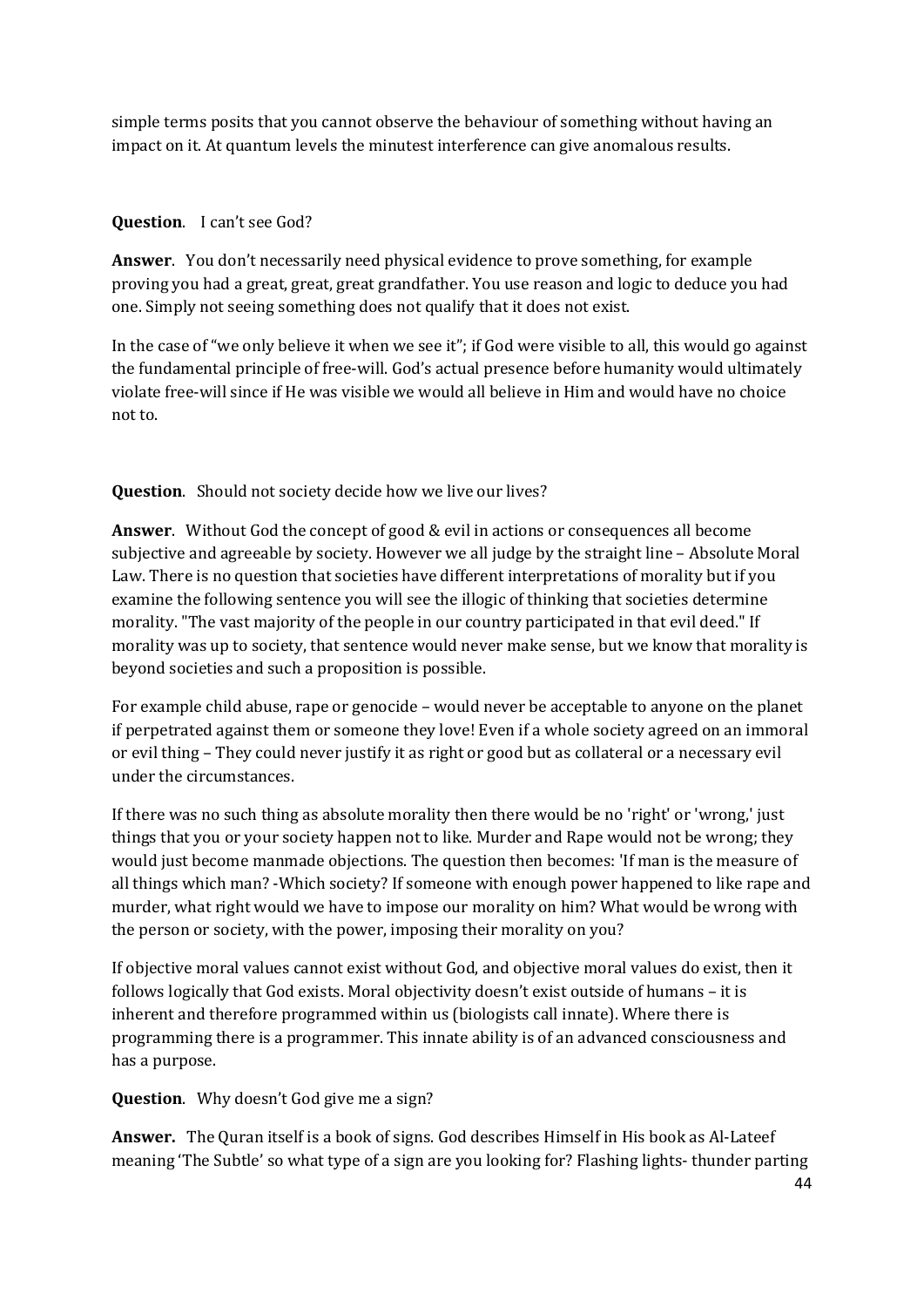clouds? The very fact that we stopped and spoke among all the thousands of people or possibilities that could have happened since this morning – wouldn't you consider that a sign?

Also consider:

"We will show them Our signs in the horizons and within themselves until it becomes clear to them that it is the truth. But is it not sufficient concerning your Lord that He is, over all things, a Witness?" (Noble Quran 41:53).

**Question.** Why don't Muslims behave the way you show Islam?

**Answer**. Ultimately any religion or organisation can be highjacked for personal reasons – someone could come along tomorrow and perform a heinous crime yet claim to be Catholic. However we know that Catholicism doesn't promote or ascribe to anything of what the person has done. Therefore it isn't fair to blame the religion for the mistakes of the people who follow that religion – especially if what they are doing has no basis in that religion. You could give the example of dictators belonging to a specific religion. Or use the following analogy to remain non-political: A Rolls Royce is an incredible car, a superb machine and of exquisite calibre and prestige among automotives. However give that car to a drunken man and if he drives it into a wall – do we say that the car is bad or do we blame the driver?

**Question.** Wait a minute...Isn't the universe eternal?

**Answer**. Actually based on observation we now know that it isn't. (This has in itself opened up a can of worms for the atheists as they can no longer hide behind this viewpoint).

The universe is expanding was discovered by Edwin Hubble in 1929

In the 1920s the American astronomer Edwin Hubble was the first to prove that there are galaxies outside the Milky Way.

When Edwin Hubble was hired to work at Mount Wilson Observatory in 1919 (part of the Observatories of the Carnegie Institution of Washington) as a junior astronomer, the most pressing question of the day concerned the nature of the cloudy patches called nebulae. Most of Hubble's colleagues at Mount Wilson thought they were all in the Milky Way, but he was not so sure. He succeeded in answering this question by taking the best possible photos of these objects, providing convincing evidence that at least some of them were well beyond the Milky Way. By discovering other galaxies Hubble expanded the known universe 100-fold. But he didn't stop there. By measuring the distances and motions of the galaxies he surprised everyone, including Einstein, by discovering that the universe is expanding

By using Cepheid variable stars to calculate the distance of the Andromeda Nebula (as it was then known) from the Earth, Hubble showed that it was a separate galaxy and not a gas cloud in the Milky Way. Later, by comparing the relative velocities of galaxies (measured as red shifts) with his measurements of their distances from the Earth, Hubble showed that the further away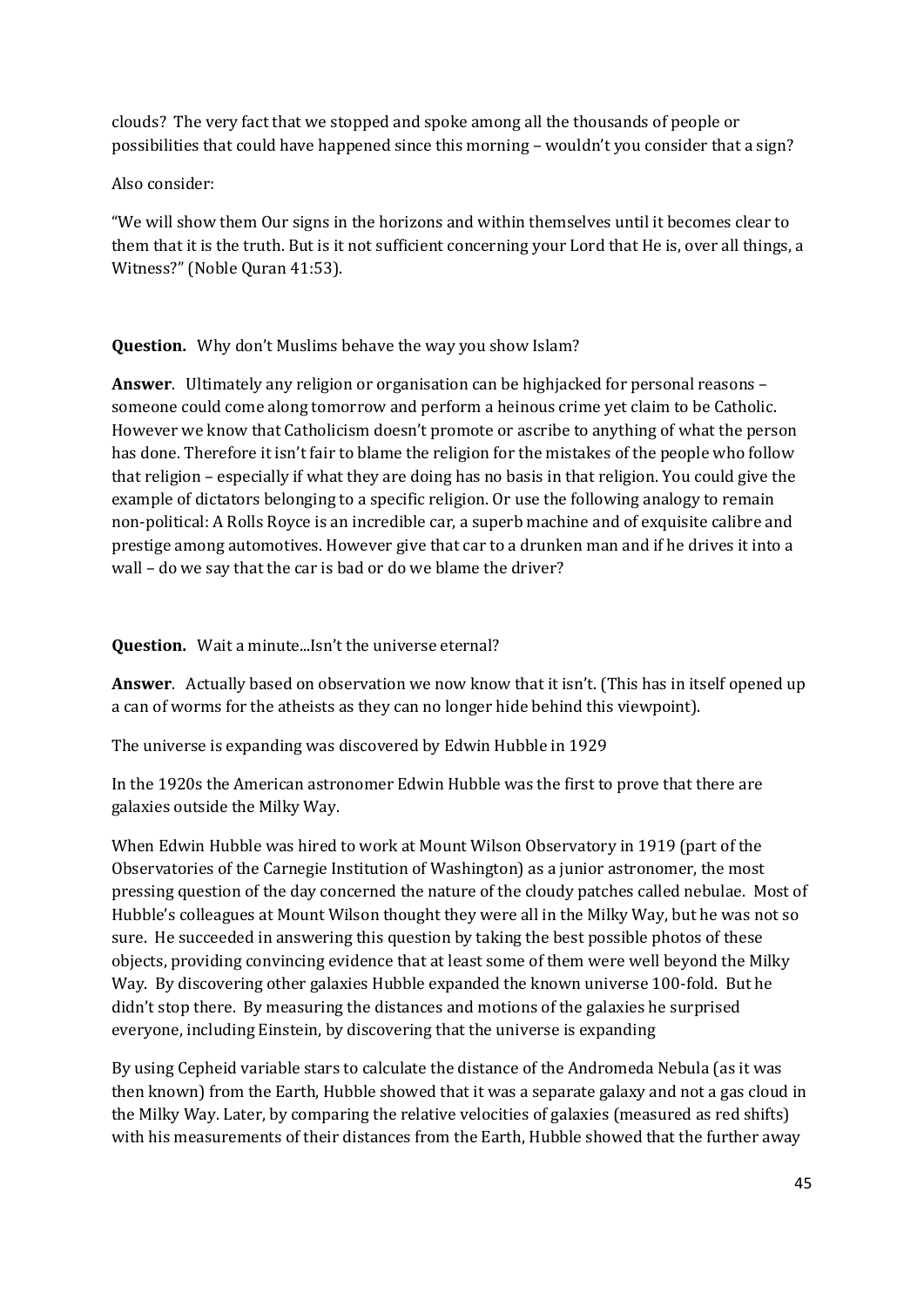a galaxy is from any point in space, the faster it appears to move because of the expansion of the Universe – Hubble's Law.

An example of why the Universe cannot be eternal in simple terms:

How can you add to infinity? What is 5 plus Infinity? You see my point? You can't expand on something which is infinite. Besides whatever grows has a beginning, so if we were to travel back and rewind this growth then, at some point however far off we would reach the beginning of the Universe and whatever begins to exist has a cause.

The Sun is a mass of thermo energy – i.e. gives off heat. We also know today that this energy is finite i.e. one day the Sun will stop giving out heat and 'burn out' much like a lamp powered by oil. Therefore if the universe had an infinite history the Sun would have reached a state of heat death (burned out a long time ago) and become the same temperature as its surroundings (outer space). Much like the way a water bottle continually looses heat till it reaches room temperature.

# **Missionary Tactics**

A Brief Word on Missionaries:

We encourage all Du'aat not to actively involve themselves with missionaries this is because the environment is not conducive to serious discussion on the truth. They are there to spread their message and you are there to spread the truth. Therefore even when they are shown the error of their ways they do not use reason – instead they go around in circles continuing the debate – a method known as Gish Galloping. They have given up all hope of defeating Islam therefore by occupying you they prevent you from giving Da'wah to someone else. Therefore a most befitting reply and closure to any episode of dialogue between them would be as below while maintaining composure in all regards:

**"And [the believers among] those to whom We have given the [previous] Scripture rejoice at what has been revealed to you, [O Muhammad], but among the [opposing] factions are those who deny part of it. Say, "I have only been commanded to worship Allah and not associate [anything] with Him. To Him I invite, and to Him is my return." (Noble Quran 13:36)** 

And remember:

**"You will surely be tested in your possessions and in yourselves. And you will surely hear from those who were given the Scripture before you and from those who associate others with Allah much abuse. But if you are patient and fear Allah -indeed, that is of the matters [worthy] of determination." (Noble Quran 3:186)** 

*However a special note for anyone who seeks to be extremely polite in the face of abuse against Islam or tries to please those factions who attempt to ridicule the Muslims or their message, so that they may warm to them and accept them:*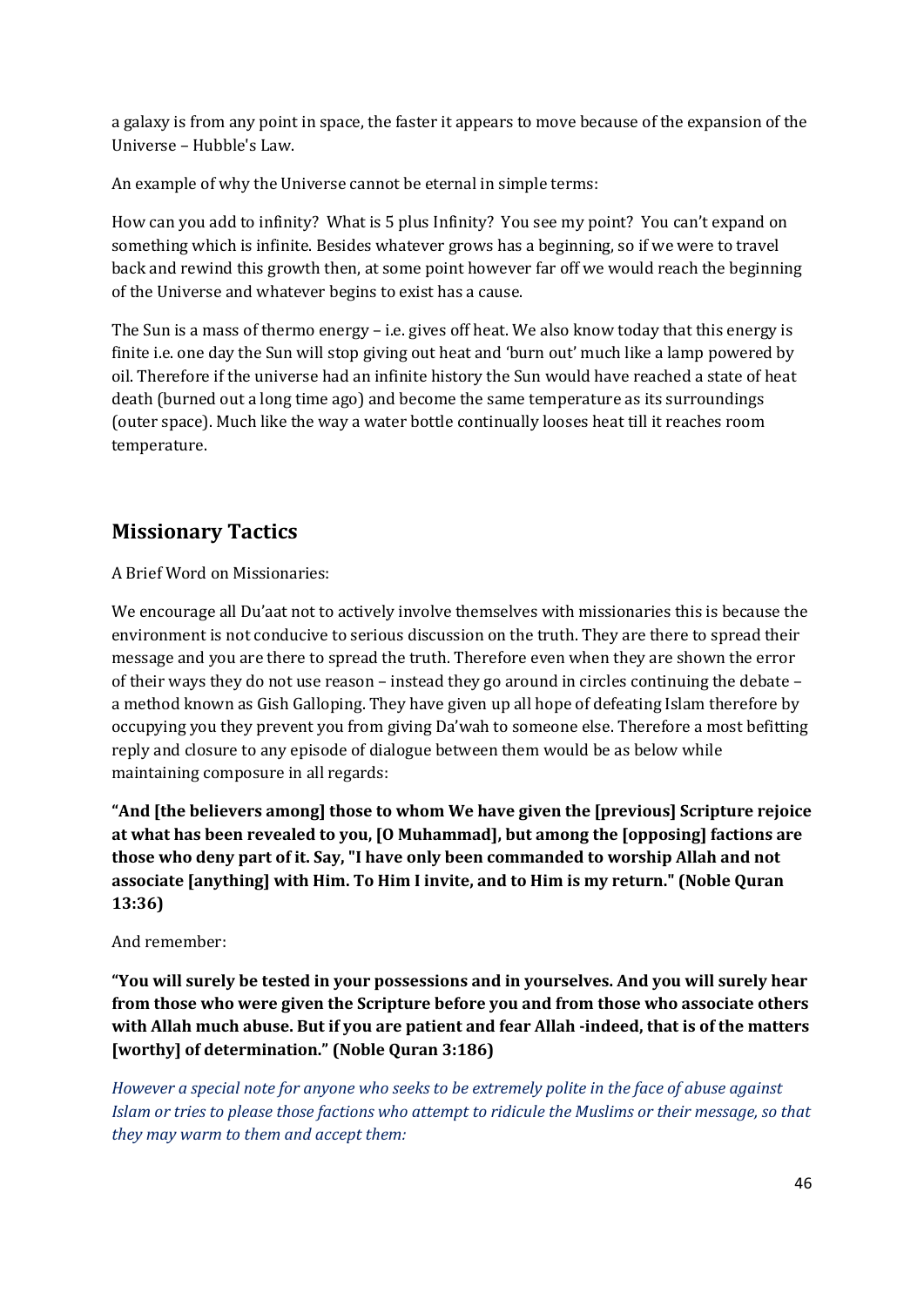**"And never will the Jews or the Christians approve of you until you follow their religion. Say, "Indeed, the guidance of Allah is the [only] guidance." If you were to follow their desires after what has come to you of knowledge, you would have against Allah no protector or helper." (Noble Quran 2:120)** 

How should we behave towards the older scriptures in their current form?

This issue is often one of confusion and debate amongst well to do Muslims. How do we tackle the scriptures and what they say? Well, the position we strive to take is one that inclines towards The Quran and Sunnah – simply put: we accept that there were previous revelations NOT because they have followers in their millions today but because The Quran confirms that the previous messengers received revelation. Therefore we believe in the original revelations of the scrolls of Abraham, Torah of Moses, Zabur of David and Injeel of Jesus; peace be upon them all. However due to various verses in The Quran we see that the people of these Scriptures had either forgot parts or changed the verses (intentionally & unintentionally) and therefore their books we have before us today are NOT the pure word of God.

**So woe to those who write the "scripture" with their own hands, then say, "This is from Allah ," in order to exchange it for a small price. Woe to them for what their hands have written and woe to them for what they earn. (Noble Quran 2:79)** 

**And indeed, there is among them a party who alter the Scripture with their tongues so you may think it is from the Scripture, but it is not from the Scripture. And they say, "This is from Allah ", but it is not from Allah. And they speak untruth about Allah while they know. (Noble Quran 3:78**)

**And [mention, O Muhammad], when Allah took a covenant from those who were given the Scripture, [saying], "You must make it clear to the people and not conceal it." But they threw it away behind their backs and exchanged it for a small price. And wretched is that which they purchased. (Noble Quran 3:187)**

**So for their breaking of the covenant We cursed them and made their hearts hard. They distort words from their [proper] usages and have forgotten a portion of that of which they were reminded. And you will still observe deceit among them, except a few of them. But pardon them and overlook [their misdeeds]. Indeed, Allah loves the doers of good. And from those who say, "We are Christians" We took their covenant; but they forgot a portion of that of which they were reminded. So We caused among them animosity and hatred until the Day of Resurrection. And Allah is going to inform them about what they used to do. (Noble Quran 5:13-14)** 

Therefore we prefer not to cherry-pick verse against verse from their scriptures but instead opt to highlight the unreliability of their scriptures (in their current form).There are obviously occasions depending on context and audience where the use of their scripture to highlight the error of their ways is used but this should not be an option from the outset. We argue that to try and ascertain the teachings of God from sources that are unreliable by their own scholarly admission (and also by The Qur'an) is a futile and obviously unfaithful objective.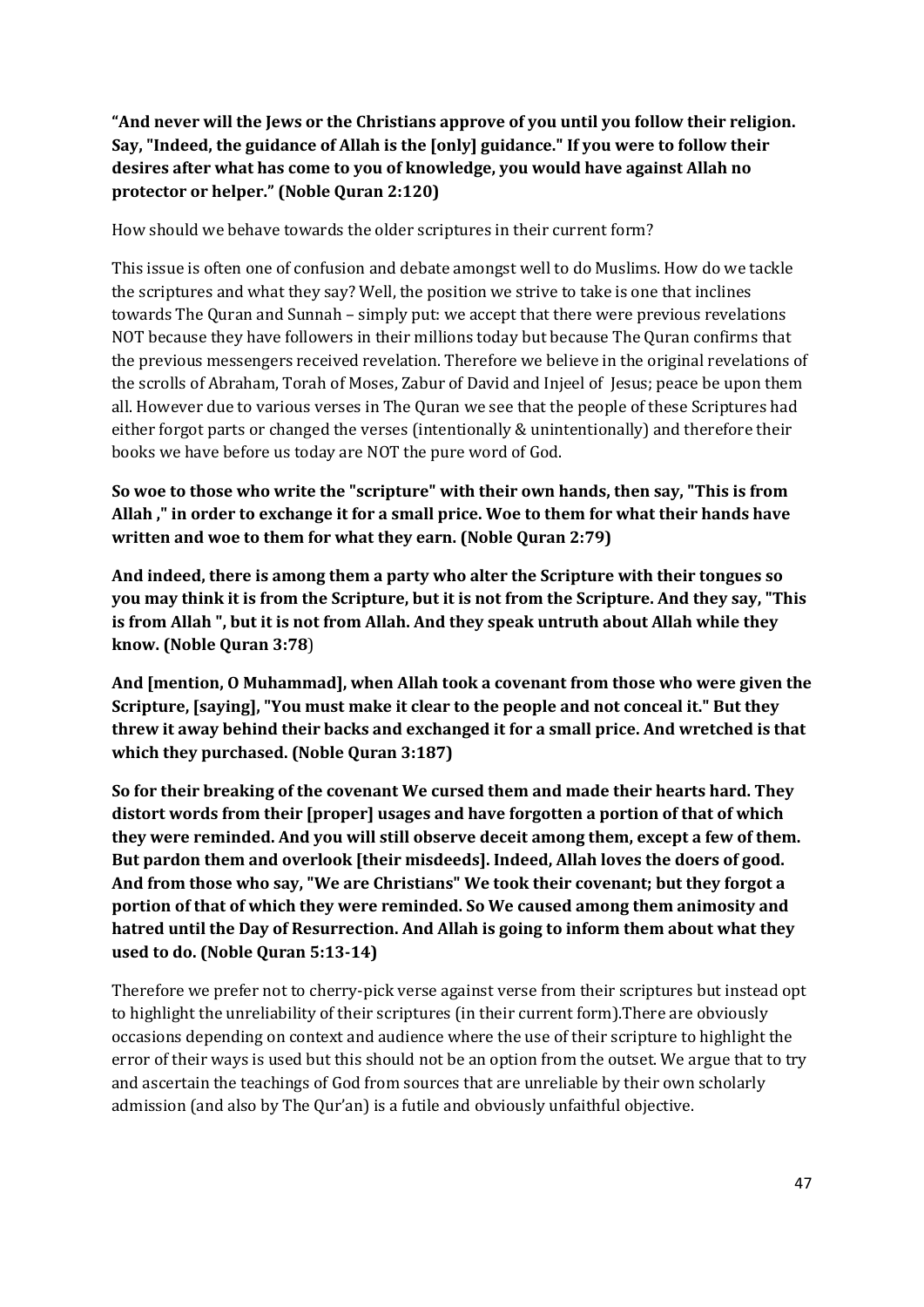The best position we take with regards to the teachings found in the Books of the People of Scriptures is as below:

Narrated Abu Huraira (RA): *The people of the Scripture (Jews) used to recite the Torah in Hebrew and they used to explain it in Arabic to the Muslims. On that Allah's Apostle (salallahu alayhi wa sallam) said, "Do not believe the people of the Scripture or disbelieve them, but say: --"We believe in Allah and what is revealed to us."* (Bukhari Volume 6, Book 60, Number 12)

Thereby in following the instruction of the Prophet (salallahu alayhi wa sallam) we use The Qur'an as the measure or criterion to determine the right and wrong from what they present by way of discourse.

On a final note regarding missionaries, be advised that they will deliberately misquote texts from The Qur'an to highlight their beliefs as correct, so double check what they quote.

# **Credibility of any Scripture**

Whilst giving da'wah to Christians you may come across those that have been brought up to blindly believe that the bible is the absolute word of God, therefore you should try and explain to them that any scripture that claims to be from God should be free from any errors and inconsistency.

Let us look at the internal consistency and the preservation and protection of scripture (peripheral conditions). Since anything which has doubtful, contradictory or has crooked statements cannot be attributed to God almighty, as He is perfect and free of any error whatsoever.

You will also note that we have stressed our examples against the Old/New testaments (Judaism/Christianity) in particular. This is because these are the two other religions which are traditionally monotheistic and have a concept of God, life's purpose, death and afterlife. Other religions are found lacking in at least one of these categories or they have a concept of Avatar. Hence because of these points they can easily be broken down due to their incompleteness without even entertaining their scriptures. Avatarism – Although many may have heard this term from a movie perspective it actually stems from a Sanskrit word which means "A manifestation of a deity in bodily form on earth. This is a concept heavily found in ancient Egypt, Hinduism and even in Christianity. This is an extremely illogical view of God. Therefore when any religion has such a concept we simply go back to the understanding of God and argue that becoming human essentially requires the removal of Godly attributes and hence the Avatar is no longer God.

**Contradictions** – The Qur'an is free from any contradiction or fallacy, yet other religous books contain many contradictions (of which many by their own account have been removed – consider Mill's Apparatus, for further details).

Old Testament:

• 2 Samuel 24 contradicts 1 Chronicles 21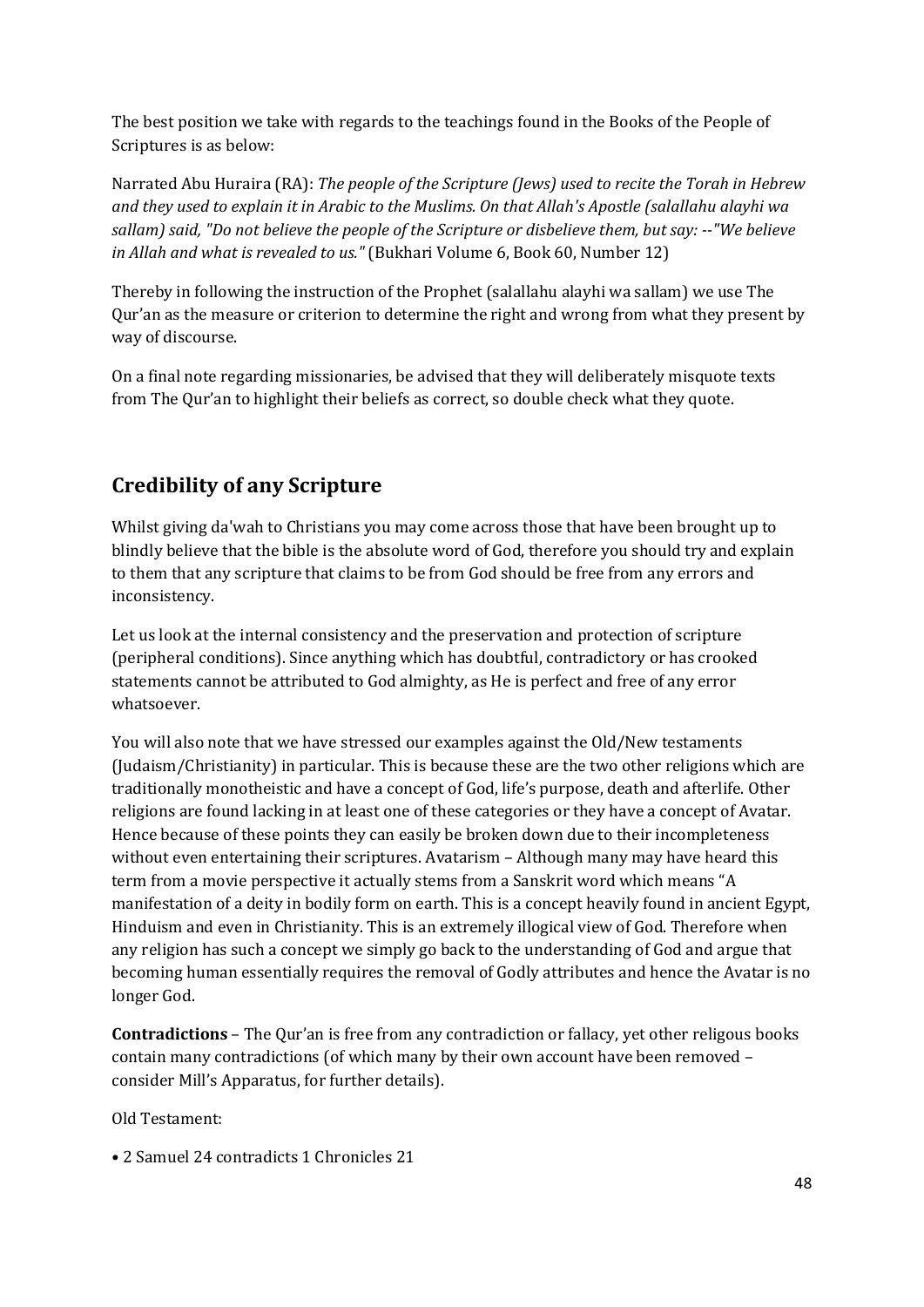- 2 Samuel 24:9 contradicts 1 Chronicles 21:5
- 2 Chronicles 36:9 contradicts 2 Kings 24:8
- 2 Samuel 10:18 contradicts 1 Chronicles 19:18

New Testament:

• Synoptic gospels (Matthew, Mark, Luke) don't confer with gospel of John on style, content and discourse. E.g. Water to wine only in John.

- Luke 23:26 contradicts John 19:17
- Mark 16:1-2, John 20:1 and Matthew 28:1-2 contradict each other
- Matthew 27:3-6 contradicts Acts 1:18

It's strange that Mark's gospel was produced first then Matthew and Luke copy Mark almost word for word; however John's style is in complete contrast hence at one point considered heretic. Bibles must be read horizontally not vertically to see how each account varies.Now Mark describes Jesus' anger at many points yet Luke and Matthew never do, replacing or even omitting the word altogether, hence showing only compassion. Luke also removes all notions of grief and troubles from Mark's account. Also, in Mark's account, the disciples never seem to understand Jesus yet in Matthew's account they always do.

**Crooked statements** – The Qur'an contains no obscene or crooked statements but on closer inspection of others, we see the following:

- Hosea 13:16, 1samuel 15:3, 1samuel 15:35, psalms 137:8-9, 2Kings 18:27
- Mark 16:8 if they didn't tell anyone how does the narrator know?
- John 20 this seems like the end?

**Versions** – There is only one version of the Qur'an, the same that was revealed to Muhammad (salallahu alayhi wa sallam). The other books have many versions (revisions) with differing meanings in many places.

• Simply comparing the King James Version, New International, New American Standard, New World Translation

• The Roman Catholic (73) version has 7 more books than protestant (66) version.

**Additions /omissions** – The Qur'an is complete as it was revealed and in the language of revelation in entirety. Other religious books have had many revisions, alterations and even go as far as not possessing any record of origin or a copy in existence that is closely in line with its period of revelation.

• 1 John 5:7 – known as the Johannine comma "There are three that bear witness..." and the story of the female adulteress (John 1:8-11) and the ending of Mark (16:9-20) are not found in any Greek Manuscript pre 14th Century.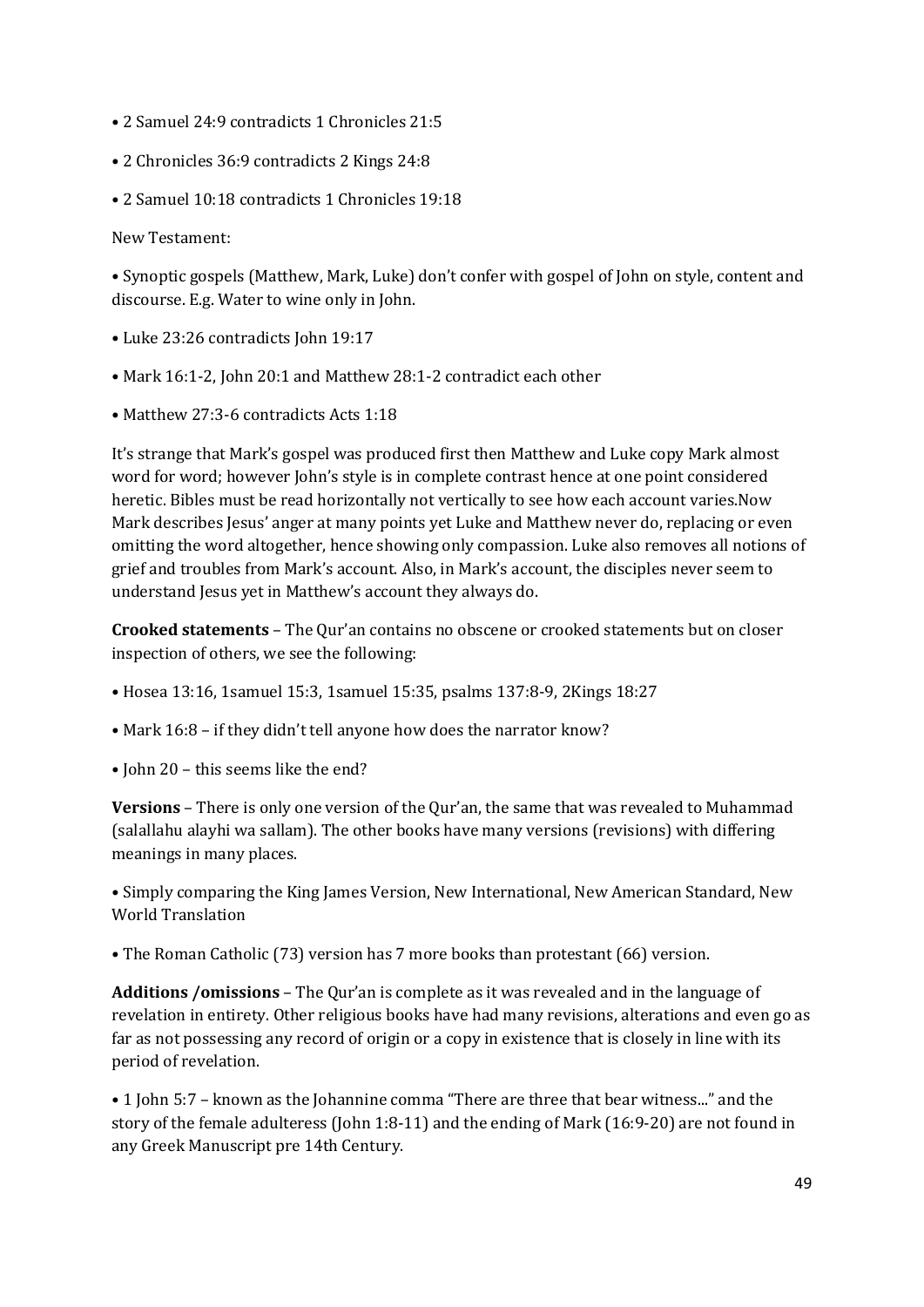- John 3:16 "begotten" removed as fabrication
- Deuteronomy 34:5-8 talk of Moses in past tense, so how could that have been revealed to Moses?
- Mark 16:9-20, Luke 22:43-44 have no evidence from the earliest manuscripts
- The most ancient authorities don't have John 7.53–8.11

• In 1707 John Mill published the results of 30 years of exhausting study and research. During which was discovered 30,000 variations among the 100 Manuscripts that he scrutinised. Today we have around 5700 Manuscripts on record and number of variation is estimated figuratively between 200,000 and 400,000.

• "Father, forgive them, for they don't know what they are doing." (Luke 23:34) Turns out these comments cannot be found in the earliest Greek witness (a papyrus called P 75, which dates to about 200 C.E.) it is only found in Codex Sinaticus of the Middle Ages.

• Others modern mistranslations are found in Mark 1:41 and Hebrews. 2:9

• Tampering based on different opinions as seen in Matt. 24:36 – (they tried to remove "not the son"), Matt. 17:12-13 – 'then his disciples…' (Was added to remove misunderstanding), Luke5:38-39 (tampered with verse to prevent any likeness to Torah/Gospel).

Although you would think this enough to dispel any notion of authenticity, there were two very clever spins placed on the discoveries. The Catholic Church (Frenchman Richard Simon for one) used this to signify the importance of Churches and hence the need for Saints to clarify the right from wrong. The Clergy who followed the Protestant Reformation doctrine of sola scriptura, like Richard Bentley, an oxford professor, argued that these errors were present before but it didn't impact our faith and that we merely need to perform an exercise to get to the correct bibles. Even then he could only afford a version close to a 4th Century Jerome Vulgate (Latin, post Nicaea Treaty). He however was unable even to live up to his claims and died before this could be done and his nephew had to return the money taken for the project.

**Errors in transfer** – The Qur'an was preserved by memory and inscription hence the issues around illiteracy were completely circumvented; it was also handled with care from the outset and by people of authority. The majority of early Christian scribes were largely illiterate and literacy could be deemed appropriate based merely on being able to sign your name. It wasn't until Constantine became Christian some 300 years after Jesus (AS) that any real effort was made to ensure proper scribes were doing the transfers. There are a number of ways scribes made mistakes:

• On page 1512, next to Hebrews 1:3, of the Codex Vaticanus, the text contains an interesting marginal note, "Fool and knave, leave the old reading and do not change it!" Highlighting a mistake of a scribe.

• Greek manuscripts were all written in 'scriptuo continua'—with no punctuation, for the most part, or even spaces between words. This means that words that looked alike were often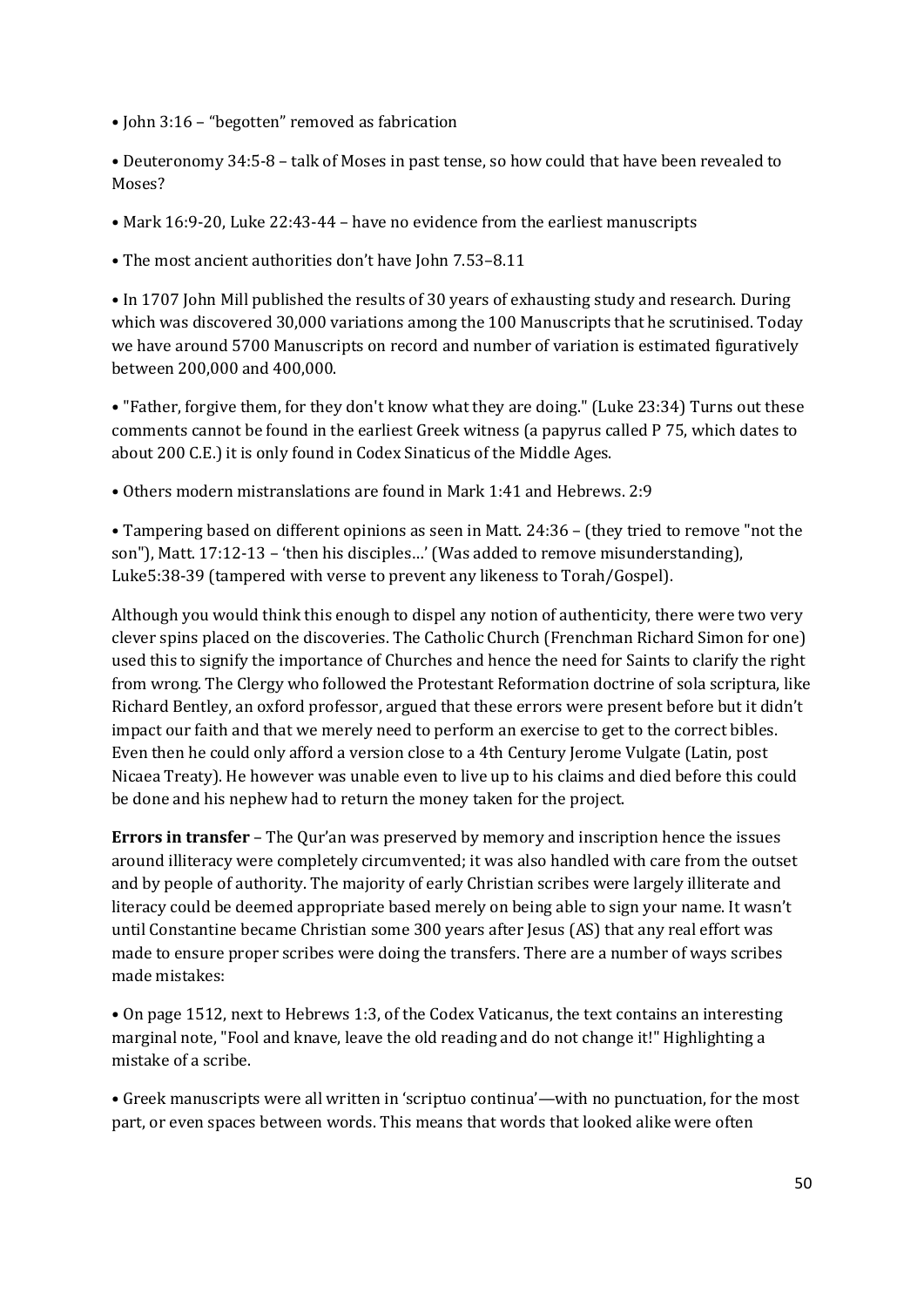mistaken for one another. For example, in 1 Cor. 5:8, The final word, evil, is spelled PONERAS in Greek, which, it turns out, looks a lot like the word for "sexual immorality," PORNEIAS.

• Abbreviations - scribes sometimes abbreviated certain words to save time or space. The Greek word for "and," for example, is KAI, which some scribes simply wrote the initial letter K, with a kind of down stroke at the end to indicate that it was an abbreviation. Other common abbreviations involved what scholars have called the 'nomina sacra' (sacred names); a group of words such as God, Christ, Lord, Jesus, and Spirit that were abbreviated either because they occurred so frequently or else to show that they were being paid special attention. But the word Lord, KURIW, was typically abbreviated in manuscripts as KW (with a line drawn over the top), which some early scribes misread as an abbreviation for KAIRW, which means "time." The word Spirit (PNEUMA) would have been abbreviated in most manuscripts as PMA, which understandably could be—and was misread by some scribes as the Greek word for "drink" (POMA);

• Periblepsis ("eyeskip") - occasioned by homoeoteleuton (the "same endings") is where a complete verse could be missed out since the scribe believed that verse had already been copied.

• Dictation - similar sounding words when copying dictation - Rev. 1:5, where the author prays to "the one who released us from our sins." The word for "released" (LUSANTI) sounds exactly like the word for "washed" (LOUSANTI).

• Misreading – In 1Tim 3:16 we find that the abbreviated nomina sacra (theta sigma) for "God" (θΣ) word was actually an omicron and a sigma (ΟΣ), a different word altogether, which simply means "who." So it was not God made manifest in the flesh, but Christ "who" was. This misreading, found by Johann J. Wettstein in the ancient Codex Alexandrinus, and was due to a leakage of ink from the other side of the page.

• Incorrect understanding – In Miniscule Codex 109 produced in the fourteenth century the scribe was copying the genealogy in Luke chapter 3 from verse 23, and instead of copying the columns of names from top to bottom, he copied them across. Thus, in his copy of the Bible, almost everyone has the wrong father. Even writing God as having genealogy – couldn't the scribes read?

#### **Preservation – Peripheral environment**

• Its Language – Arabic is very much a living language and the Qur'an is only the Arabic version...Where other translations are called translations of the meaning. The four Gospels were written in Greek as opposed to the language of Jesus (PBUH) – Aramaic. The language of the Torah has been dated to be a mixture of 9th, 8th, 7th and 6th century BC even though Moses lived in the 13th Century BC. Making Moses by some accounts further from the Hebrew of the Torah than Shakespeare to modern English. Aramaic, Assyrian languages are now considered mostly dead except possibly from an academic perspective and even Hebrew or Sanskrit are languages only found in certain parts of the world.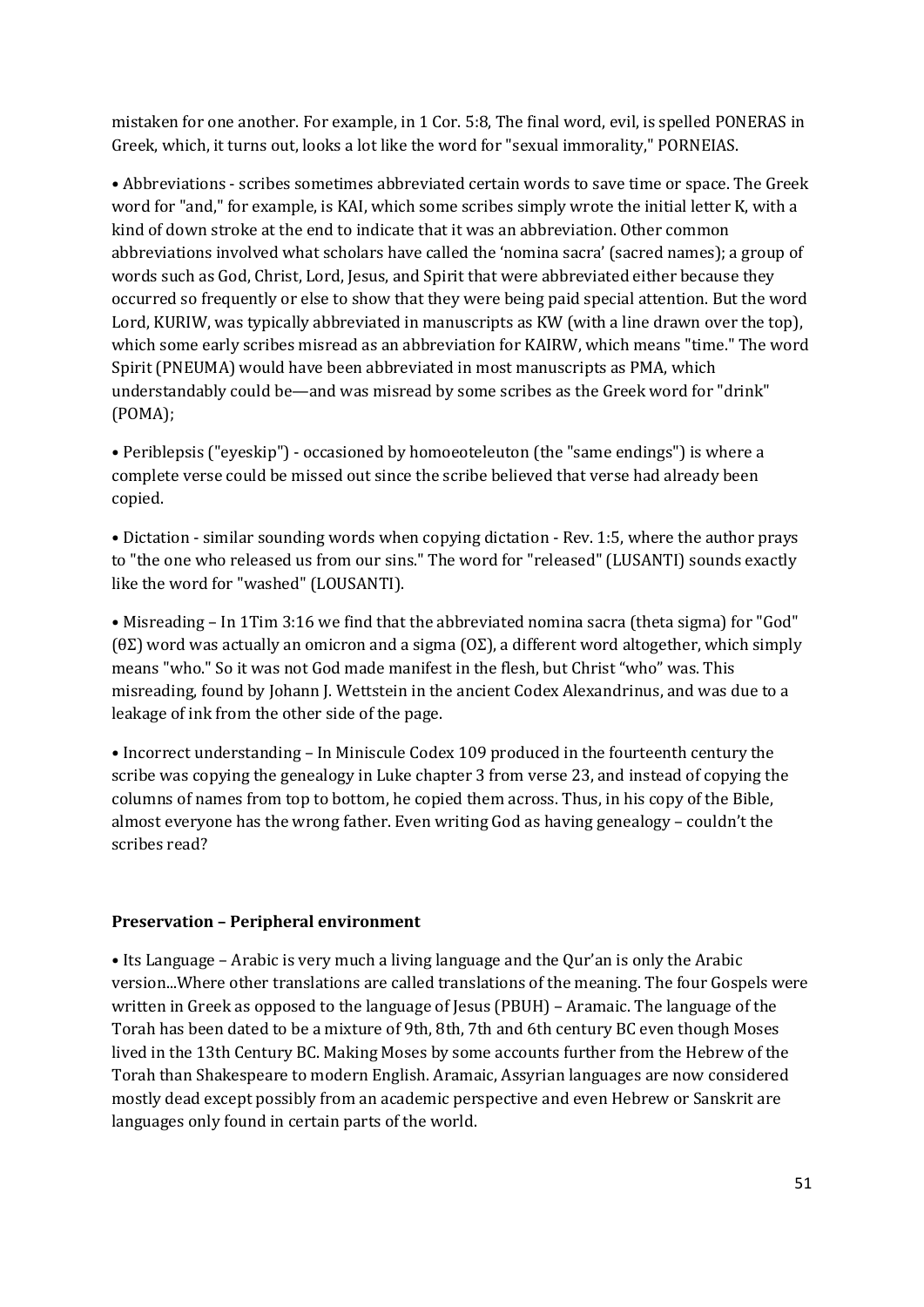• Accessibility – Qur'an has always been accessible to the rich /poor, King, pauper – there have not been any restrictions imposed on it. The Holy books of Hindus were for the 'Brahmans' not permitted to lower classes like 'Untouchables' they neither had the ability nor authority to read from it. The Followers of Jesus were crucified from early on by Romans – self imposed bans on personal copies of bibles were issued by Church.

• Memorised / written records – Qur'an was compiled in the lifetime of the Prophet Muhammad (salallahu alayhi wa sallam). There are manuscripts which exist within 15 years of him being alive. Since the Prophet passed away in 632 CE and the Sana'a manuscripts have been carbon dated to 645-690 AD with 95 percent accuracy. Their real age may be even younger, since C-14 estimates the year of the death of an organism, and the process from that to the final writing on the parchment involves an unknown amount of time, with parchments often re-used. It was also memorised by thousands then and by tens of millions today - word for word.

• There are no original copies of any other religious book of Major World Religions even closely in line with period of revelation.

• Oldest Manuscripts for Bible exist in Greek and not native language of Jesus (AS) which is Aramaic.

• No original Hindu texts from the period they describe.

• Promotion – The Quran formed the social and religious code of conduct for a civilisation and was at the forefront of their education, political and economic system. It gave rise to one of the greatest empires ever known on Earth. There has never been a reign of any empire attributed solely to any other religious book.

• Details on its collectors/ scribes – The life and death of the scribes of the Quran and its method of collection have been reported categorically, repetitively and unanimously. The same cannot be said about other religious woks for which even the names of the scribes are unknown let alone their credibility.

• The scribes of Religious Books of the OLD and NEW Testaments are either doubtful or quite simply unknown, with no knowledge of their genealogy, pedigree or companionship to Jesus.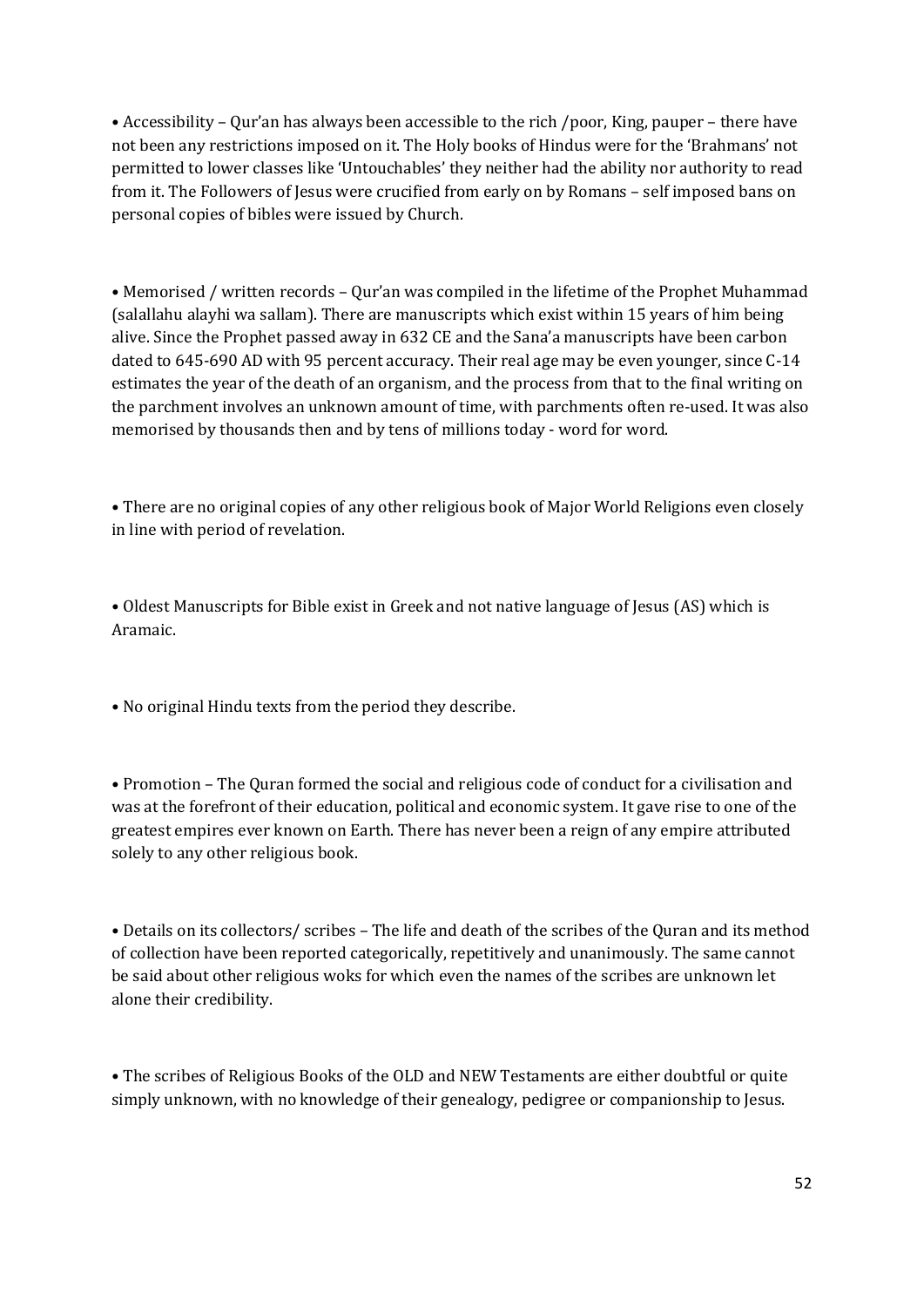• The Hindu scriptures original authors remain unknown and steeped in folklore

• The King James Version Bible is based on Erasmus which only used 2 manuscripts none of which dated earlier than 12th Century

#### **Protection – The authority and power of its adherents**

• How was it recorded – The Arabic Qur'an was collected in entirety at the time of the Prophet (salallahu alayhi wa sallam). It was memorised more so than recorded and this is not a criticism but an actual marvel since the majority of the world was illiterate at this time. Literacy is largely a modern world phenomenon; it became advantageous due to the industrial revolution when it made economic sense to educate the masses.

• How its people lived – In no time in History have the Muslims been wholly occupied by any non- Muslim force from the establishment of the first Islamic state in Madina. Therefore they have never been forced to compromise its teachings or message. In contrast there was no real emphasis on Christianity until Constantine became Christian and even then there were the Treaties of Nicaea. Occupation of Oriental lands by western forces and Communism, Enslavement of Jewish tribes (Egypt/Babylon) are also in contrast to the conditions of the Muslims.

• Was it ever forsaken – Muslims have had no period of captivity or collective institutionalised pressure which required the Quran to be modified, amended or edited to be acceptable to the status quo. The Jews have undergone periods of slavery (Torah unavailable at Babylon) and or persecution – Christian Middle Ages (no bible could be owned), Stalin's communism over Russia;

Hindus were ruled by Muslims in India for Hundreds of years and the Communist Ideology continues to rule over oriental faiths. UK secular law is superior to Christianity and secular law prevails over Hinduism in India, as did the British Raj when many Hindu practices were banned.

• Does it have any competing texts – The narrations of the prophet (salallahu alayhi wa sallam) have always been considered separate to The Qur'an and were therefore recorded and classified as a separate entity to such an extent that it gave birth to the profound field of the sciences of Hadith. In this field the narrators and the text of the hadith undergo scrutiny. This is in contrast to other religious books where it cannot be determined where footnotes and explanatory glosses by copyists or narrators have been appended to original text. Or there is disagreement between heretical versions of texts (Jehovah/Mormons) or simply between the Catholic Church and Protestant Reformation or Greek Orthodoxy.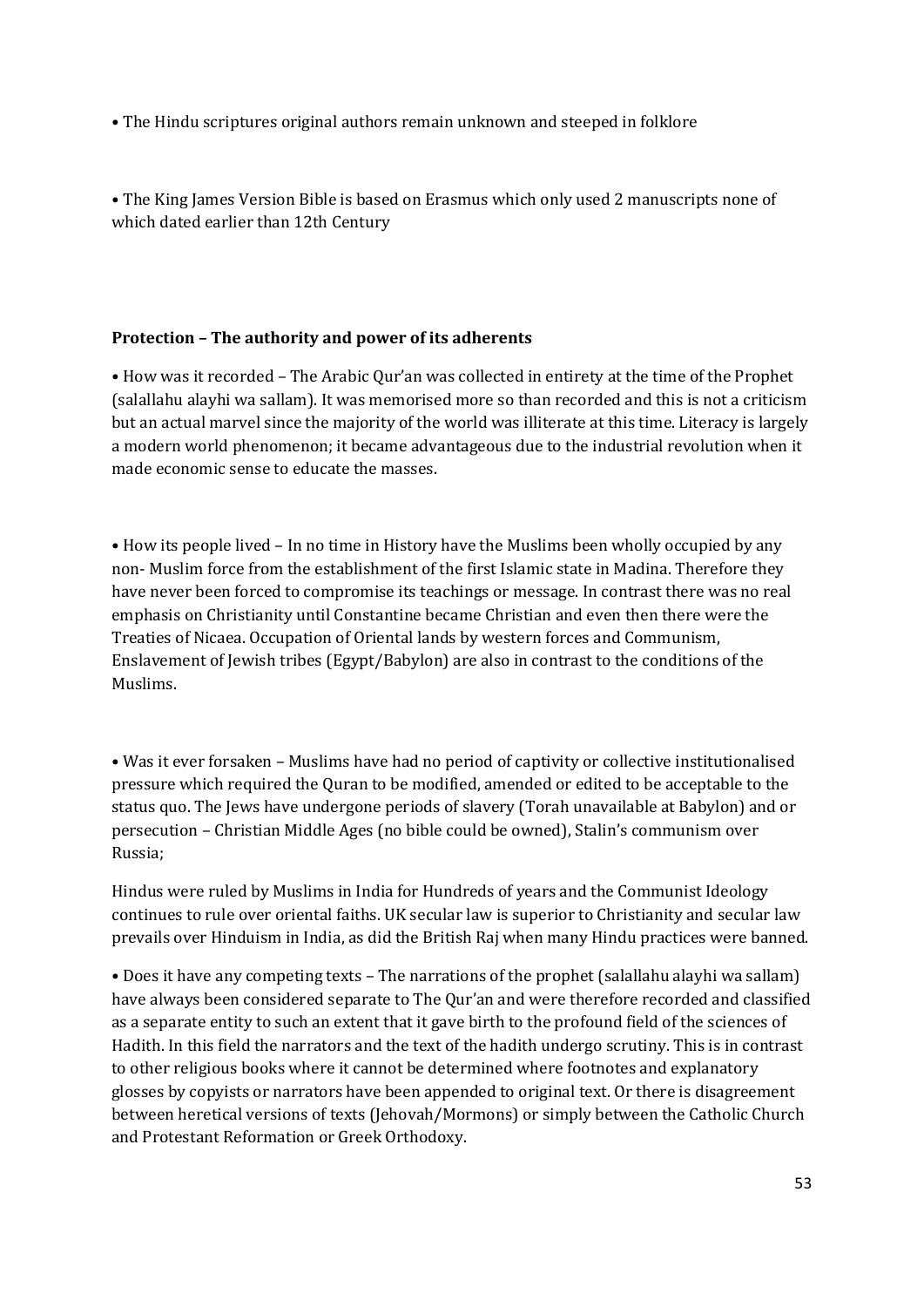**Old Testament & New Testament?** All good can only come forth when it is encapsulated in the standard belief of One God. The revelations must be considered in entirety and through the Quran we are able to do that. It confirms and clarifies what came before it and that it will remain as law till the end of time.

Old Testament: Summed up by 10 commandments – observe them while believing in the one true God. The prophets of the 'old testament' make no mention of divinity of Jesus (PBUH) nor that he can guarantee salvation or that salvation is through him? Therefore where will these prophets and their followers go?

New Testament: Jesus came to fulfil the law not to replace the law – so why introduce an alien concept of Trinity? or the divinity of man? If salvation is so important and the sole crux of the religion why are there no unequivocal statements of Jesus (PBUH) saying that he is God or to worship him?

#### **Say, "O People of the Scripture, you are [standing] on nothing until you uphold [the law of] the Torah, the Gospel, and what has been revealed to you from your Lord." (Noble Quran 5:68)**

So how should we present The Quran to "People of the Scripture"?

### **"O People of the Scripture, there has come to you Our Messenger making clear to you much of what you used to conceal of the Scripture and overlooking much. There has come to you from Allah a light and a clear Book." (Noble Quran 5:15)**

A good way to think about previous scriptures is that they have now become obsolete; much in the same way that a particular software version is updated by a newer release. The latest release has the most up to date compatibility with the hardware – in this case 'Mankind'. In case you are wondering about an update...this is the final version (the final testament).

# **Contentions on events in the seerah**

Certain episodes in the life of the Prophet (salallahu alayhi wa sallam) have been misconstrued and used as propaganda against his noble character. Our purpose is not to detail an exhaustive list of answers to contentions (these are widely available online). We will instead, look at 3 specific accusations and explain them in such a method that can be mapped onto answering any contention, where possible.

Answers must be presented appropriate to the audience; however when conveying the message, your job isn't to serve as an "Islamic Advice Bureau" on answering contentions and simply arguing justification for your religion. So although you can discuss the biological, Historical or Societal viewpoint, of a contention with a person, you must realise that it must be in the process of giving Da'wah; else the task can become futile. This is important, especially since you will not have conveyed the message and/or will not have answers to every question.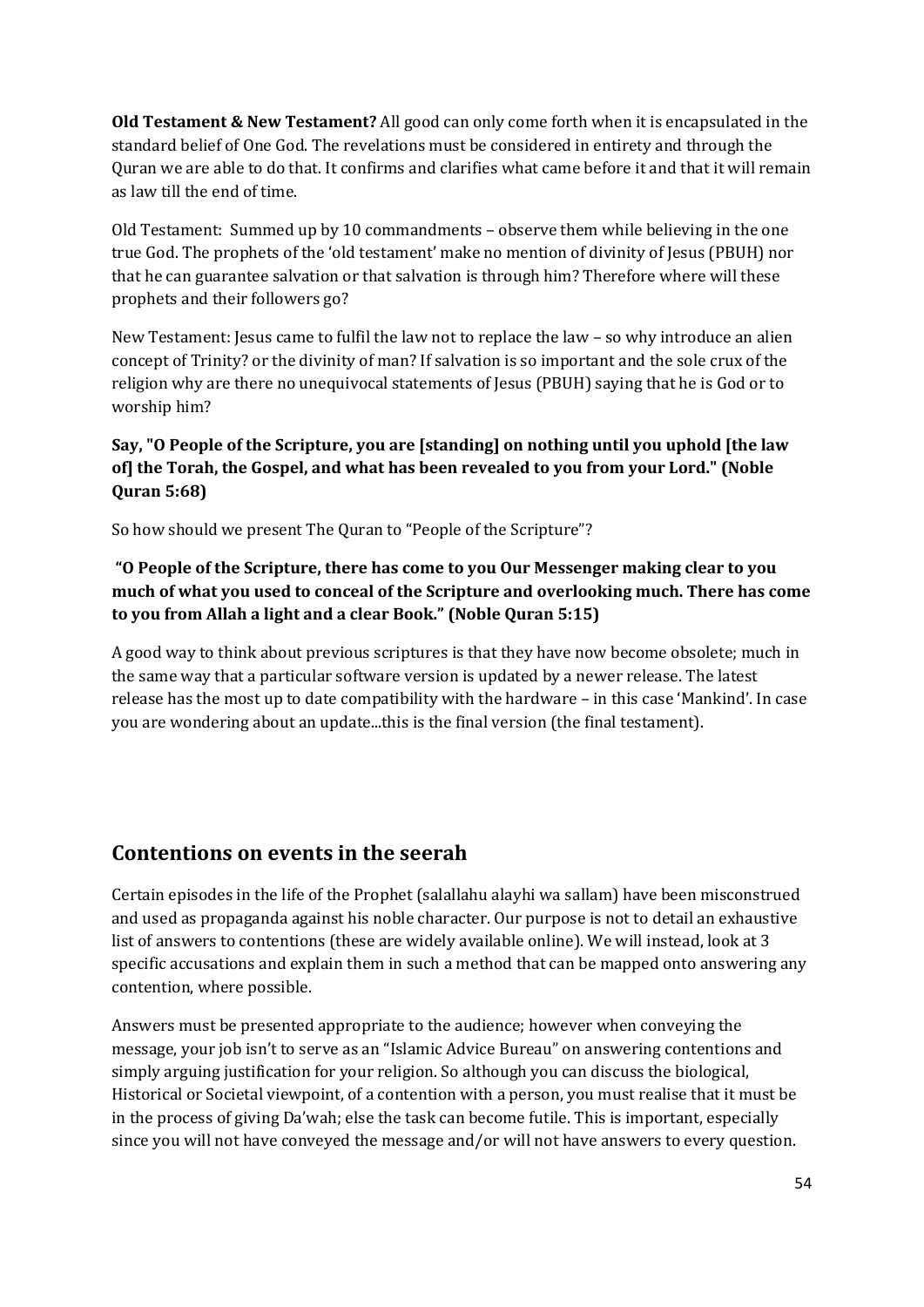#### **Marriage to Aisha (RA)**

• Societal (Ethnocentric Attitudes) – Any society generally conforms to a set of mutually accepted rules. The fact that Aisha(RA) herself was already engaged prior to deciding on marrying the Prophet (salallahu alayhi wa sallam) shows that she was already considered marriageable in that society.

Morality is relative not absolute, it varies from culture to culture and society to society. What is perceived to be moral in UK may not hold to be true in other parts of the world, such as Africa and Asia. Morality is also relative to time, fornication/dating little time ago was regarded as taboo and a matter of shame for the family. However, now this is a common habit, dating can start as early as at the age of 10. Another example would be dress code, which was very modest in history but not so much now.

• Historical – The greatest answer to this contention is that throughout Historical evidence the age of the Prophet (salallahu alayhi wa sallam) or of Aisha (RA) were never used by enemies of Islam to slander the good name of the Prophet (salallahu alayhi wa sallam). While there are examples of where the enemies wrote demeaning poetry we don't find details of this accusation.

History demonstrates that the age of marriage was low, in olden times women married when they reached puberty or even earlier. Even in the USA, two centurys ago, age of consent was 10 and as low as 7 in Delaware, even today in some countries like Mexico and Philippines, age of consent is as low as 12. It should not be too astonishing to find therefore that Aisha (RA) was mature enough, as medical evidences states that puberty can occur at the age of 9.

During the time of Jesus (peace be upon him) it was not unusual or shocking for prepubescent girls to be married, and these marriages would generally be followed by a waiting period to allow for the girl to reach a point of maturity before the marriage was consummated.[Vermes, Geza (1973) Jesus The Jew William Collins sons and Co Ltd, p.219-222]

Jewish commentaries point to the marriage of Rebecca (the Biblical mother of Esau and Jacob) when she was three years old to forty year old Isaac.

Ancient Jewish marriage customs evidently allowed for prepubescent girls to be married during Jesus's lifetime without any objection. Arguably, Jesus (peace be upon him) could have just as easily done away with the custom of marrying prepubescent girls if such marriages were frowned upon.

In 385 C.E, Christian Theologian and Philosopher, St Augustine (known for his writings that influenced Western Christianity and Philosophy) ended an out of wedlock relationship of 15 years to enter an arranged marriage with a 10 year old heiress of higher social standing. (Read Saint Augustine of Hippo. (2006) The Confessions of Saint Augustine Translated by Edward Bouverie Pusey Echo Library)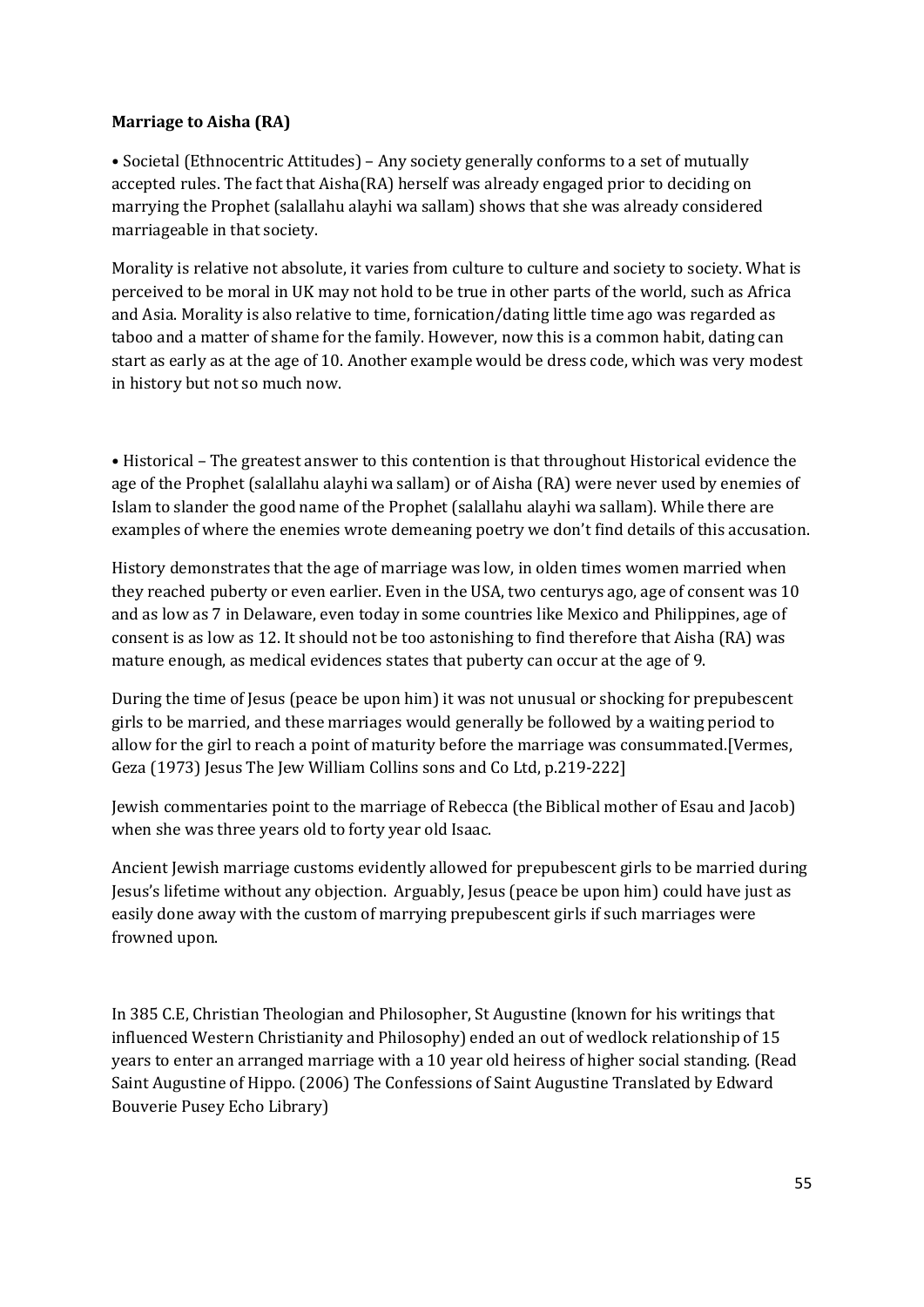• The marriage was revealed to the Prophet (peace & blessings be upon him) in a dream and the dreams of the Prophets are a form of revelation from God.

"Narrated 'Aisha: Allah's Apostle said (to me), "You have been shown to me twice in (my) dreams. A man was carrying you in a silken cloth and said to me, 'This is your wife.' I uncovered it; and behold, it was you. I said to myself, 'If this dream is from Allah, He will cause it to come true.' "" (Sahih Bukhari,Volume 7, Book 62, Number 15)

There are many instances in the lives of the Prophets where they are directed by God to do a thing or other. The cases we look at in particular are the throwing of Moses (AS), while in the basket, into the river or the sacrificing of Ishmael (AS) by Abraham (AS). In both cases inspiration from God, seemingly strange, yet lead to very good consequences because God does not do evil. Aisha (RA) went on to become amongst the 7 most prolific narrators of the Prophets conduct (hadith) and in doing so was an integral part of the knowledge of the religion.

#### • Pedophilia?

According to Encyclopaedia Britannica, 1998, definition of Paedophile is:

"Pedophile: also spelled PAEDOPHILIA, psychosexual disorder in which an adult's arousal and sexual gratification occur primarily through sexual contact with prepubescent children. The typical paedophile is unable to find satisfaction in an adult sexual relationship and may have low self-esteem, seeing sexual activity with a child as less threatening than that with an adult." Encyclopaedia Britannica, 1998.

Apart from Aisha (RA), all his wives were more than 16 years old at time of marriage. Indeed, his first wife was twice widowed before and was older than him by 15 years. All his wives except Aisha (RA) were widows. Therefore, it is evident that Prophet's marriage with Aisha (RA) was not a norm and the Prophet (peace & blessings be upon him) had absolutely no problems in having adult relationships.

#### **Intervention against Tribe of Banu Quraiza**

•Historical – They were sentenced according to mutual Jewish law. The Judgment passed by a former Jew, Sad ibn Mu'adh (RA), from the AWS tribe, was in accordance to the Torah as we see in Deuteronomy (20:10-14). The Banu Quraiza had agreed to take his verdict and it was him not Muhammad (salallahu alayhi wa sallam) who sentenced them.

•Societal -traitors/treason – throughout history we see that countries have and will go to war if they are denied the right to exist. The Banu Quraiza broke the treaty between themselves and Muhammad (salallahu alayhi wa sallam) in helping the attackers and not protecting the Muslims – had the attacking forces gained dominance the story could have been very different. Treason to the state is something which is still punishable by death in many countries. Even in the UK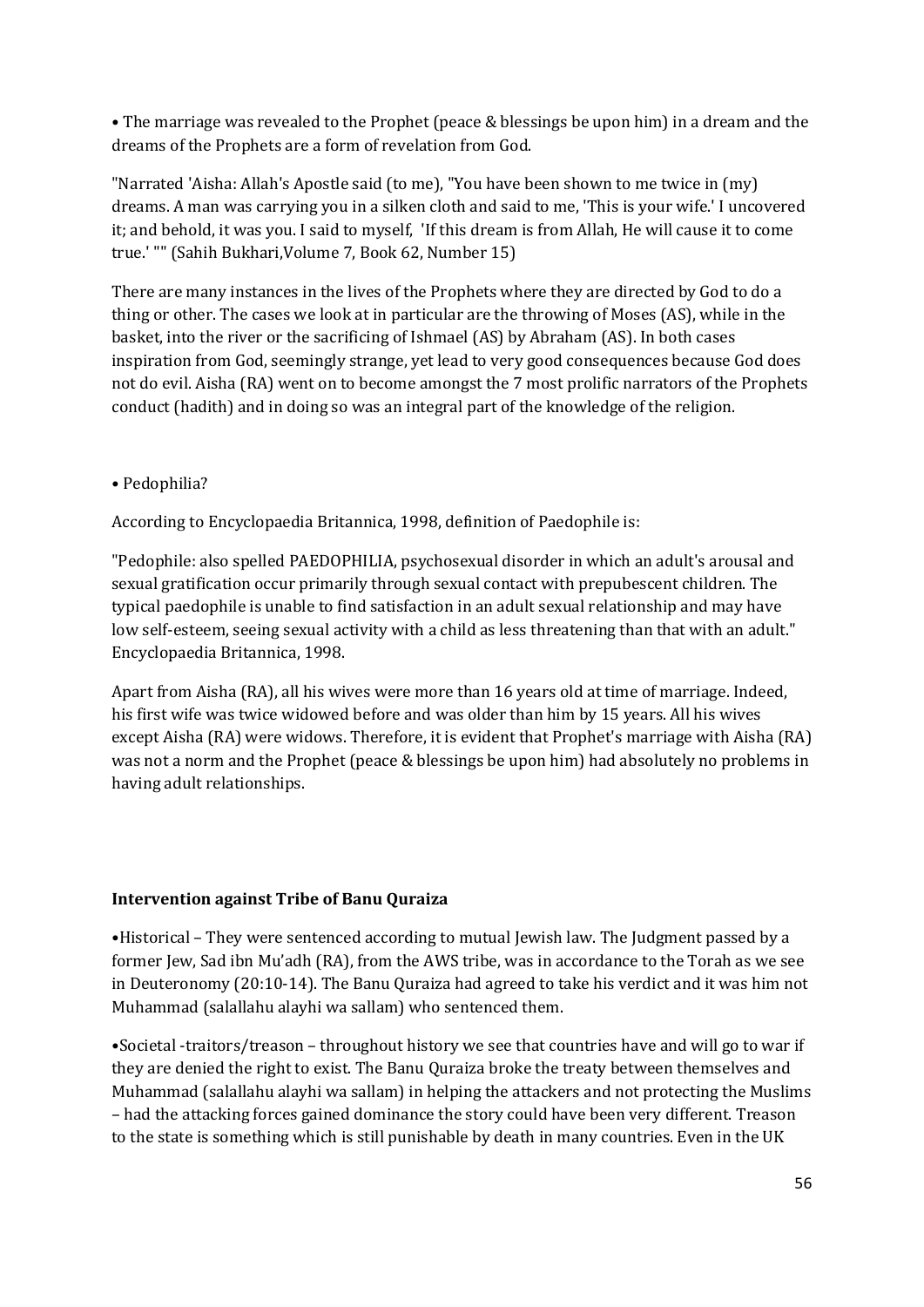and its overseas territories it wasn't until the adoption of the European charter on Human rights that all forms of death penalty were reconstituted to lesser sentences.

•The Qur'an speaks of how (33:26-27) the people of the scripture, in this case the Jews, had supported the Quraish during the battle of the trench and how God had caused them to become terrified and so give up the siege. They had broken their pledge with the Prophet (salallahu alayhi wa sallam) and hence with God.

#### **Polygamous (Polygyny)**

•Historical –No prophet, including Jesus, in any of the monotheistic books states that polygyny is prohibited. Also from biblical sources we see that Abraham had 2 wives (Genesis 16:13), David had 2 wives (Samuel 27:3), Jacob had 4 wives (Genesis 29 to 30) and Solomon is reported to have had 700 wives (1Kings 11:3). The torah even classifies laws of inheritance for polygamous relationships (Deuteronomy 21:15-16). There are also examples of historical rulers or kings that had wives in the 1000's (Emperor Taizong).

•Societal – The restrictions on wedlock were to keep the Christian faiths in line with pagan models; marry one wife yet have an unlimited number of concubines or prostitutes. Therefore the rights of property, inheritance and genealogy of children would only be a privilege of the one wife. Wars, work related injuries, female infanticide, growing male homosexuality, the fact that female foetus is stronger than the males and is therefore more prone to survive; cause the male population to fall below the female population – if there are not enough males for females what solution do we have for those women- who want to get married?

•Biological – In the absence of divine law, like many evolutionists propose, humans are nothing more than animals and our sole existence is survival – why even have wives? Why not just rampant satisfaction of urges? Why have the institutions of marriage with its laws and vows, with rules of inheritance and good keeping? Here we could open the door to the alpha male being the only one allowed to mate, therefore only he can take partners. You see how in the absence of God we are reduced to animals in name and also in nature.

•The Qur'an is the only religious text which actually advises to marry only one (see Qur'an 4:3); with the pretext to marrying up to a maximum of 4, being just (between them all).Even the Prophet (salallahu alayhi wa sallam) was not allowed to take on any more wives at a certain point (see Qur'an 33:52). Also in terms of the Prophet (salallahu alayhi wa sallam) being allowed to marry more than 4 – there were, in contrast, acts of worship which he was obligated exclusively to perform such as night prayers (see Qur'an 17:79).